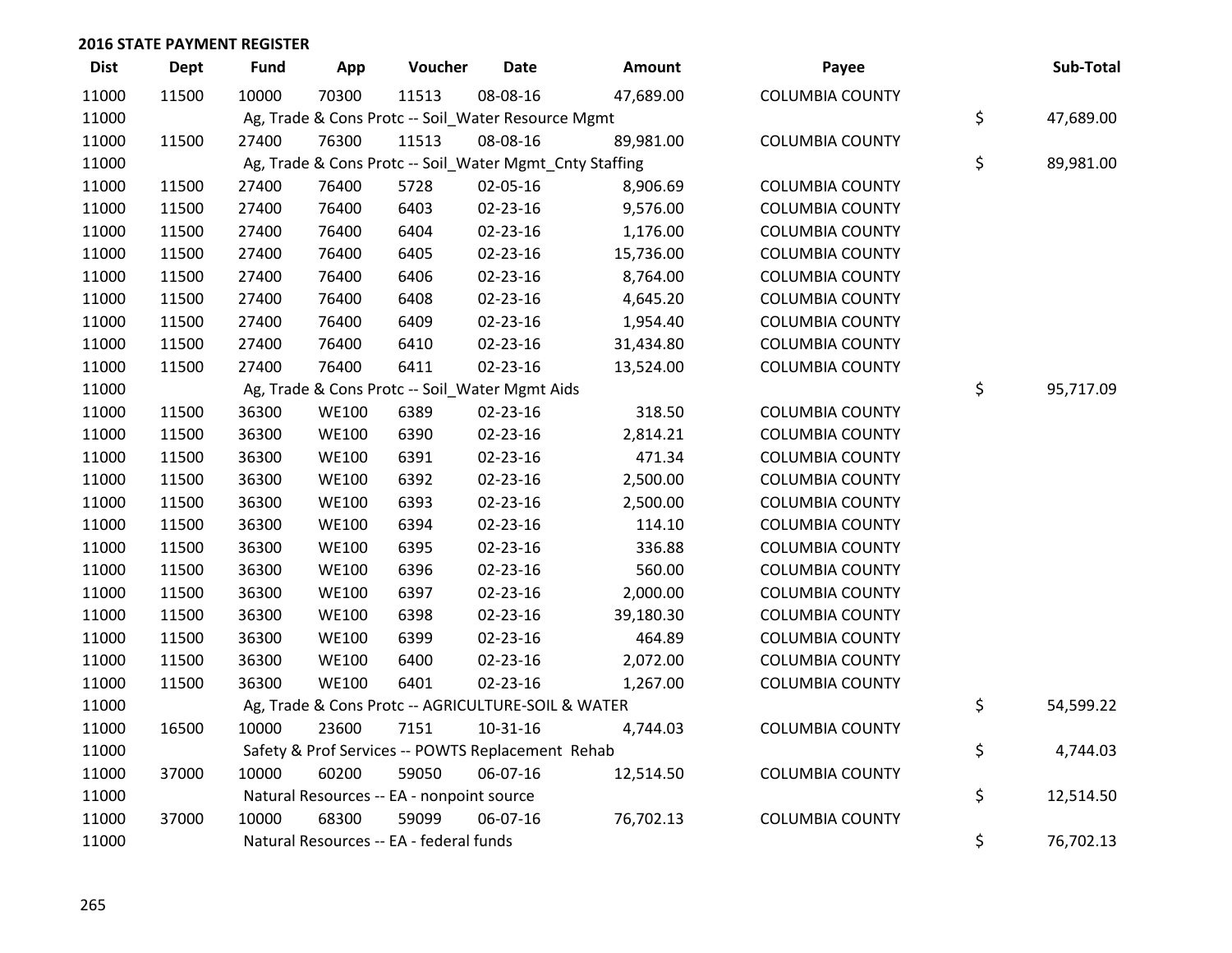| <b>Dist</b> | <b>Dept</b> | <b>Fund</b> | App   | Voucher                                             | <b>Date</b>    | <b>Amount</b> | Payee                  | Sub-Total        |
|-------------|-------------|-------------|-------|-----------------------------------------------------|----------------|---------------|------------------------|------------------|
| 11000       | 37000       | 21200       | 38100 | 37562                                               | 03-22-16       | 2,515.88      | <b>COLUMBIA COUNTY</b> |                  |
| 11000       |             |             |       | Natural Resources -- GPO -federal funds             |                |               |                        | \$<br>2,515.88   |
| 11000       | 37000       | 21200       | 54900 | 37238                                               | $04 - 01 - 16$ | 2,478.88      | <b>COLUMBIA COUNTY</b> |                  |
| 11000       |             |             |       | Natural Resources -- Venison processing             |                |               |                        | \$<br>2,478.88   |
| 11000       | 37000       | 21200       | 55000 | 37562                                               | 03-22-16       | 8,717.52      | <b>COLUMBIA COUNTY</b> |                  |
| 11000       |             |             |       | Natural Resources -- Enf A - boating enforcement    |                |               |                        | \$<br>8,717.52   |
| 11000       | 37000       | 21200       | 55300 | 37238                                               | $04 - 01 - 16$ | 19,235.38     | <b>COLUMBIA COUNTY</b> |                  |
| 11000       |             |             |       | Natural Resources -- Wildlife damage claims & abat  |                |               |                        | \$<br>19,235.38  |
| 11000       | 37000       | 21200       | 57400 | 114673                                              | 12-20-16       | 17,640.91     | <b>COLUMBIA COUNTY</b> |                  |
| 11000       |             |             |       | Natural Resources -- RA- cnty snow trail & area aid |                |               |                        | \$<br>17,640.91  |
| 11000       | 37000       | 21200       | 57500 | 113604                                              | 12-13-16       | 37,962.50     | <b>COLUMBIA COUNTY</b> |                  |
| 11000       |             |             |       | Natural Resources -- RA- snowmobile trail areas     |                |               |                        | \$<br>37,962.50  |
| 11000       | 37000       | 21200       | 58400 | 47910                                               | 04-29-16       | 49.00         | <b>COLUMBIA COUNTY</b> |                  |
| 11000       | 37000       | 21200       | 58400 | 90488                                               | 09-14-16       | 1,038.00      | <b>COLUMBIA COUNTY</b> |                  |
| 11000       |             |             |       | Natural Resources -- ResAids - pymt in lieu tax fed |                |               |                        | \$<br>1,087.00   |
| 11000       | 37000       | 21200       | 58900 | 102153                                              | 11-18-16       | 1,011.63      | <b>COLUMBIA COUNTY</b> |                  |
| 11000       |             |             |       | Natural Resources -- Resource aids - distribution o |                |               |                        | \$<br>1,011.63   |
| 11000       | 37000       | 21200       | 66300 | 25712                                               | 02-02-16       | 5,000.00      | <b>COLUMBIA COUNTY</b> |                  |
| 11000       | 37000       | 21200       | 66300 | 35619                                               | 03-09-16       | 382.25        | <b>COLUMBIA COUNTY</b> |                  |
| 11000       | 37000       | 21200       | 66300 | 77120                                               | $07 - 20 - 16$ | 1,651.40      | <b>COLUMBIA COUNTY</b> |                  |
| 11000       |             |             |       | Natural Resources -- EA - lake protection           |                |               |                        | \$<br>7,033.65   |
| 11000       | 37000       | 27400       | 67000 | 55627                                               | 05-27-16       | 120,768.06    | <b>COLUMBIA COUNTY</b> |                  |
| 11000       |             |             |       | Natural Resources -- Fin asst for responsible units |                |               |                        | \$<br>120,768.06 |
| 11000       | 37000       | 27400       | 67300 | 55627                                               | 05-27-16       | 10,935.05     | <b>COLUMBIA COUNTY</b> |                  |
| 11000       |             |             |       | Natural Resources -- Recycling consolidation grants |                |               |                        | \$<br>10,935.05  |
| 11000       | 37000       | 36300       | TF100 | 41922                                               | 04-07-16       | 17,109.99     | <b>COLUMBIA COUNTY</b> |                  |
| 11000       | 37000       | 36300       | TF100 | 58203                                               | 06-03-16       | 17,421.24     | <b>COLUMBIA COUNTY</b> |                  |
| 11000       | 37000       | 36300       | TF100 | 59001                                               | 06-07-16       | 150,000.00    | <b>COLUMBIA COUNTY</b> |                  |
| 11000       | 37000       | 36300       | TF100 | 59043                                               | 06-07-16       | 3,657.32      | <b>COLUMBIA COUNTY</b> |                  |
| 11000       | 37000       | 36300       | TF100 | 59071                                               | 06-07-16       | 95,850.00     | <b>COLUMBIA COUNTY</b> |                  |
| 11000       | 37000       | 36300       | TF100 | 59499                                               | 06-07-16       | 150,000.00    | <b>COLUMBIA COUNTY</b> |                  |
| 11000       |             |             |       | Natural Resources -- DNR-NONPOINT SOURCE            |                |               |                        | \$<br>434,038.55 |
| 11000       | 39500       | 21100       | 18500 | 58776                                               | 12-05-16       | 750.00        | <b>COLUMBIA COUNTY</b> |                  |
| 11000       |             |             |       | Transportation -- Hwy Sfty Loc Aid Ffd              |                |               |                        | \$<br>750.00     |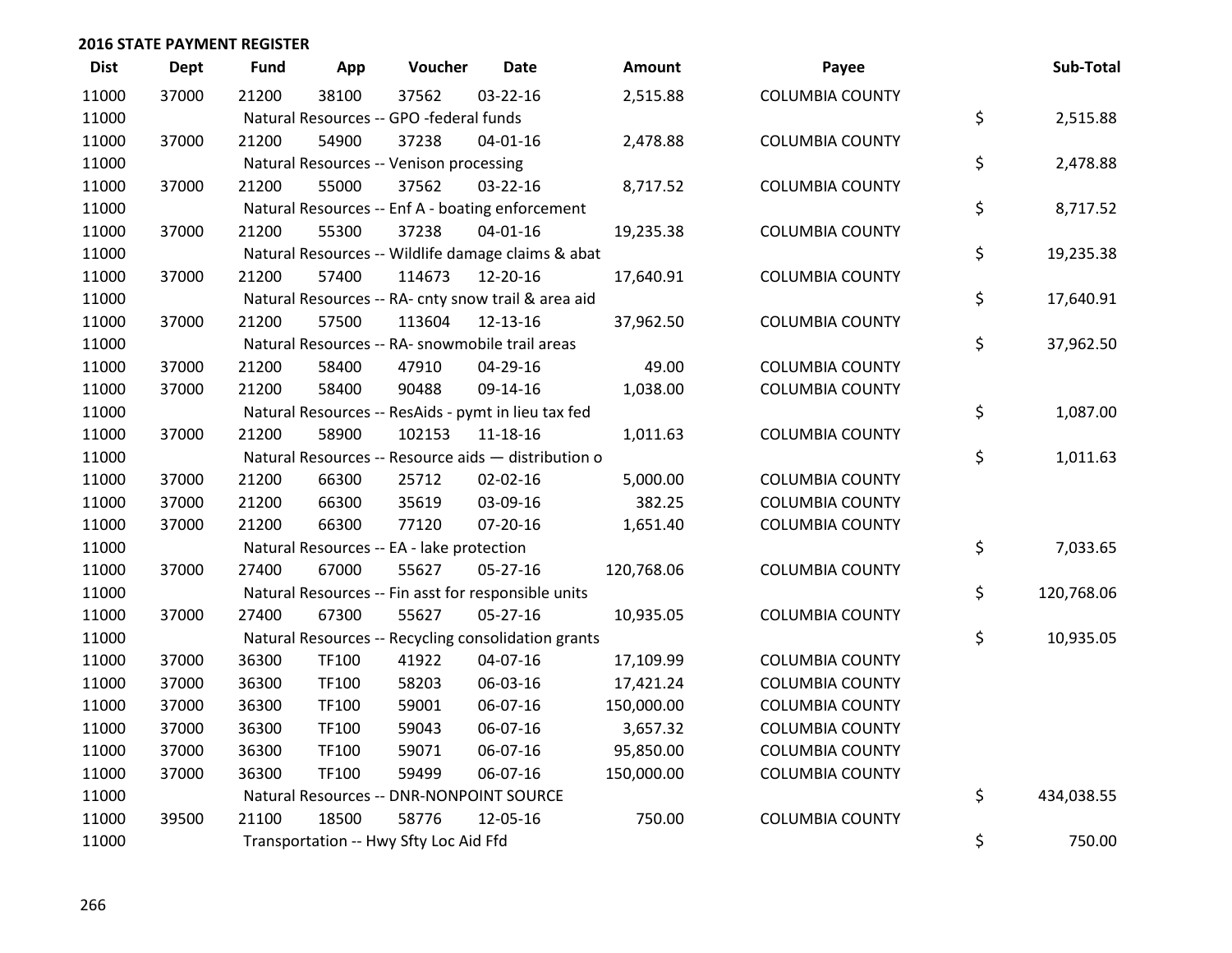| <b>Dist</b> | <b>Dept</b> | <b>Fund</b> | App   | Voucher                                 | <b>Date</b>                                       | Amount     | Payee                     | Sub-Total          |
|-------------|-------------|-------------|-------|-----------------------------------------|---------------------------------------------------|------------|---------------------------|--------------------|
| 11000       | 39500       | 21100       | 19000 | 120                                     | 07-05-16                                          | 761,746.40 | <b>COLUMBIA COUNTY</b>    |                    |
| 11000       | 39500       | 21100       | 19000 | 29074                                   | 10-03-16                                          | 380,873.20 | <b>COLUMBIA COUNTY</b>    |                    |
| 11000       |             |             |       | Transportation -- Trans Aids To Co.-Sf  |                                                   |            |                           | \$<br>1,142,619.60 |
| 11000       | 39500       | 21100       | 16700 | 77902                                   | 03-31-16                                          | 4,861.83   | <b>COLUMBIA CO</b>        |                    |
| 11000       |             |             |       | Transportation -- Eldly&Dsbl Cap Aidsf  |                                                   |            |                           | \$<br>4,861.83     |
| 11000       | 39500       | 21100       | 16800 | 88011                                   | 05-06-16                                          | 131,708.00 | <b>COUNTY OF COLUMBIA</b> |                    |
| 11000       |             |             |       | Transportation -- Eldly&Disa Co/Aid Sf  |                                                   |            |                           | \$<br>131,708.00   |
| 11000       | 39500       | 21100       | 19000 | 74011                                   | $01 - 04 - 16$                                    | 380,873.20 | <b>COUNTY OF COLUMBIA</b> |                    |
| 11000       |             |             |       | Transportation -- Trans Aids To Co.-Sf  |                                                   |            |                           | \$<br>380,873.20   |
| 11000       | 39500       | 21100       | 27800 | 75502                                   | 03-01-16                                          | 280,000.45 | TREAS COLUMBIA CO         |                    |
| 11000       |             |             |       | Transportation -- Loc Rd Imp Prg St Fd  |                                                   |            |                           | \$<br>280,000.45   |
| 11000       | 41000       | 10000       | 11600 | 92370                                   | 11-29-16                                          | 56,920.00  | <b>COLUMBIA COUNTY</b>    |                    |
| 11000       |             |             |       |                                         | Corrections -- Reimbursing counties for proba     |            |                           | \$<br>56,920.00    |
| 11000       | 41000       | 10000       | 31300 | 20918                                   | $01-19-16$                                        | 29,726.64  | <b>COLUMBIA COUNTY</b>    |                    |
| 11000       | 41000       | 10000       | 31300 | 50878                                   | 05-20-16                                          | 29,750.00  | <b>COLUMBIA COUNTY</b>    |                    |
| 11000       |             |             |       |                                         | Corrections -- Community youth and family aid     |            |                           | \$<br>59,476.64    |
| 11000       | 43500       | 10000       | 10700 | 93226                                   | 12-28-16                                          | 37.94      | <b>COLUMBIA COUNTY</b>    |                    |
| 11000       |             |             |       |                                         | Health Services -- Public health dispensaries and |            |                           | \$<br>37.94        |
| 11000       | 43500       | 10000       | 15000 | 48044                                   | 05-26-16                                          | 1,800.00   | <b>COLUMBIA COUNTY</b>    |                    |
| 11000       | 43500       | 10000       | 15000 | 50077                                   | 06-02-16                                          | 330.02     | <b>COLUMBIA COUNTY</b>    |                    |
| 11000       | 43500       | 10000       | 15000 | 57435                                   | 07-08-16                                          | 2,747.00   | <b>COLUMBIA COUNTY</b>    |                    |
| 11000       | 43500       | 10000       | 15000 | 65057                                   | $08-17-16$                                        | 212.10     | <b>COLUMBIA COUNTY</b>    |                    |
| 11000       | 43500       | 10000       | 15000 | 69164                                   | 09-02-16                                          | 1,031.28   | <b>COLUMBIA COUNTY</b>    |                    |
| 11000       | 43500       | 10000       | 15000 | 76915                                   | 09-23-16                                          | 558.52     | <b>COLUMBIA COUNTY</b>    |                    |
| 11000       | 43500       | 10000       | 15000 | 82827                                   | $10-24-16$                                        | 750.30     | <b>COLUMBIA COUNTY</b>    |                    |
| 11000       | 43500       | 10000       | 15000 | 92033                                   | 11-30-16                                          | 761.59     | <b>COLUMBIA COUNTY</b>    |                    |
| 11000       | 43500       | 10000       | 15000 | 92310                                   | 12-01-16                                          | 675.09     | <b>COLUMBIA COUNTY</b>    |                    |
| 11000       | 43500       | 10000       | 15000 | 92311                                   | 12-01-16                                          | 220.80     | <b>COLUMBIA COUNTY</b>    |                    |
| 11000       | 43500       | 10000       | 15000 | 92313                                   | 12-01-16                                          | 830.63     | <b>COLUMBIA COUNTY</b>    |                    |
| 11000       | 43500       | 10000       | 15000 | 98104                                   | 12-30-16                                          | 415.32     | <b>COLUMBIA COUNTY</b>    |                    |
| 11000       | 43500       | 10000       | 15000 | 98114                                   | 12-28-16                                          | 74.50      | <b>COLUMBIA COUNTY</b>    |                    |
| 11000       |             |             |       | Health Services -- Federal project aids |                                                   |            |                           | \$<br>10,407.15    |
| 11000       | 43500       | 10000       | 00000 | 90613                                   | $01 - 02 - 16$                                    | 30,806.00  | <b>COLUMBIA CO</b>        |                    |
| 11000       | 43500       | 10000       | 00000 | 90614                                   | 01-04-16                                          | 73,454.00  | <b>COLUMBIA CO</b>        |                    |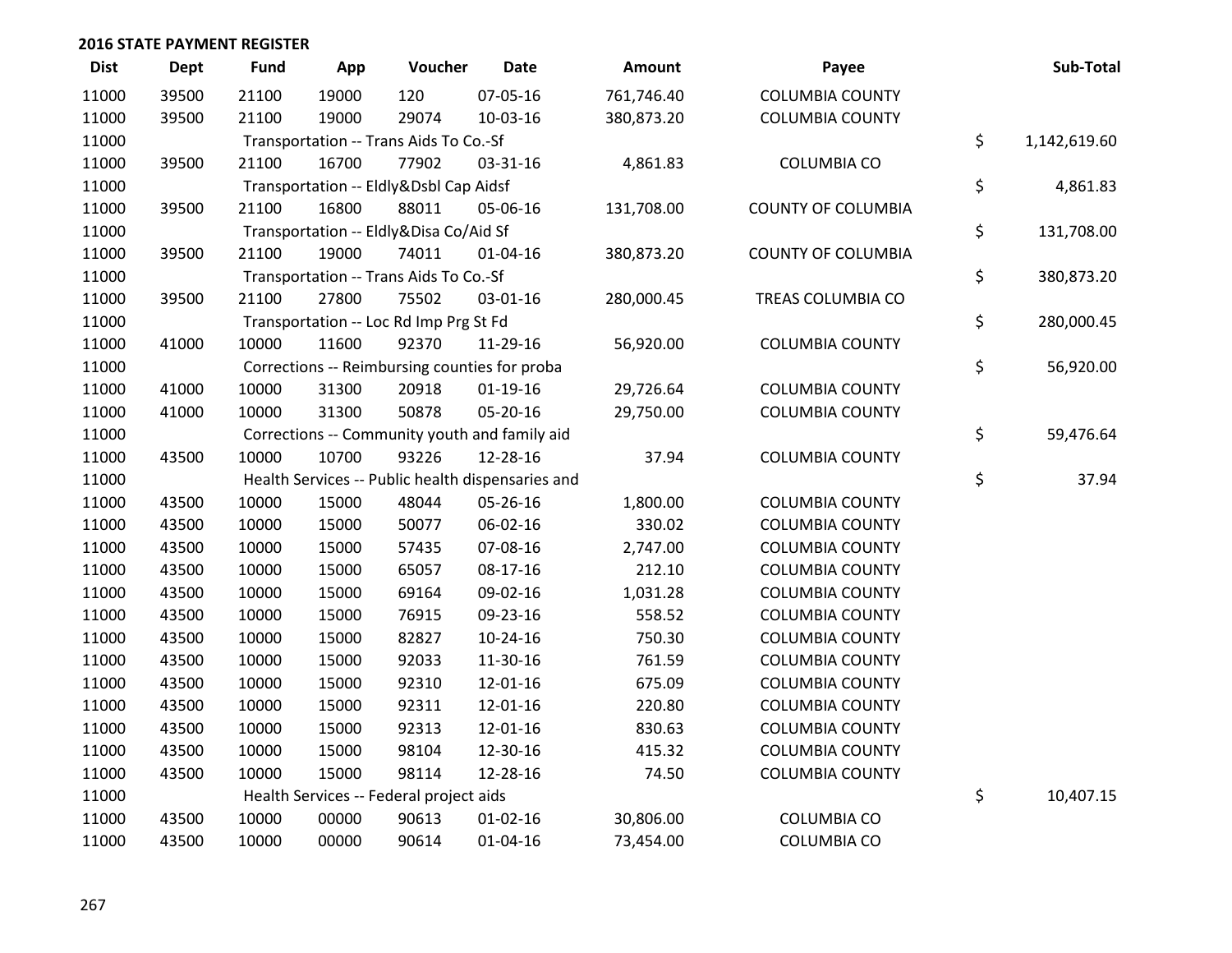| <b>Dist</b> | <b>Dept</b> | Fund  | App                    | Voucher                                          | <b>Date</b>    | Amount     | Payee                  | Sub-Total          |
|-------------|-------------|-------|------------------------|--------------------------------------------------|----------------|------------|------------------------|--------------------|
| 11000       | 43500       | 10000 | 00000                  | 90616                                            | $02 - 01 - 16$ | 142,205.00 | <b>COLUMBIA CO</b>     |                    |
| 11000       | 43500       | 10000 | 00000                  | 90618                                            | 03-01-16       | 121,786.00 | <b>COLUMBIA CO</b>     |                    |
| 11000       | 43500       | 10000 | 00000                  | 90622                                            | $04 - 01 - 16$ | 148,277.00 | <b>COLUMBIA CO</b>     |                    |
| 11000       | 43500       | 10000 | 00000                  | 90624                                            | 05-02-16       | 29,576.00  | <b>COLUMBIA CO</b>     |                    |
| 11000       | 43500       | 10000 | 00000                  | 90625                                            | 05-03-16       | 10,365.00  | <b>COLUMBIA CO</b>     |                    |
| 11000       | 43500       | 10000 | 00000                  | 90627                                            | 06-01-16       | 193,092.00 | <b>COLUMBIA CO</b>     |                    |
| 11000       | 43500       | 10000 | 00000                  | 90700                                            | $07 - 01 - 16$ | 152,143.00 | <b>COLUMBIA CO</b>     |                    |
| 11000       | 43500       | 10000 | 00000                  | 90701                                            | 08-01-16       | 634,311.00 | <b>COLUMBIA CO</b>     |                    |
| 11000       | 43500       | 10000 | 00000                  | 90702                                            | 09-01-16       | 600,675.00 | <b>COLUMBIA CO</b>     |                    |
| 11000       | 43500       | 10000 | 00000                  | 90704                                            | 10-01-16       | 136,849.00 | <b>COLUMBIA CO</b>     |                    |
| 11000       | 43500       | 10000 | 00000                  | 90705                                            | 11-01-16       | 66,535.00  | <b>COLUMBIA CO</b>     |                    |
| 11000       | 43500       | 10000 | 00000                  | 90706                                            | 12-01-16       | 85,844.00  | <b>COLUMBIA CO</b>     |                    |
| 11000       |             |       |                        | Health Services -- State/Fed Aids                |                |            |                        | \$<br>2,425,918.00 |
| 11000       | 45500       | 10000 | 21700                  | 7544                                             | 03-16-16       | 49,933.42  | <b>COLUMBIA COUNTY</b> |                    |
| 11000       | 45500       | 10000 | 21700                  | 10467                                            | 05-31-16       | 10,746.11  | <b>COLUMBIA COUNTY</b> |                    |
| 11000       | 45500       | 10000 | 21700                  | 16137                                            | 09-08-16       | 29,517.14  | <b>COLUMBIA COUNTY</b> |                    |
| 11000       | 45500       | 10000 | 21700                  | 18830                                            | 11-08-16       | 29,801.18  | <b>COLUMBIA COUNTY</b> |                    |
| 11000       |             |       | Justice -- Drug courts |                                                  |                |            |                        | \$<br>119,997.85   |
| 11000       | 45500       | 10000 | 22100                  | 14302                                            | $07 - 22 - 16$ | 4,120.00   | <b>COLUMBIA COUNTY</b> |                    |
| 11000       |             |       |                        | Justice -- Crime laboratories, DNA               |                |            |                        | \$<br>4,120.00     |
| 11000       | 45500       | 10000 | 23100                  | 7926                                             | $04 - 01 - 16$ | 1,697.28   | <b>COLUMBIA COUNTY</b> |                    |
| 11000       | 45500       | 10000 | 23100                  | 20827                                            | 12-16-16       | 11,360.00  | <b>COLUMBIA COUNTY</b> |                    |
| 11000       |             |       |                        | Justice -- Law enforcement train, local          |                |            |                        | \$<br>13,057.28    |
| 11000       | 45500       | 10000 | 53200                  | 14416                                            | $07 - 22 - 16$ | 38,546.01  | <b>COLUMBIA COUNTY</b> |                    |
| 11000       |             |       |                        | Justice -- Crime victim witness assist           |                |            |                        | \$<br>38,546.01    |
| 11000       | 45500       | 10000 | 53900                  | 7586                                             | 03-14-16       | 43,735.95  | <b>COLUMBIA COUNTY</b> |                    |
| 11000       |             |       |                        | Justice -- County reimb victim-witness           |                |            |                        | \$<br>43,735.95    |
| 11000       | 46500       | 10000 | 30500                  | 10298                                            | $05 - 27 - 16$ | 1,910.36   | <b>COLUMBIA COUNTY</b> |                    |
| 11000       |             |       |                        | Military Affairs -- Disaster recovery aid        |                |            |                        | \$<br>1,910.36     |
| 11000       | 46500       | 10000 | 30800                  | 6662                                             | 03-01-16       | 381.00     | <b>COLUMBIA COUNTY</b> |                    |
| 11000       | 46500       | 10000 | 30800                  | 17497                                            | 11-07-16       | 7,924.31   | <b>COLUMBIA COUNTY</b> |                    |
| 11000       |             |       |                        | Military Affairs -- Emergency response equipment |                |            |                        | \$<br>8,305.31     |
| 11000       | 46500       | 10000 | 33700                  | 12914                                            | 07-20-16       | 14,090.00  | <b>COLUMBIA COUNTY</b> |                    |
| 11000       | 46500       | 10000 | 33700                  | 18593                                            | 12-06-16       | 14,090.00  | <b>COLUMBIA COUNTY</b> |                    |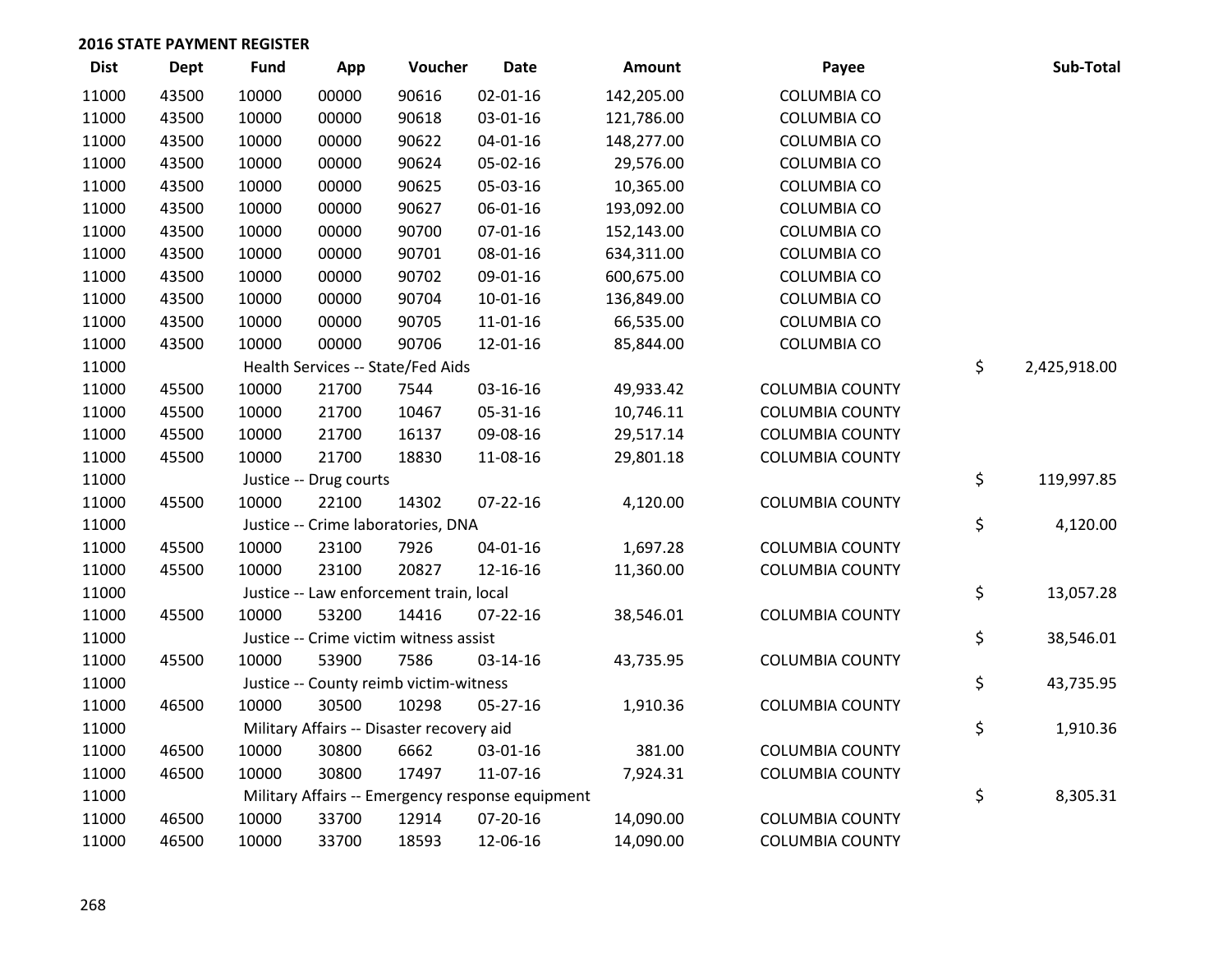| <b>Dist</b> | <b>Dept</b> | <b>Fund</b> | App   | Voucher                                           | <b>Date</b>                                        | Amount       | Payee                  | Sub-Total          |
|-------------|-------------|-------------|-------|---------------------------------------------------|----------------------------------------------------|--------------|------------------------|--------------------|
| 11000       |             |             |       | Military Affairs -- Local emer planning grants    |                                                    |              |                        | \$<br>28,180.00    |
| 11000       | 46500       | 10000       | 34200 | 5025                                              | $01-27-16$                                         | 23,970.55    | <b>COLUMBIA COUNTY</b> |                    |
| 11000       | 46500       | 10000       | 34200 | 5575                                              | 02-04-16                                           | 14,133.00    | <b>COLUMBIA COUNTY</b> |                    |
| 11000       | 46500       | 10000       | 34200 | 10298                                             | 05-27-16                                           | 11,462.15    | <b>COLUMBIA COUNTY</b> |                    |
| 11000       | 46500       | 10000       | 34200 | 13853                                             | 08-16-16                                           | 23,895.50    | <b>COLUMBIA COUNTY</b> |                    |
| 11000       | 46500       | 10000       | 34200 | 15525                                             | 09-26-16                                           | 6,189.78     | <b>COLUMBIA COUNTY</b> |                    |
| 11000       | 46500       | 10000       | 34200 | 18662                                             | 12-06-16                                           | 23,895.50    | <b>COLUMBIA COUNTY</b> |                    |
| 11000       |             |             |       | Military Affairs -- Federal aid, local assistance |                                                    |              |                        | \$<br>103,546.48   |
| 11000       | 46500       | 10000       | 35000 | 4496                                              | $01-29-16$                                         | 5,094.92     | <b>COLUMBIA COUNTY</b> |                    |
| 11000       |             |             |       |                                                   | Military Affairs -- Federal aid, homeland security |              |                        | \$<br>5,094.92     |
| 11000       | 48500       | 15200       | 12700 | 13955                                             | 06-30-16                                           | 575.00       | <b>COLUMBIA COUNTY</b> |                    |
| 11000       |             |             |       | Veterans Affairs -- Grants to counties            |                                                    |              |                        | \$<br>575.00       |
| 11000       | 48500       | 58200       | 26700 | 13955                                             | 06-30-16                                           | 2,587.50     | <b>COLUMBIA COUNTY</b> |                    |
| 11000       | 48500       | 58300       | 37000 | 13955                                             | 06-30-16                                           | 2,587.50     | <b>COLUMBIA COUNTY</b> |                    |
| 11000       |             |             |       | Veterans Affairs -- County grants                 |                                                    |              |                        | \$<br>5,175.00     |
| 11000       | 50500       | 10000       | 15500 | 9587                                              | 01-29-16                                           | 9,622.84     | <b>COLUMBIA COUNTY</b> |                    |
| 11000       | 50500       | 10000       | 15500 | 17666                                             | 04-29-16                                           | 8,474.95     | <b>COLUMBIA COUNTY</b> |                    |
| 11000       | 50500       | 10000       | 15500 | 19152                                             | 05-17-16                                           | 7,234.85     | <b>COLUMBIA COUNTY</b> |                    |
| 11000       | 50500       | 10000       | 15500 | 20754                                             | 06-01-16                                           | 7,684.24     | <b>COLUMBIA COUNTY</b> |                    |
| 11000       | 50500       | 10000       | 15500 | 22058                                             | 06-15-16                                           | 6,446.04     | <b>COLUMBIA COUNTY</b> |                    |
| 11000       | 50500       | 10000       | 15500 | 24404                                             | $07-18-16$                                         | 10,464.75    | <b>COLUMBIA COUNTY</b> |                    |
| 11000       | 50500       | 10000       | 15500 | 26077                                             | 08-01-16                                           | 5,348.15     | <b>COLUMBIA COUNTY</b> |                    |
| 11000       | 50500       | 10000       | 15500 | 36206                                             | 11-30-16                                           | 8,533.12     | <b>COLUMBIA COUNTY</b> |                    |
| 11000       | 50500       | 10000       | 15500 | 38779                                             | 12-29-16                                           | 7,585.43     | <b>COLUMBIA COUNTY</b> |                    |
| 11000       |             |             |       | Administration -- Federal aid, local assistance   |                                                    |              |                        | \$<br>71,394.37    |
| 11000       | 50500       | 10000       | 17500 | 29633                                             | 09-09-16                                           | 1,209,754.00 | <b>COLUMBIA COUNTY</b> |                    |
| 11000       |             |             |       |                                                   | Administration -- HV trans In environ impact fee   |              |                        | \$<br>1,209,754.00 |
| 11000       | 50500       | 10000       | 74300 | 6817                                              | 01-04-16                                           | 63,433.00    | <b>COLUMBIA COUNTY</b> |                    |
| 11000       | 50500       | 10000       | 74300 | 8864                                              | $01 - 25 - 16$                                     | 77,555.00    | <b>COLUMBIA COUNTY</b> |                    |
| 11000       | 50500       | 10000       | 74300 | 10347                                             | 02-26-16                                           | 38,132.00    | <b>COLUMBIA COUNTY</b> |                    |
| 11000       | 50500       | 10000       | 74300 | 11843                                             | 03-04-16                                           | 74,124.00    | <b>COLUMBIA COUNTY</b> |                    |
| 11000       | 50500       | 10000       | 74300 | 13306                                             | 03-17-16                                           | 14,575.00    | <b>COLUMBIA COUNTY</b> |                    |
| 11000       | 50500       | 10000       | 74300 | 13511                                             | $03-17-16$                                         | 49,928.00    | <b>COLUMBIA COUNTY</b> |                    |
| 11000       | 50500       | 10000       | 74300 | 14111                                             | $04 - 01 - 16$                                     | 17,814.00    | <b>COLUMBIA COUNTY</b> |                    |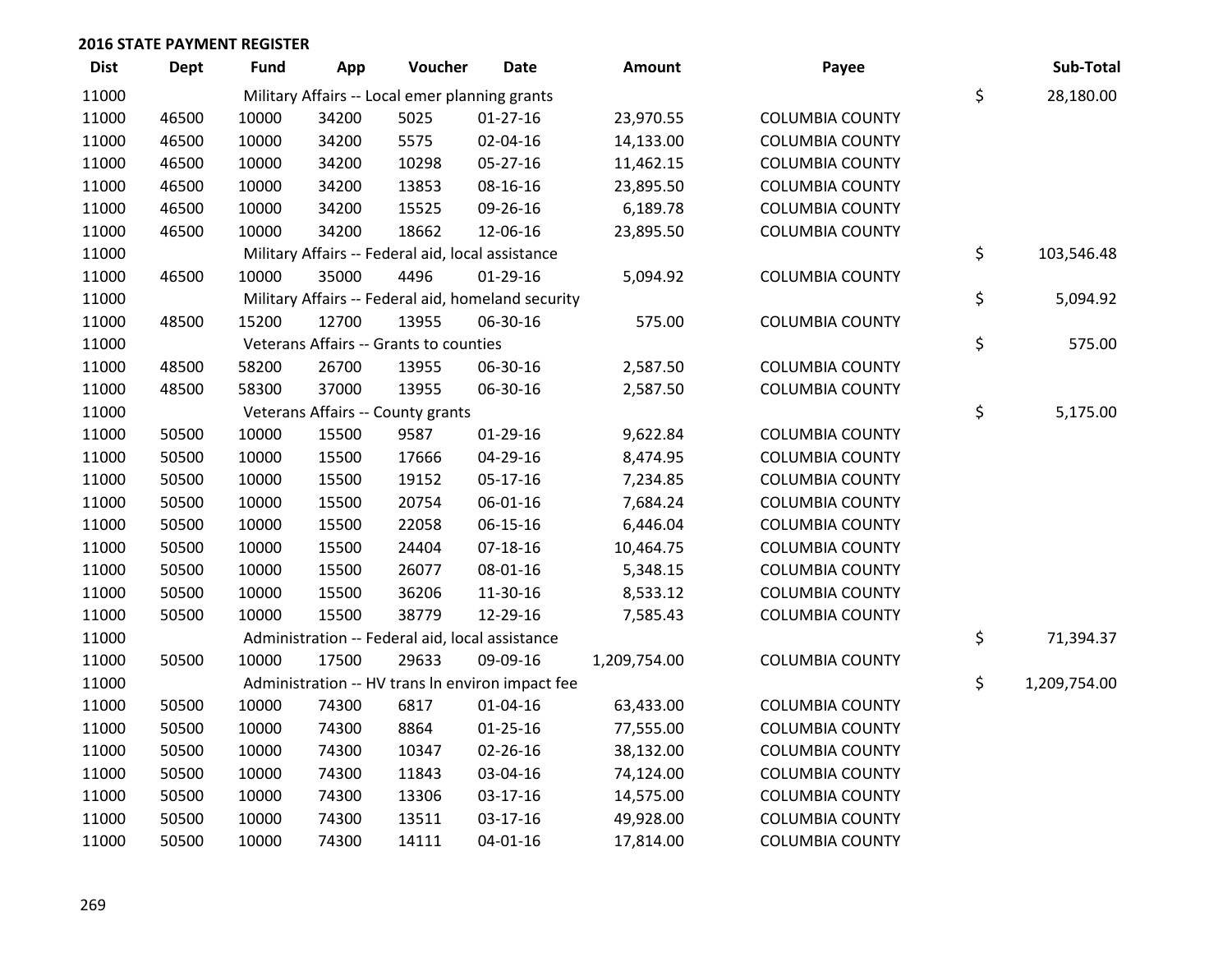| <b>Dist</b> | <b>Dept</b> | Fund  | App   | Voucher                                         | <b>Date</b>    | Amount    | Payee                  | Sub-Total          |
|-------------|-------------|-------|-------|-------------------------------------------------|----------------|-----------|------------------------|--------------------|
| 11000       | 50500       | 10000 | 74300 | 14969                                           | $04 - 11 - 16$ | 64,920.00 | <b>COLUMBIA COUNTY</b> |                    |
| 11000       | 50500       | 10000 | 74300 | 15749                                           | 04-14-16       | 14,069.00 | <b>COLUMBIA COUNTY</b> |                    |
| 11000       | 50500       | 10000 | 74300 | 16802                                           | 04-27-16       | 21,864.00 | <b>COLUMBIA COUNTY</b> |                    |
| 11000       | 50500       | 10000 | 74300 | 16952                                           | 05-09-16       | 33,403.00 | <b>COLUMBIA COUNTY</b> |                    |
| 11000       | 50500       | 10000 | 74300 | 17337                                           | 05-09-16       | 12,718.00 | <b>COLUMBIA COUNTY</b> |                    |
| 11000       | 50500       | 10000 | 74300 | 18614                                           | 05-16-16       | 18,099.00 | <b>COLUMBIA COUNTY</b> |                    |
| 11000       | 50500       | 10000 | 74300 | 18722                                           | 05-16-16       | 11,276.00 | <b>COLUMBIA COUNTY</b> |                    |
| 11000       | 50500       | 10000 | 74300 | 19425                                           | 05-25-16       | 94,516.00 | <b>COLUMBIA COUNTY</b> |                    |
| 11000       | 50500       | 10000 | 74300 | 19870                                           | 05-26-16       | 38,710.00 | <b>COLUMBIA COUNTY</b> |                    |
| 11000       | 50500       | 10000 | 74300 | 21657                                           | 06-14-16       | 13,920.00 | <b>COLUMBIA COUNTY</b> |                    |
| 11000       | 50500       | 10000 | 74300 | 22673                                           | 06-29-16       | 46,745.00 | <b>COLUMBIA COUNTY</b> |                    |
| 11000       | 50500       | 10000 | 74300 | 23563                                           | $07-12-16$     | 10,975.00 | <b>COLUMBIA COUNTY</b> |                    |
| 11000       | 50500       | 10000 | 74300 | 23662                                           | $07-12-16$     | 43,179.00 | <b>COLUMBIA COUNTY</b> |                    |
| 11000       | 50500       | 10000 | 74300 | 24042                                           | $07-12-16$     | 37,707.00 | <b>COLUMBIA COUNTY</b> |                    |
| 11000       | 50500       | 10000 | 74300 | 27472                                           | 08-29-16       | 48,293.00 | <b>COLUMBIA COUNTY</b> |                    |
| 11000       | 50500       | 10000 | 74300 | 30001                                           | 10-07-16       | 36,676.00 | <b>COLUMBIA COUNTY</b> |                    |
| 11000       | 50500       | 10000 | 74300 | 31378                                           | $10-12-16$     | 75,574.00 | <b>COLUMBIA COUNTY</b> |                    |
| 11000       | 50500       | 10000 | 74300 | 32322                                           | $10-27-16$     | 45,520.00 | <b>COLUMBIA COUNTY</b> |                    |
| 11000       | 50500       | 10000 | 74300 | 33747                                           | 11-03-16       | 43,140.00 | <b>COLUMBIA COUNTY</b> |                    |
| 11000       | 50500       | 10000 | 74300 | 34186                                           | 11-09-16       | 53,809.00 | <b>COLUMBIA COUNTY</b> |                    |
| 11000       | 50500       | 10000 | 74300 | 34553                                           | $11 - 17 - 16$ | 18,468.00 | <b>COLUMBIA COUNTY</b> |                    |
| 11000       | 50500       | 10000 | 74300 | 35157                                           | $11 - 17 - 16$ | 12,560.00 | <b>COLUMBIA COUNTY</b> |                    |
| 11000       | 50500       | 10000 | 74300 | 35944                                           | 12-05-16       | 19,608.00 | <b>COLUMBIA COUNTY</b> |                    |
| 11000       | 50500       | 10000 | 74300 | 35945                                           | 12-05-16       | 59,835.00 | <b>COLUMBIA COUNTY</b> |                    |
| 11000       | 50500       | 10000 | 74300 | 37081                                           | 12-16-16       | 9,750.00  | <b>COLUMBIA COUNTY</b> |                    |
| 11000       | 50500       | 10000 | 74300 | 38033                                           | 12-27-16       | 49,403.00 | <b>COLUMBIA COUNTY</b> |                    |
| 11000       |             |       |       | Administration -- Federal aid, local assistance |                |           |                        | \$<br>1,270,298.00 |
| 11000       | 50500       | 23500 | 37100 | 9587                                            | 01-29-16       | 6,972.64  | <b>COLUMBIA COUNTY</b> |                    |
| 11000       | 50500       | 23500 | 37100 | 17666                                           | 04-29-16       | 4,614.52  | <b>COLUMBIA COUNTY</b> |                    |
| 11000       | 50500       | 23500 | 37100 | 19152                                           | 05-17-16       | 1,319.47  | <b>COLUMBIA COUNTY</b> |                    |
| 11000       | 50500       | 23500 | 37100 | 20754                                           | 06-01-16       | 1,488.21  | <b>COLUMBIA COUNTY</b> |                    |
| 11000       | 50500       | 23500 | 37100 | 22058                                           | 06-15-16       | 1,344.64  | <b>COLUMBIA COUNTY</b> |                    |
| 11000       | 50500       | 23500 | 37100 | 24404                                           | $07-18-16$     | 655.06    | <b>COLUMBIA COUNTY</b> |                    |
| 11000       | 50500       | 23500 | 37100 | 26077                                           | 08-01-16       | 8,936.25  | <b>COLUMBIA COUNTY</b> |                    |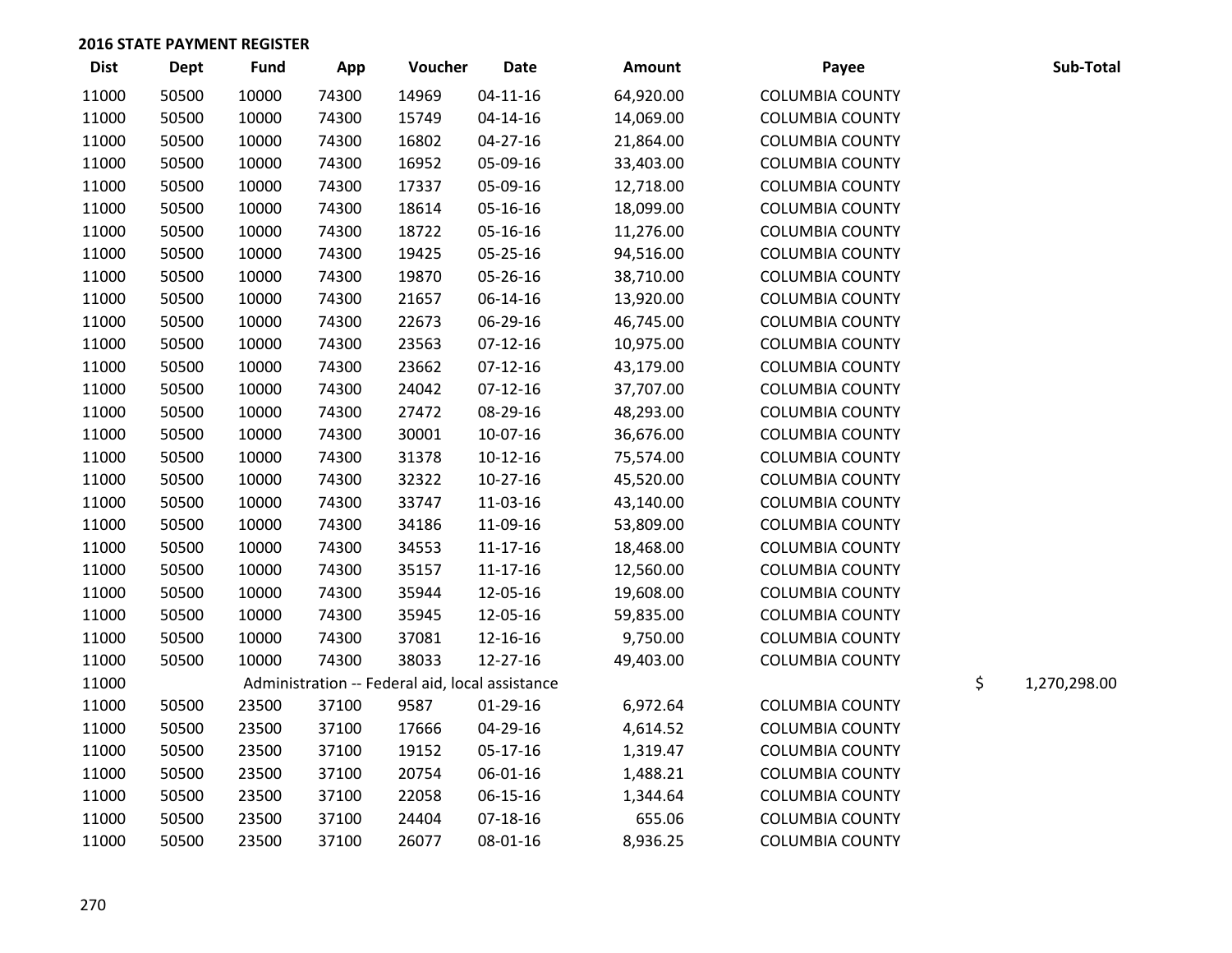| <b>Dist</b> | Dept  | <b>Fund</b> | App                                  | Voucher                                             | <b>Date</b>    | <b>Amount</b> | Payee                    | Sub-Total              |
|-------------|-------|-------------|--------------------------------------|-----------------------------------------------------|----------------|---------------|--------------------------|------------------------|
| 11000       | 50500 | 23500       | 37100                                | 28798                                               | 09-01-16       | 1,295.88      | <b>COLUMBIA COUNTY</b>   |                        |
| 11000       | 50500 | 23500       | 37100                                | 31036                                               | 09-29-16       | 6,293.38      | <b>COLUMBIA COUNTY</b>   |                        |
| 11000       | 50500 | 23500       | 37100                                | 33860                                               | $10-31-16$     | 3,364.74      | <b>COLUMBIA COUNTY</b>   |                        |
| 11000       | 50500 | 23500       | 37100                                | 36206                                               | 11-30-16       | 5,812.66      | <b>COLUMBIA COUNTY</b>   |                        |
| 11000       | 50500 | 23500       | 37100                                | 38779                                               | 12-29-16       | 6,226.69      | <b>COLUMBIA COUNTY</b>   |                        |
| 11000       |       |             |                                      | Administration -- Low-income assistance grants      |                |               |                          | \$<br>48,324.14        |
| 11000       | 50500 | 26900       | 16600                                | 13204                                               | 03-23-16       | 1,000.00      | <b>COLUMBIA COUNTY</b>   |                        |
| 11000       | 50500 | 26900       | 16600                                | 15325                                               | 04-08-16       | 20,936.00     | <b>COLUMBIA COUNTY</b>   |                        |
| 11000       | 50500 | 26900       | 16600                                | 18217                                               | 05-10-16       | 25,000.00     | <b>COLUMBIA COUNTY</b>   |                        |
| 11000       |       |             | Administration -- Land               |                                                     |                |               |                          | \$<br>46,936.00        |
| 11000       | 83500 | 10000       | 10500                                | 5585                                                | 07-25-16       | 354,330.40    | <b>COLUMBIA COUNTY</b>   |                        |
| 11000       | 83500 | 10000       | 10500                                | 13104                                               | $11 - 21 - 16$ | 212,650.93    | <b>COLUMBIA COUNTY</b>   |                        |
| 11000       |       |             |                                      | Revenue -- County and Municipal Aid                 |                |               |                          | \$<br>566,981.33       |
| 11000       | 83500 | 10000       | 10900                                | 7203                                                | $07 - 25 - 16$ | 37,864.00     | <b>COLUMBIA COUNTY</b>   |                        |
| 11000       |       |             |                                      | Revenue -- State Aid, Tax Exempt Proprty            |                |               |                          | \$<br>37,864.00        |
| 11000       | 83500 | 10000       | 11000                                | 13104                                               | $11 - 21 - 16$ | 1,789,568.83  | <b>COLUMBIA COUNTY</b>   |                        |
| 11000       |       |             |                                      | Revenue -- Public Utility Distribution              |                |               |                          | \$<br>1,789,568.83     |
| 11000       | 83500 | 10000       | 30200                                | 5009                                                | 07-25-16       | 1,623,075.74  | <b>COLUMBIA COUNTY</b>   |                        |
| 11000       | 83500 | 10000       | 30200                                | 5153                                                | 07-25-16       | 8,881,278.50  | <b>COLUMBIA COUNTY</b>   |                        |
| 11000       |       |             |                                      | Revenue -- School Lvy Tx/First Dollar Cr            |                |               |                          | \$<br>10,504,354.24    |
| 11000       | 83500 | 52100       | 36300                                | 3412                                                | 03-28-16       | 1,725,497.30  | <b>COLUMBIA COUNTY</b>   |                        |
| 11000       |       |             |                                      | Revenue -- Lottery & Gaming Credit                  |                |               |                          | \$<br>1,725,497.30     |
| 11000       |       |             | <b>District Total Appropriations</b> |                                                     |                |               |                          | \$<br>23, 182, 161. 16 |
| 11002       | 16500 | 10000       | 22500                                | 3630                                                | 06-27-16       | 3,243.86      | TOWN OF ARLINGTON        |                        |
| 11002       |       |             |                                      | Safety & Prof Services -- Fire dues distribution    |                |               |                          | \$<br>3,243.86         |
| 11002       | 37000 | 10000       | 50300                                | 46132                                               | $04 - 21 - 16$ | 17.31         | TOWN OF ARLINGTON        |                        |
| 11002       |       |             |                                      | Natural Resources -- Aids in lieu of taxes - gener  |                |               |                          | \$<br>17.31            |
| 11002       | 37000 | 21200       | 16600                                | 63102                                               | 06-20-16       | 149.77        | TOWN OF ARLINGTON        |                        |
| 11002       |       |             |                                      | Natural Resources -- Gen program ops-state funds-FR |                |               |                          | \$<br>149.77           |
| 11002       | 37000 | 21200       | 57100                                | 63102                                               | 06-20-16       | 67.30         | TOWN OF ARLINGTON        |                        |
| 11002       |       |             |                                      | Natural Resources -- ResAids - cnty forst, cl & mfl |                |               |                          | \$<br>67.30            |
| 11002       | 39500 | 21100       | 19100                                | 443                                                 | 07-05-16       | 24,910.12     | TOWN OF ARLINGTON        |                        |
| 11002       | 39500 | 21100       | 19100                                | 29515                                               | 10-03-16       | 24,910.14     | TOWN OF ARLINGTON        |                        |
| 11002       | 39500 | 21100       | 19100                                | 76262                                               | $01 - 04 - 16$ | 24,910.12     | <b>TOWN OF ARLINGTON</b> |                        |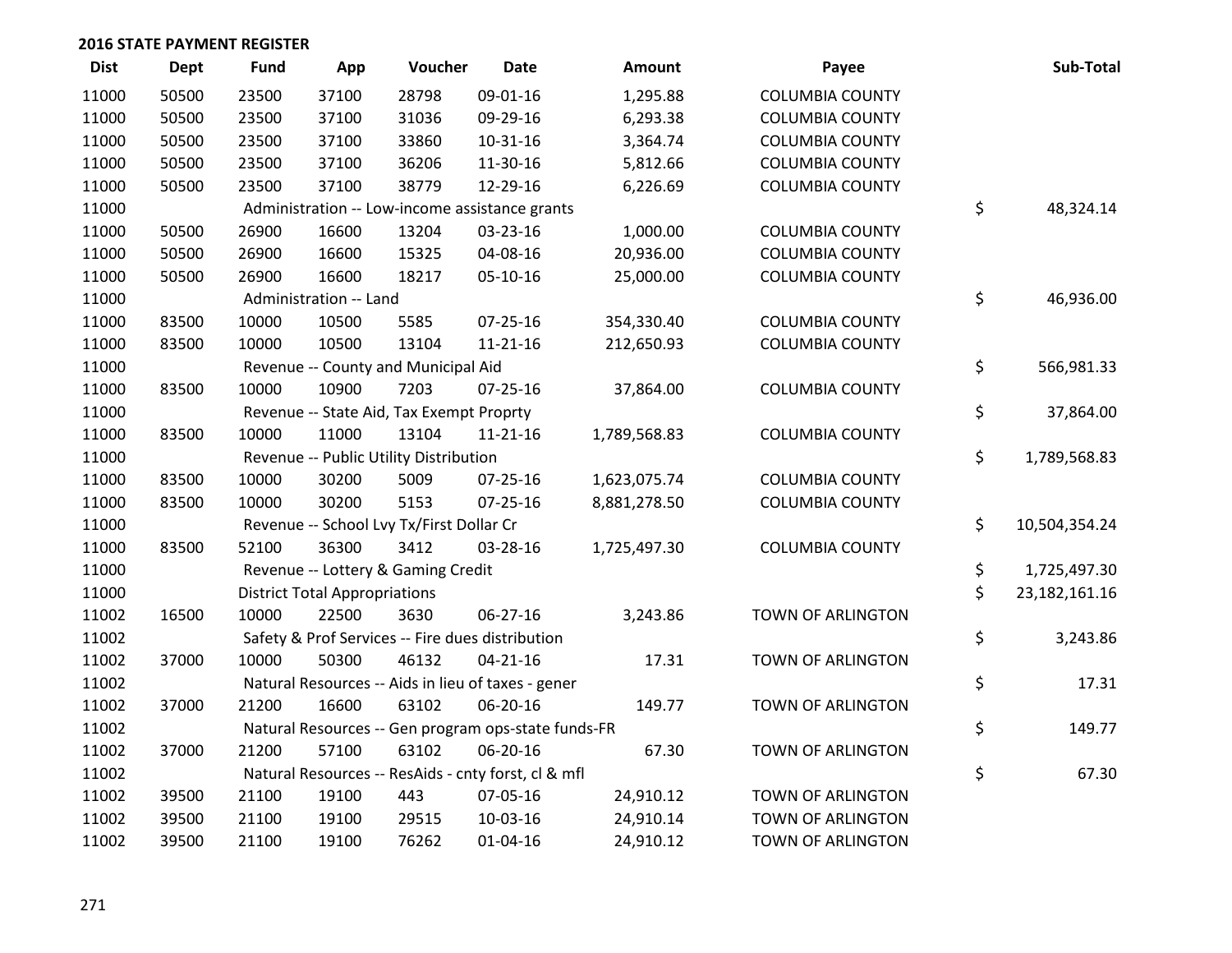| <b>Dist</b> | <b>Dept</b> | <b>Fund</b> | App                                  | Voucher                                             | Date           | <b>Amount</b> | Payee             | Sub-Total        |
|-------------|-------------|-------------|--------------------------------------|-----------------------------------------------------|----------------|---------------|-------------------|------------------|
| 11002       | 39500       | 21100       | 19100                                | 84262                                               | 04-04-16       | 24,910.12     | TOWN OF ARLINGTON |                  |
| 11002       |             |             |                                      | Transportation -- Trns Aids To Mnc.-Sf              |                |               |                   | \$<br>99,640.50  |
| 11002       | 50500       | 10000       | 17400                                | 17043                                               | 04-28-16       | 18,169.00     | TOWN OF ARLINGTON |                  |
| 11002       | 50500       | 10000       | 17400                                | 29634                                               | 09-09-16       | 41,367.00     | TOWN OF ARLINGTON |                  |
| 11002       |             |             |                                      | Administration -- HV trans In annual impact fee     |                |               |                   | \$<br>59,536.00  |
| 11002       | 50500       | 10000       | 17500                                | 29634                                               | 09-09-16       | 376,070.00    | TOWN OF ARLINGTON |                  |
| 11002       |             |             |                                      | Administration -- HV trans In environ impact fee    |                |               |                   | \$<br>376,070.00 |
| 11002       | 83500       | 10000       | 10500                                | 5551                                                | $07 - 25 - 16$ | 1,919.55      | TOWN OF ARLINGTON |                  |
| 11002       | 83500       | 10000       | 10500                                | 13070                                               | $11 - 21 - 16$ | 9,197.32      | TOWN OF ARLINGTON |                  |
| 11002       |             |             |                                      | Revenue -- County and Municipal Aid                 |                |               |                   | \$<br>11,116.87  |
| 11002       | 83500       | 10000       | 10900                                | 7510                                                | $07 - 25 - 16$ | 98.00         | TOWN OF ARLINGTON |                  |
| 11002       |             |             |                                      | Revenue -- State Aid, Tax Exempt Proprty            |                |               |                   | \$<br>98.00      |
| 11002       | 83500       | 10000       | 11000                                | 13070                                               | $11 - 21 - 16$ | 1,729.62      | TOWN OF ARLINGTON |                  |
| 11002       |             |             |                                      | Revenue -- Public Utility Distribution              |                |               |                   | \$<br>1,729.62   |
| 11002       | 83500       | 10000       | 50100                                | 2459                                                | $01-29-16$     | 5,453.23      | TOWN OF ARLINGTON |                  |
| 11002       |             |             |                                      | Revenue -- Payments for municipal svcs              |                |               |                   | \$<br>5,453.23   |
| 11002       |             |             | <b>District Total Appropriations</b> |                                                     |                |               |                   | \$<br>557,122.46 |
| 11004       | 16500       | 10000       | 22500                                | 3631                                                | 06-27-16       | 6,638.74      | TOWN OF CALEDONIA |                  |
| 11004       |             |             |                                      | Safety & Prof Services -- Fire dues distribution    |                |               |                   | \$<br>6,638.74   |
| 11004       | 37000       | 10000       | 50300                                | 28888                                               | $02 - 12 - 16$ | 811.34        | TOWN OF CALEDONIA |                  |
| 11004       | 37000       | 10000       | 50300                                | 28889                                               | $02 - 12 - 16$ | 521.71        | TOWN OF CALEDONIA |                  |
| 11004       | 37000       | 10000       | 50300                                | 28890                                               | $02 - 12 - 16$ | 5,574.55      | TOWN OF CALEDONIA |                  |
| 11004       | 37000       | 10000       | 50300                                | 28891                                               | $02 - 12 - 16$ | 1,466.51      | TOWN OF CALEDONIA |                  |
| 11004       | 37000       | 10000       | 50300                                | 45638                                               | $04 - 21 - 16$ | 1,079.21      | TOWN OF CALEDONIA |                  |
| 11004       | 37000       | 10000       | 50300                                | 45639                                               | $04 - 21 - 16$ | 119.52        | TOWN OF CALEDONIA |                  |
| 11004       |             |             |                                      | Natural Resources -- Aids in lieu of taxes - gener  |                |               |                   | \$<br>9,572.84   |
| 11004       | 37000       | 21200       | 16600                                | 63103                                               | 06-20-16       | 1,424.89      | TOWN OF CALEDONIA |                  |
| 11004       |             |             |                                      | Natural Resources -- Gen program ops-state funds-FR |                |               |                   | \$<br>1,424.89   |
| 11004       | 37000       | 21200       | 57100                                | 63103                                               | 06-20-16       | 642.88        | TOWN OF CALEDONIA |                  |
| 11004       |             |             |                                      | Natural Resources -- ResAids - cnty forst, cl & mfl |                |               |                   | \$<br>642.88     |
| 11004       | 37000       | 21200       | 57900                                | 45637                                               | $04 - 21 - 16$ | 2,181.67      | TOWN OF CALEDONIA |                  |
| 11004       |             |             |                                      | Natural Resources -- Aids in lieu of taxes - sum s  |                |               |                   | \$<br>2,181.67   |
| 11004       | 37000       | 21200       | 58900                                | 102154                                              | $11 - 18 - 16$ | 1,808.54      | TOWN OF CALEDONIA |                  |
| 11004       |             |             |                                      | Natural Resources -- Resource aids - distribution o |                |               |                   | \$<br>1,808.54   |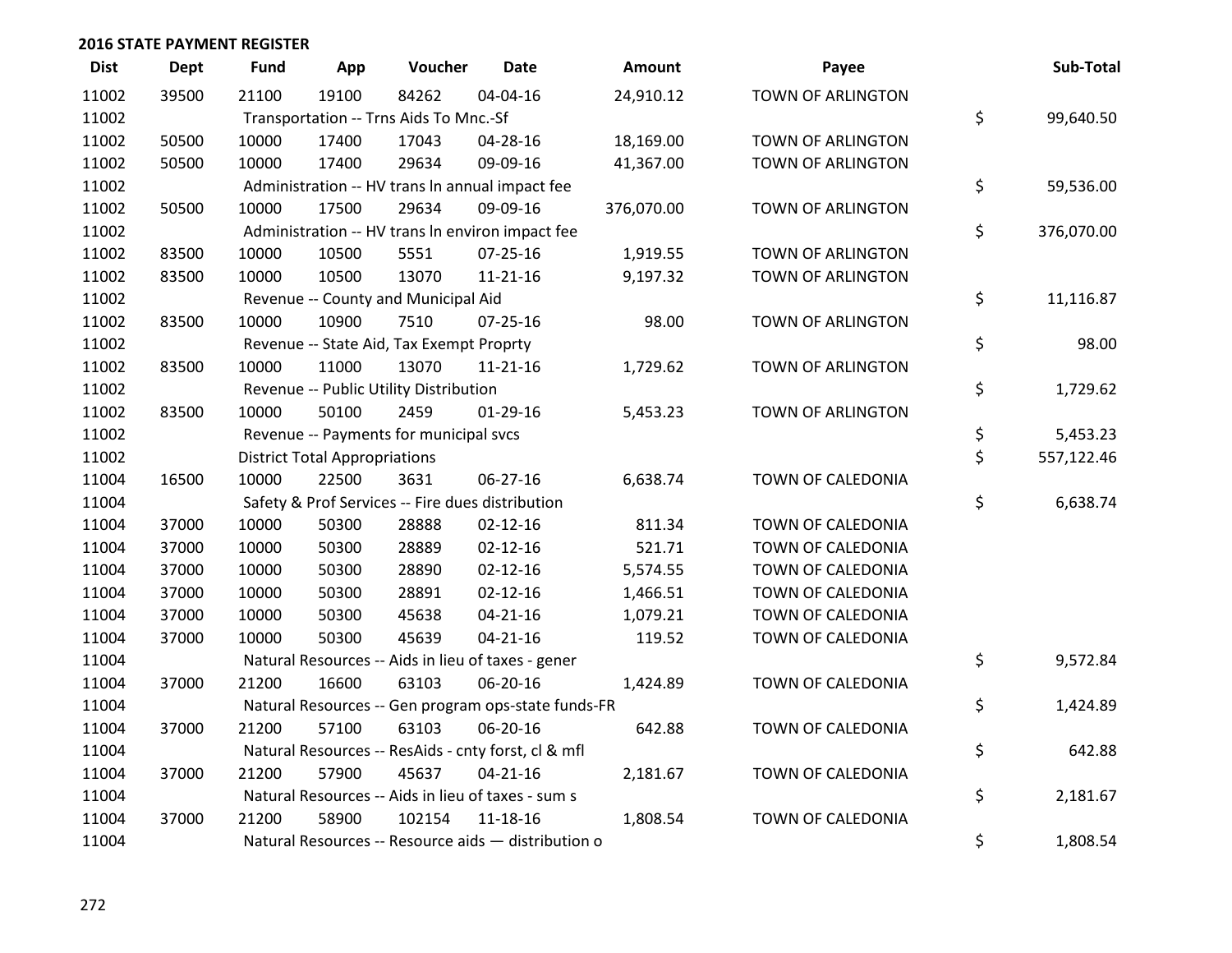| <b>Dist</b> | <b>Dept</b> | <b>Fund</b> | App                                  | Voucher                                  | <b>Date</b>                                         | Amount     | Payee                   | Sub-Total        |
|-------------|-------------|-------------|--------------------------------------|------------------------------------------|-----------------------------------------------------|------------|-------------------------|------------------|
| 11004       | 39500       | 21100       | 19100                                | 444                                      | 07-05-16                                            | 42,091.23  | TOWN OF CALEDONIA       |                  |
| 11004       | 39500       | 21100       | 19100                                | 29516                                    | 10-03-16                                            | 42,091.23  | TOWN OF CALEDONIA       |                  |
| 11004       | 39500       | 21100       | 19100                                | 76263                                    | $01 - 04 - 16$                                      | 42,091.23  | TOWN OF CALEDONIA       |                  |
| 11004       | 39500       | 21100       | 19100                                | 84263                                    | 04-04-16                                            | 42,091.23  | TOWN OF CALEDONIA       |                  |
| 11004       |             |             |                                      | Transportation -- Trns Aids To Mnc.-Sf   |                                                     |            |                         | \$<br>168,364.92 |
| 11004       | 50500       | 10000       | 17400                                | 29635                                    | 09-09-16                                            | 60,609.00  | TOWN OF CALEDONIA       |                  |
| 11004       |             |             |                                      |                                          | Administration -- HV trans In annual impact fee     |            |                         | \$<br>60,609.00  |
| 11004       | 50500       | 10000       | 17500                                | 29635                                    | 09-09-16                                            | 550,989.00 | TOWN OF CALEDONIA       |                  |
| 11004       |             |             |                                      |                                          | Administration -- HV trans In environ impact fee    |            |                         | \$<br>550,989.00 |
| 11004       | 83500       | 10000       | 10500                                | 5552                                     | $07 - 25 - 16$                                      | 3,358.30   | TOWN OF CALEDONIA       |                  |
| 11004       | 83500       | 10000       | 10500                                | 13071                                    | $11 - 21 - 16$                                      | 19,094.84  | TOWN OF CALEDONIA       |                  |
| 11004       |             |             |                                      | Revenue -- County and Municipal Aid      |                                                     |            |                         | \$<br>22,453.14  |
| 11004       | 83500       | 10000       | 10900                                | 7511                                     | $07 - 25 - 16$                                      | 224.00     | TOWN OF CALEDONIA       |                  |
| 11004       |             |             |                                      | Revenue -- State Aid, Tax Exempt Proprty |                                                     |            |                         | \$<br>224.00     |
| 11004       | 83500       | 10000       | 11000                                | 13071                                    | $11 - 21 - 16$                                      | 439.99     | TOWN OF CALEDONIA       |                  |
| 11004       |             |             |                                      | Revenue -- Public Utility Distribution   |                                                     |            |                         | \$<br>439.99     |
| 11004       | 83500       | 10000       | 50100                                | 2460                                     | $01-29-16$                                          | 82.51      | TOWN OF CALEDONIA       |                  |
| 11004       |             |             |                                      | Revenue -- Payments for municipal svcs   |                                                     |            |                         | \$<br>82.51      |
| 11004       |             |             | <b>District Total Appropriations</b> |                                          |                                                     |            |                         | \$<br>825,432.12 |
| 11006       | 16500       | 10000       | 22500                                | 3632                                     | 06-27-16                                            | 2,866.02   | TOWN OF COLUMBUS        |                  |
| 11006       |             |             |                                      |                                          | Safety & Prof Services -- Fire dues distribution    |            |                         | \$<br>2,866.02   |
| 11006       | 37000       | 10000       | 50300                                | 28941                                    | $02 - 12 - 16$                                      | 1,066.47   | TOWN OF COLUMBUS        |                  |
| 11006       | 37000       | 10000       | 50300                                | 45780                                    | $04 - 21 - 16$                                      | 108.60     | TOWN OF COLUMBUS        |                  |
| 11006       |             |             |                                      |                                          | Natural Resources -- Aids in lieu of taxes - gener  |            |                         | \$<br>1,175.07   |
| 11006       | 37000       | 21200       | 16600                                | 63104                                    | 06-20-16                                            | 40.50      | TOWN OF COLUMBUS        |                  |
| 11006       |             |             |                                      |                                          | Natural Resources -- Gen program ops-state funds-FR |            |                         | \$<br>40.50      |
| 11006       | 37000       | 21200       | 57100                                | 63104                                    | 06-20-16                                            | 18.20      | TOWN OF COLUMBUS        |                  |
| 11006       |             |             |                                      |                                          | Natural Resources -- ResAids - cnty forst, cl & mfl |            |                         | \$<br>18.20      |
| 11006       | 39500       | 21100       | 19100                                | 445                                      | 07-05-16                                            | 27,469.95  | <b>TOWN OF COLUMBUS</b> |                  |
| 11006       | 39500       | 21100       | 19100                                | 29517                                    | 10-03-16                                            | 27,469.95  | TOWN OF COLUMBUS        |                  |
| 11006       | 39500       | 21100       | 19100                                | 76264                                    | 01-04-16                                            | 27,469.95  | TOWN OF COLUMBUS        |                  |
| 11006       | 39500       | 21100       | 19100                                | 84264                                    | 04-04-16                                            | 27,469.95  | TOWN OF COLUMBUS        |                  |
| 11006       |             |             |                                      | Transportation -- Trns Aids To Mnc.-Sf   |                                                     |            |                         | \$<br>109,879.80 |
| 11006       | 83500       | 10000       | 10500                                | 5553                                     | $07 - 25 - 16$                                      | 4,815.91   | <b>TOWN OF COLUMBUS</b> |                  |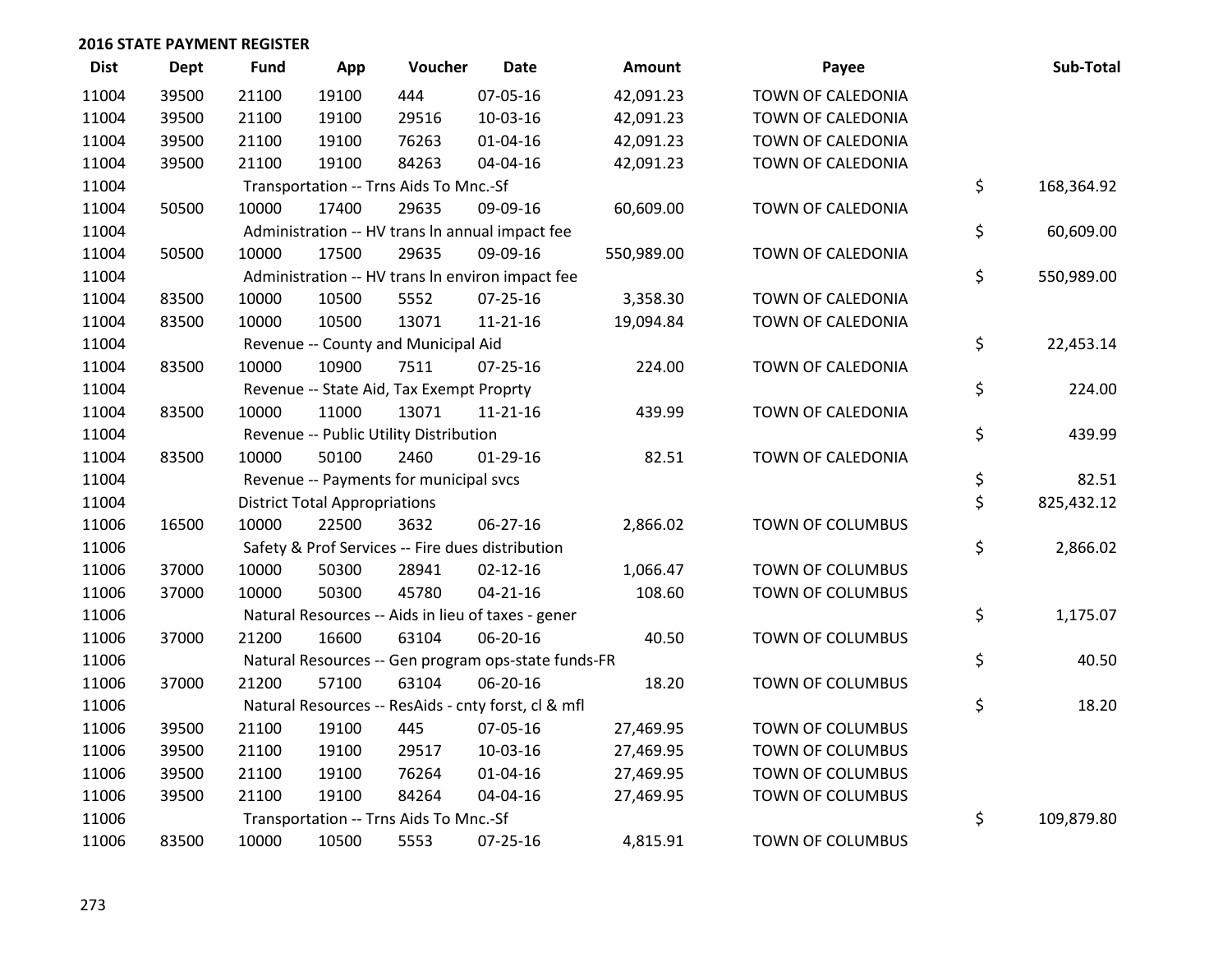| <b>Dist</b> | <b>Dept</b> | <b>Fund</b> | App                                  | Voucher                                             | <b>Date</b>    | Amount    | Payee                   | Sub-Total        |
|-------------|-------------|-------------|--------------------------------------|-----------------------------------------------------|----------------|-----------|-------------------------|------------------|
| 11006       | 83500       | 10000       | 10500                                | 13072                                               | $11 - 21 - 16$ | 19,990.07 | <b>TOWN OF COLUMBUS</b> |                  |
| 11006       |             |             |                                      | Revenue -- County and Municipal Aid                 |                |           |                         | \$<br>24,805.98  |
| 11006       | 83500       | 10000       | 10900                                | 7512                                                | $07 - 25 - 16$ | 135.00    | TOWN OF COLUMBUS        |                  |
| 11006       |             |             |                                      | Revenue -- State Aid, Tax Exempt Proprty            |                |           |                         | \$<br>135.00     |
| 11006       | 83500       | 10000       | 11000                                | 13072                                               | 11-21-16       | 7,648.70  | TOWN OF COLUMBUS        |                  |
| 11006       |             |             |                                      | Revenue -- Public Utility Distribution              |                |           |                         | \$<br>7,648.70   |
| 11006       |             |             | <b>District Total Appropriations</b> |                                                     |                |           |                         | \$<br>146,569.27 |
| 11008       | 16500       | 10000       | 22500                                | 3633                                                | 06-27-16       | 1,983.94  | TOWN OF COURTLAND       |                  |
| 11008       |             |             |                                      | Safety & Prof Services -- Fire dues distribution    |                |           |                         | \$<br>1,983.94   |
| 11008       | 37000       | 10000       | 50300                                | 28884                                               | $02 - 12 - 16$ | 7,943.41  | TOWN OF COURTLAND       |                  |
| 11008       | 37000       | 10000       | 50300                                | 45623                                               | $04 - 21 - 16$ | 1,344.63  | TOWN OF COURTLAND       |                  |
| 11008       |             |             |                                      | Natural Resources -- Aids in lieu of taxes - gener  |                |           |                         | \$<br>9,288.04   |
| 11008       | 37000       | 21200       | 16600                                | 63105                                               | 06-20-16       | 49.85     | TOWN OF COURTLAND       |                  |
| 11008       |             |             |                                      | Natural Resources -- Gen program ops-state funds-FR |                |           |                         | \$<br>49.85      |
| 11008       | 37000       | 21200       | 57100                                | 63105                                               | 06-20-16       | 22.40     | TOWN OF COURTLAND       |                  |
| 11008       |             |             |                                      | Natural Resources -- ResAids - cnty forst, cl & mfl |                |           |                         | \$<br>22.40      |
| 11008       | 37000       | 21200       | 57900                                | 45624                                               | $04 - 21 - 16$ | 40.44     | TOWN OF COURTLAND       |                  |
| 11008       |             |             |                                      | Natural Resources -- Aids in lieu of taxes - sum s  |                |           |                         | \$<br>40.44      |
| 11008       | 39500       | 21100       | 19100                                | 446                                                 | 07-05-16       | 16,333.33 | TOWN OF COURTLAND       |                  |
| 11008       | 39500       | 21100       | 19100                                | 29518                                               | 10-03-16       | 16,333.35 | TOWN OF COURTLAND       |                  |
| 11008       | 39500       | 21100       | 19100                                | 76265                                               | $01 - 04 - 16$ | 16,333.33 | TOWN OF COURTLAND       |                  |
| 11008       | 39500       | 21100       | 19100                                | 84265                                               | 04-04-16       | 16,333.33 | TOWN OF COURTLAND       |                  |
| 11008       |             |             |                                      | Transportation -- Trns Aids To Mnc.-Sf              |                |           |                         | \$<br>65,333.34  |
| 11008       | 83500       | 10000       | 10500                                | 5554                                                | $07 - 25 - 16$ | 2,281.06  | TOWN OF COURTLAND       |                  |
| 11008       | 83500       | 10000       | 10500                                | 13073                                               | $11 - 21 - 16$ | 12,455.76 | TOWN OF COURTLAND       |                  |
| 11008       |             |             |                                      | Revenue -- County and Municipal Aid                 |                |           |                         | \$<br>14,736.82  |
| 11008       | 83500       | 10000       | 10900                                | 7513                                                | $07 - 25 - 16$ | 27.00     | TOWN OF COURTLAND       |                  |
| 11008       |             |             |                                      | Revenue -- State Aid, Tax Exempt Proprty            |                |           |                         | \$<br>27.00      |
| 11008       | 83500       | 10000       | 11000                                | 13073                                               | $11 - 21 - 16$ | 433.02    | TOWN OF COURTLAND       |                  |
| 11008       |             |             |                                      | Revenue -- Public Utility Distribution              |                |           |                         | \$<br>433.02     |
| 11008       |             |             | <b>District Total Appropriations</b> |                                                     |                |           |                         | \$<br>91,914.85  |
| 11010       | 16500       | 10000       | 22500                                | 5151                                                | 07-07-16       | 10,376.10 | <b>TOWN OF DEKORRA</b>  |                  |
| 11010       |             |             |                                      | Safety & Prof Services -- Fire dues distribution    |                |           |                         | \$<br>10,376.10  |
| 11010       | 37000       | 10000       | 50300                                | 28973                                               | $02 - 12 - 16$ | 9,642.35  | <b>TOWN OF DEKORRA</b>  |                  |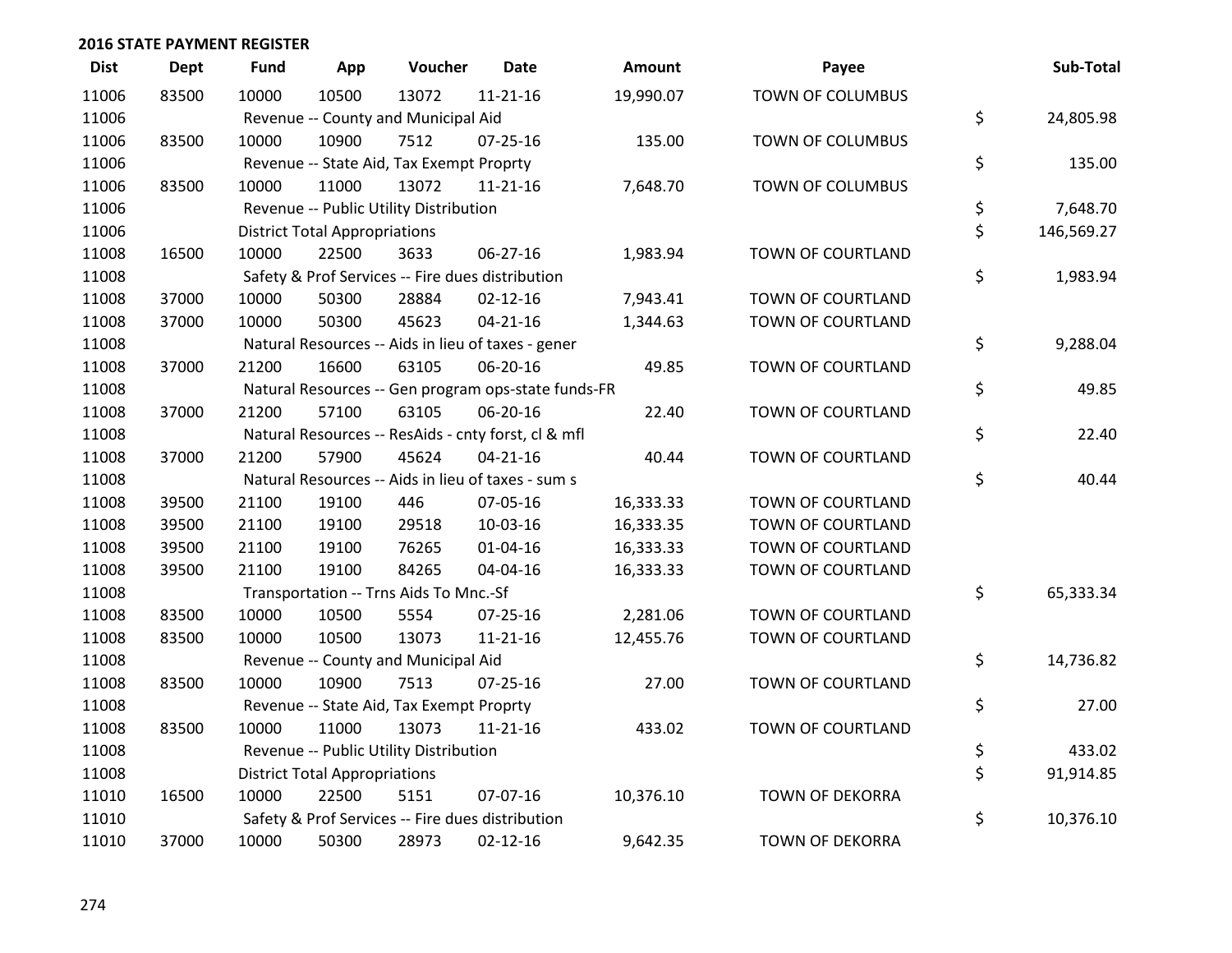| <b>Dist</b> | Dept  | Fund  | App   | Voucher                                             | <b>Date</b>    | Amount     | Payee                  | Sub-Total        |
|-------------|-------|-------|-------|-----------------------------------------------------|----------------|------------|------------------------|------------------|
| 11010       | 37000 | 10000 | 50300 | 28974                                               | $02 - 12 - 16$ | 3,425.21   | <b>TOWN OF DEKORRA</b> |                  |
| 11010       | 37000 | 10000 | 50300 | 45862                                               | $04 - 21 - 16$ | 235.39     | <b>TOWN OF DEKORRA</b> |                  |
| 11010       | 37000 | 10000 | 50300 | 45863                                               | $04 - 21 - 16$ | 670.37     | <b>TOWN OF DEKORRA</b> |                  |
| 11010       |       |       |       | Natural Resources -- Aids in lieu of taxes - gener  |                |            |                        | \$<br>13,973.32  |
| 11010       | 37000 | 21200 | 16600 | 63106                                               | 06-20-16       | 601.98     | <b>TOWN OF DEKORRA</b> |                  |
| 11010       |       |       |       | Natural Resources -- Gen program ops-state funds-FR |                |            |                        | \$<br>601.98     |
| 11010       | 37000 | 21200 | 57100 | 63106                                               | 06-20-16       | 270.50     | <b>TOWN OF DEKORRA</b> |                  |
| 11010       |       |       |       | Natural Resources -- ResAids - cnty forst, cl & mfl |                |            |                        | \$<br>270.50     |
| 11010       | 37000 | 21200 | 57900 | 45861                                               | $04 - 21 - 16$ | 18.87      | <b>TOWN OF DEKORRA</b> |                  |
| 11010       | 37000 | 21200 | 57900 | 45864                                               | $04 - 21 - 16$ | 335.64     | <b>TOWN OF DEKORRA</b> |                  |
| 11010       |       |       |       | Natural Resources -- Aids in lieu of taxes - sum s  |                |            |                        | \$<br>354.51     |
| 11010       | 37000 | 21200 | 58900 | 102155                                              | 11-18-16       | 1,310.49   | <b>TOWN OF DEKORRA</b> |                  |
| 11010       |       |       |       | Natural Resources -- Resource aids - distribution o |                |            |                        | \$<br>1,310.49   |
| 11010       | 39500 | 21100 | 19100 | 447                                                 | 07-05-16       | 31,670.26  | <b>TOWN OF DEKORRA</b> |                  |
| 11010       | 39500 | 21100 | 19100 | 29519                                               | 10-03-16       | 31,670.28  | <b>TOWN OF DEKORRA</b> |                  |
| 11010       | 39500 | 21100 | 19100 | 76266                                               | $01 - 04 - 16$ | 31,670.26  | <b>TOWN OF DEKORRA</b> |                  |
| 11010       | 39500 | 21100 | 19100 | 84266                                               | 04-04-16       | 31,670.26  | <b>TOWN OF DEKORRA</b> |                  |
| 11010       |       |       |       | Transportation -- Trns Aids To Mnc.-Sf              |                |            |                        | \$<br>126,681.06 |
| 11010       | 50500 | 10000 | 17400 | 17044                                               | 04-28-16       | 12,944.00  | <b>TOWN OF DEKORRA</b> |                  |
| 11010       | 50500 | 10000 | 17400 | 29636                                               | 09-09-16       | 31,096.00  | <b>TOWN OF DEKORRA</b> |                  |
| 11010       |       |       |       | Administration -- HV trans In annual impact fee     |                |            |                        | \$<br>44,040.00  |
| 11010       | 50500 | 10000 | 17500 | 29636                                               | 09-09-16       | 282,695.00 | <b>TOWN OF DEKORRA</b> |                  |
| 11010       |       |       |       | Administration -- HV trans In environ impact fee    |                |            |                        | \$<br>282,695.00 |
| 11010       | 83500 | 10000 | 10500 | 5555                                                | $07 - 25 - 16$ | 4,114.95   | <b>TOWN OF DEKORRA</b> |                  |
| 11010       | 83500 | 10000 | 10500 | 13074                                               | $11 - 21 - 16$ | 23,276.84  | TOWN OF DEKORRA        |                  |
| 11010       |       |       |       | Revenue -- County and Municipal Aid                 |                |            |                        | \$<br>27,391.79  |
| 11010       | 83500 | 10000 | 10900 | 7514                                                | 07-25-16       | 170.00     | <b>TOWN OF DEKORRA</b> |                  |
| 11010       |       |       |       | Revenue -- State Aid, Tax Exempt Proprty            |                |            |                        | \$<br>170.00     |
| 11010       | 83500 | 10000 | 11000 | 13074                                               | 11-21-16       | 41.37      | <b>TOWN OF DEKORRA</b> |                  |
| 11010       |       |       |       | Revenue -- Public Utility Distribution              |                |            |                        | \$<br>41.37      |
| 11010       | 83500 | 10000 | 50100 | 2461                                                | $01-29-16$     | 3,010.23   | <b>TOWN OF DEKORRA</b> |                  |
| 11010       |       |       |       | Revenue -- Payments for municipal svcs              |                |            |                        | \$<br>3,010.23   |
| 11010       | 83500 | 52100 | 36300 | 2976                                                | 03-28-16       | 3,378.37   | <b>TOWN OF DEKORRA</b> |                  |
| 11010       |       |       |       | Revenue -- Lottery & Gaming Credit                  |                |            |                        | \$<br>3,378.37   |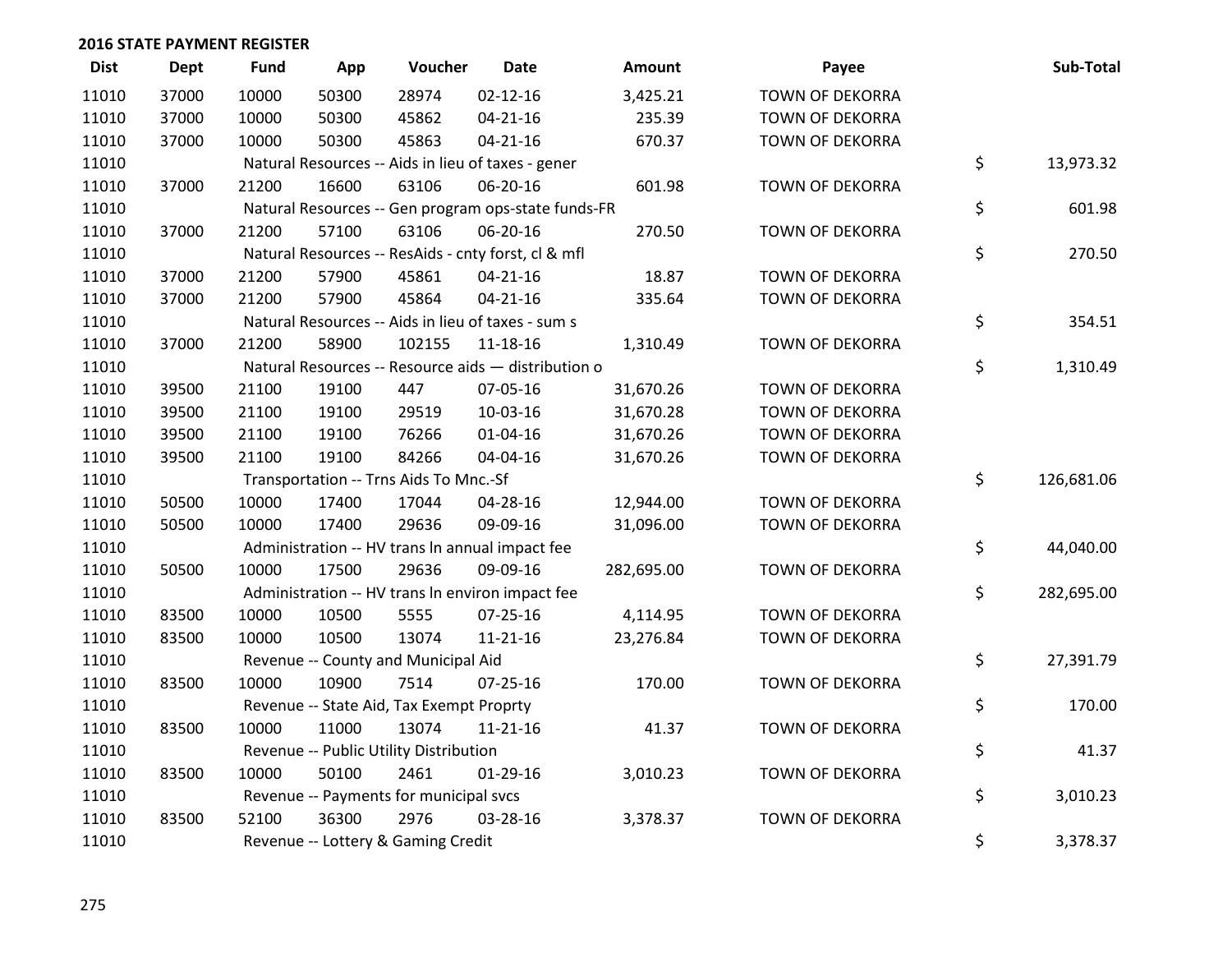| <b>Dist</b> | <b>Dept</b> | Fund  | App                                  | Voucher                                             | <b>Date</b>    | <b>Amount</b> | Payee                           | Sub-Total        |
|-------------|-------------|-------|--------------------------------------|-----------------------------------------------------|----------------|---------------|---------------------------------|------------------|
| 11010       |             |       | <b>District Total Appropriations</b> |                                                     |                |               |                                 | \$<br>514,294.72 |
| 11012       | 16500       | 10000 | 22500                                | 3634                                                | 06-27-16       | 2,785.50      | TOWN OF FORT WINNEBAGO          |                  |
| 11012       |             |       |                                      | Safety & Prof Services -- Fire dues distribution    |                |               |                                 | \$<br>2,785.50   |
| 11012       | 37000       | 10000 | 50300                                | 29058                                               | $02 - 12 - 16$ | 1,874.53      | TOWN OF FORT WINNEBAGO          |                  |
| 11012       | 37000       | 10000 | 50300                                | 46075                                               | $04 - 21 - 16$ | 20.00         | TOWN OF FORT WINNEBAGO          |                  |
| 11012       |             |       |                                      | Natural Resources -- Aids in lieu of taxes - gener  |                |               |                                 | \$<br>1,894.53   |
| 11012       | 37000       | 21200 | 16600                                | 63107                                               | 06-20-16       | 438.87        | TOWN OF FORT WINNEBAGO          |                  |
| 11012       |             |       |                                      | Natural Resources -- Gen program ops-state funds-FR |                |               |                                 | \$<br>438.87     |
| 11012       | 37000       | 21200 | 57100                                | 63107                                               | 06-20-16       | 197.21        | TOWN OF FORT WINNEBAGO          |                  |
| 11012       |             |       |                                      | Natural Resources -- ResAids - cnty forst, cl & mfl |                |               |                                 | \$<br>197.21     |
| 11012       | 37000       | 21200 | 57900                                | 46074                                               | $04 - 21 - 16$ | 1,472.06      | TOWN OF FORT WINNEBAGO          |                  |
| 11012       |             |       |                                      | Natural Resources -- Aids in lieu of taxes - sum s  |                |               |                                 | \$<br>1,472.06   |
| 11012       | 39500       | 21100 | 19100                                | 448                                                 | 07-05-16       | 19,999.66     | TOWN OF FORT WINNEBAGO          |                  |
| 11012       | 39500       | 21100 | 19100                                | 29520                                               | 10-03-16       | 19,999.68     | TOWN OF FORT WINNEBAGO          |                  |
| 11012       | 39500       | 21100 | 19100                                | 76267                                               | $01 - 04 - 16$ | 19,999.66     | TOWN OF FORT WINNEBAGO          |                  |
| 11012       | 39500       | 21100 | 19100                                | 84267                                               | 04-04-16       | 19,999.66     | TOWN OF FORT WINNEBAGO          |                  |
| 11012       |             |       |                                      | Transportation -- Trns Aids To Mnc.-Sf              |                |               |                                 | \$<br>79,998.66  |
| 11012       | 83500       | 10000 | 10500                                | 5556                                                | $07 - 25 - 16$ | 1,694.13      | TOWN OF FORT WINNEBAGO          |                  |
| 11012       | 83500       | 10000 | 10500                                | 13075                                               | $11 - 21 - 16$ | 9,600.04      | TOWN OF FORT WINNEBAGO          |                  |
| 11012       |             |       |                                      | Revenue -- County and Municipal Aid                 |                |               |                                 | \$<br>11,294.17  |
| 11012       | 83500       | 10000 | 10900                                | 7515                                                | $07 - 25 - 16$ | 4.00          | TOWN OF FORT WINNEBAGO          |                  |
| 11012       |             |       |                                      | Revenue -- State Aid, Tax Exempt Proprty            |                |               |                                 | \$<br>4.00       |
| 11012       | 83500       | 10000 | 11000                                | 13075                                               | $11 - 21 - 16$ | 3,669.38      | TOWN OF FORT WINNEBAGO          |                  |
| 11012       |             |       |                                      | Revenue -- Public Utility Distribution              |                |               |                                 | \$<br>3,669.38   |
| 11012       |             |       | <b>District Total Appropriations</b> |                                                     |                |               |                                 | \$<br>101,754.38 |
| 11014       | 16500       | 10000 | 22500                                | 3635                                                | $06 - 27 - 16$ | 3,382.44      | TOWN OF FOUNTAIN PRAIRIE        |                  |
| 11014       |             |       |                                      | Safety & Prof Services -- Fire dues distribution    |                |               |                                 | \$<br>3,382.44   |
| 11014       | 37000       | 21200 | 16600                                | 63108                                               | 06-20-16       | 144.59        | TOWN OF FOUNTAIN PRAIRIE        |                  |
| 11014       |             |       |                                      | Natural Resources -- Gen program ops-state funds-FR |                |               |                                 | \$<br>144.59     |
| 11014       | 37000       | 21200 | 57100                                | 63108                                               | 06-20-16       | 64.98         | TOWN OF FOUNTAIN PRAIRIE        |                  |
| 11014       |             |       |                                      | Natural Resources -- ResAids - cnty forst, cl & mfl |                |               |                                 | \$<br>64.98      |
| 11014       | 39500       | 21100 | 19100                                | 449                                                 | 07-05-16       | 24,282.55     | TOWN OF FOUNTAIN PRAIRIE        |                  |
| 11014       | 39500       | 21100 | 19100                                | 29521                                               | 10-03-16       | 24,282.57     | TOWN OF FOUNTAIN PRAIRIE        |                  |
| 11014       | 39500       | 21100 | 19100                                | 76268                                               | 01-04-16       | 24,282.55     | <b>TOWN OF FOUNTAIN PRAIRIE</b> |                  |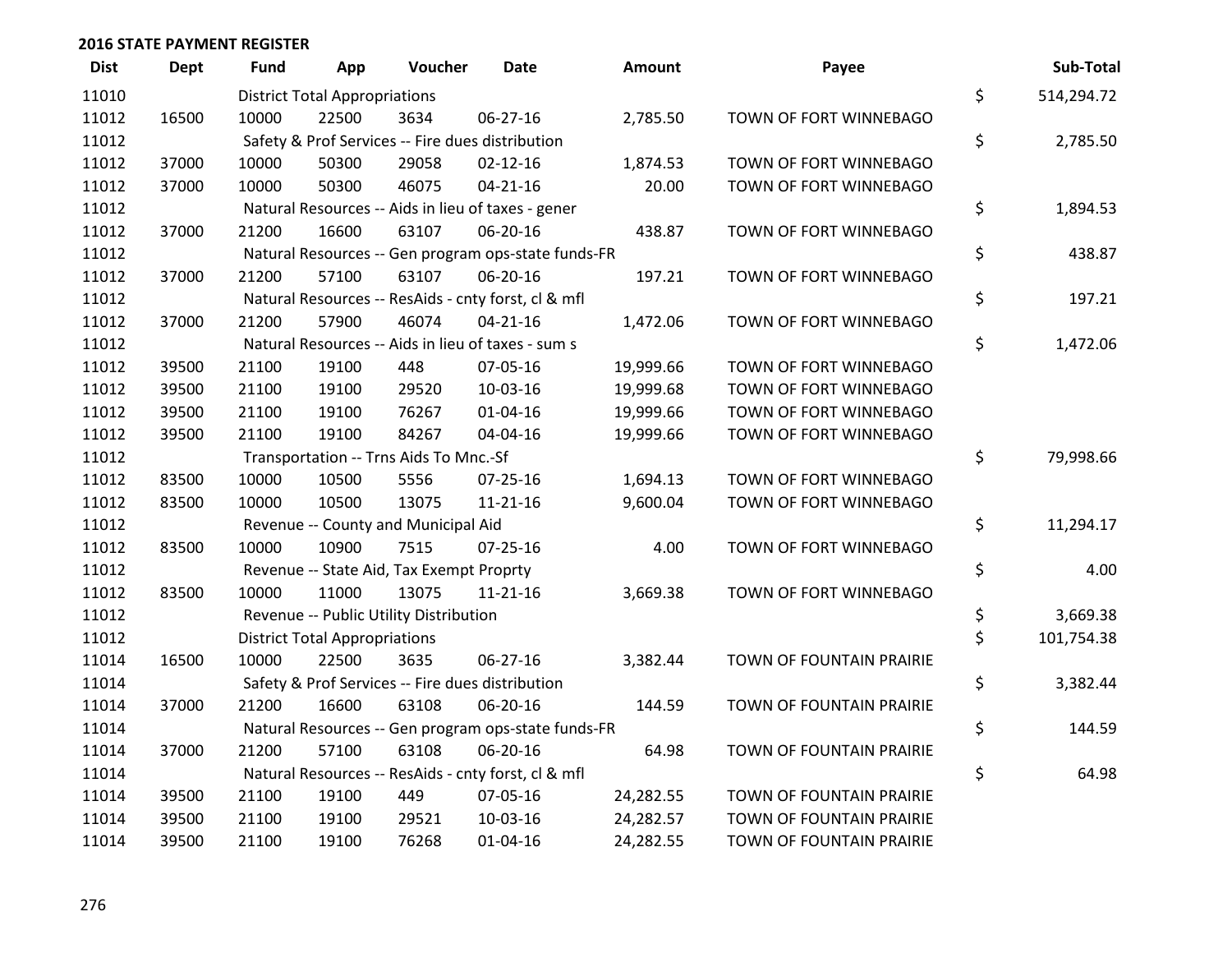| <b>Dist</b> | <b>Dept</b> | <b>Fund</b> | App                                  | Voucher                                             | <b>Date</b>    | <b>Amount</b> | Payee                            | Sub-Total        |
|-------------|-------------|-------------|--------------------------------------|-----------------------------------------------------|----------------|---------------|----------------------------------|------------------|
| 11014       | 39500       | 21100       | 19100                                | 84268                                               | 04-04-16       | 24,282.55     | TOWN OF FOUNTAIN PRAIRIE         |                  |
| 11014       |             |             |                                      | Transportation -- Trns Aids To Mnc.-Sf              |                |               |                                  | \$<br>97,130.22  |
| 11014       | 39500       | 21100       | 27800                                | 71011                                               | $01 - 12 - 16$ | 15,564.00     | <b>TREAS TN FOUNTAIN PRAIRIE</b> |                  |
| 11014       |             |             |                                      | Transportation -- Loc Rd Imp Prg St Fd              |                |               |                                  | \$<br>15,564.00  |
| 11014       | 83500       | 10000       | 10500                                | 5557                                                | 07-25-16       | 3,020.31      | TOWN OF FOUNTAIN PRAIRIE         |                  |
| 11014       | 83500       | 10000       | 10500                                | 13076                                               | $11 - 21 - 16$ | 11,180.39     | TOWN OF FOUNTAIN PRAIRIE         |                  |
| 11014       |             |             |                                      | Revenue -- County and Municipal Aid                 |                |               |                                  | \$<br>14,200.70  |
| 11014       | 83500       | 10000       | 10900                                | 7516                                                | $07 - 25 - 16$ | 1,054.00      | TOWN OF FOUNTAIN PRAIRIE         |                  |
| 11014       |             |             |                                      | Revenue -- State Aid, Tax Exempt Proprty            |                |               |                                  | \$<br>1,054.00   |
| 11014       | 83500       | 10000       | 11000                                | 13076                                               | $11 - 21 - 16$ | 5,875.28      | TOWN OF FOUNTAIN PRAIRIE         |                  |
| 11014       |             |             |                                      | Revenue -- Public Utility Distribution              |                |               |                                  | \$<br>5,875.28   |
| 11014       |             |             | <b>District Total Appropriations</b> |                                                     |                |               |                                  | \$<br>137,416.21 |
| 11016       | 16500       | 10000       | 22500                                | 3636                                                | 06-27-16       | 2,064.04      | <b>TOWN OF HAMPDEN</b>           |                  |
| 11016       |             |             |                                      | Safety & Prof Services -- Fire dues distribution    |                |               |                                  | \$<br>2,064.04   |
| 11016       | 37000       | 10000       | 50300                                | 45838                                               | $04 - 21 - 16$ | 184.07        | <b>TOWN OF HAMPDEN</b>           |                  |
| 11016       |             |             |                                      | Natural Resources -- Aids in lieu of taxes - gener  |                |               |                                  | \$<br>184.07     |
| 11016       | 37000       | 21200       | 16600                                | 63109                                               | 06-20-16       | 26.42         | <b>TOWN OF HAMPDEN</b>           |                  |
| 11016       |             |             |                                      | Natural Resources -- Gen program ops-state funds-FR |                |               |                                  | \$<br>26.42      |
| 11016       | 37000       | 21200       | 57100                                | 63109                                               | 06-20-16       | 11.87         | <b>TOWN OF HAMPDEN</b>           |                  |
| 11016       |             |             |                                      | Natural Resources -- ResAids - cnty forst, cl & mfl |                |               |                                  | \$<br>11.87      |
| 11016       | 37000       | 21200       | 57900                                | 45839                                               | $04 - 21 - 16$ | 12.87         | <b>TOWN OF HAMPDEN</b>           |                  |
| 11016       |             |             |                                      | Natural Resources -- Aids in lieu of taxes - sum s  |                |               |                                  | \$<br>12.87      |
| 11016       | 39500       | 21100       | 19100                                | 450                                                 | 07-05-16       | 23,319.18     | <b>TOWN OF HAMPDEN</b>           |                  |
| 11016       | 39500       | 21100       | 19100                                | 29522                                               | 10-03-16       | 23,319.18     | <b>TOWN OF HAMPDEN</b>           |                  |
| 11016       | 39500       | 21100       | 19100                                | 76269                                               | $01 - 04 - 16$ | 23,319.18     | <b>TOWN OF HAMPDEN</b>           |                  |
| 11016       | 39500       | 21100       | 19100                                | 84269                                               | 04-04-16       | 23,319.18     | <b>TOWN OF HAMPDEN</b>           |                  |
| 11016       |             |             |                                      | Transportation -- Trns Aids To Mnc.-Sf              |                |               |                                  | \$<br>93,276.72  |
| 11016       | 83500       | 10000       | 10500                                | 5558                                                | $07 - 25 - 16$ | 2,123.85      | <b>TOWN OF HAMPDEN</b>           |                  |
| 11016       | 83500       | 10000       | 10500                                | 13077                                               | $11 - 21 - 16$ | 11,765.14     | <b>TOWN OF HAMPDEN</b>           |                  |
| 11016       |             |             |                                      | Revenue -- County and Municipal Aid                 |                |               |                                  | \$<br>13,888.99  |
| 11016       | 83500       | 10000       | 10900                                | 7517                                                | $07 - 25 - 16$ | 43.00         | <b>TOWN OF HAMPDEN</b>           |                  |
| 11016       |             |             |                                      | Revenue -- State Aid, Tax Exempt Proprty            |                |               |                                  | \$<br>43.00      |
| 11016       | 83500       | 10000       | 11000                                | 13077                                               | $11 - 21 - 16$ | 275.76        | <b>TOWN OF HAMPDEN</b>           |                  |
| 11016       |             |             |                                      | Revenue -- Public Utility Distribution              |                |               |                                  | \$<br>275.76     |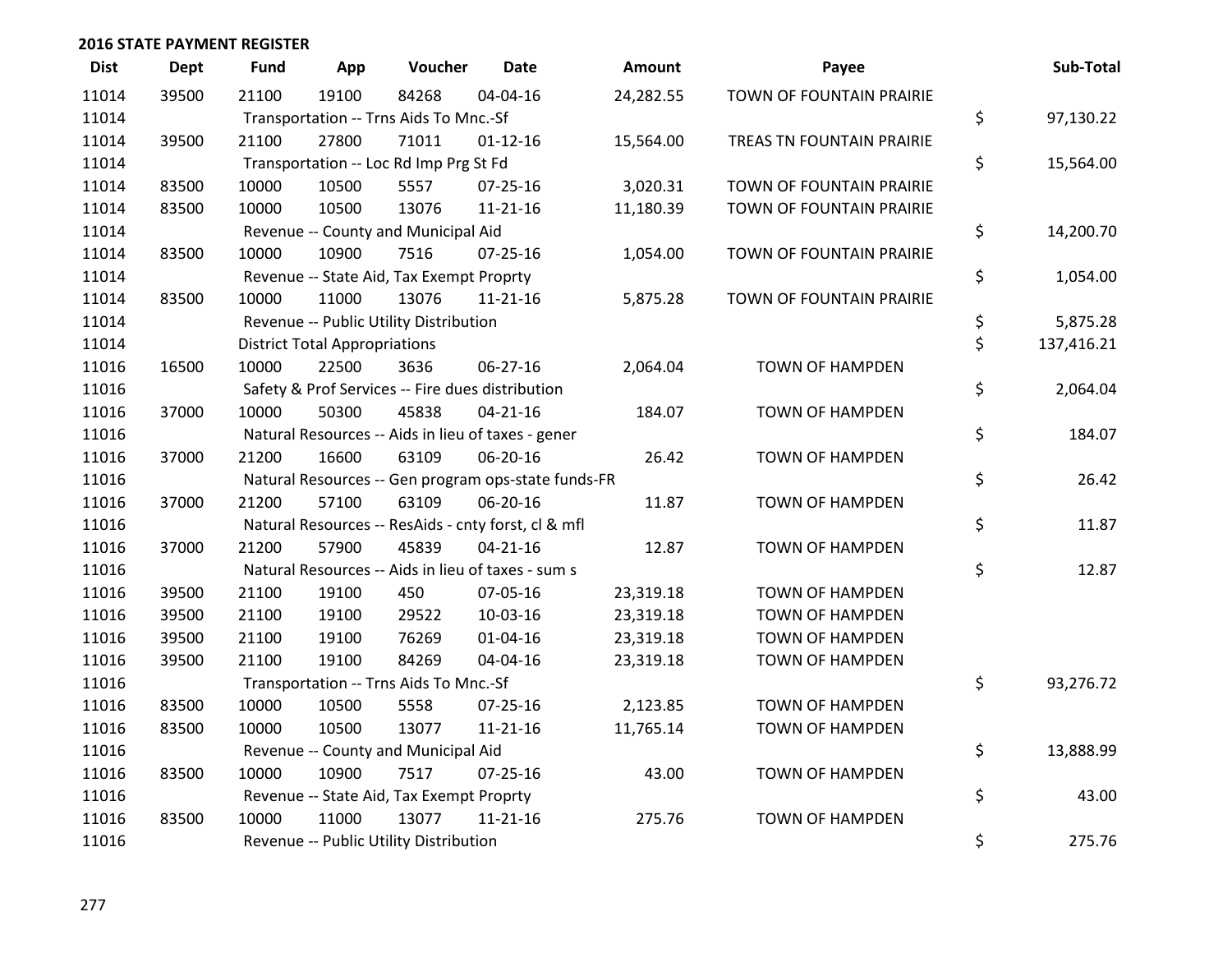| <b>Dist</b> | <b>Dept</b> | <b>Fund</b> | App                                  | Voucher                                             | <b>Date</b>    | Amount    | Payee            | Sub-Total        |
|-------------|-------------|-------------|--------------------------------------|-----------------------------------------------------|----------------|-----------|------------------|------------------|
| 11016       |             |             | <b>District Total Appropriations</b> |                                                     |                |           |                  | \$<br>109,783.74 |
| 11018       | 16500       | 10000       | 22500                                | 3637                                                | 06-27-16       | 2,940.17  | LEEDS, TOWN OF   |                  |
| 11018       |             |             |                                      | Safety & Prof Services -- Fire dues distribution    |                |           |                  | \$<br>2,940.17   |
| 11018       | 37000       | 21200       | 16600                                | 63110                                               | 06-20-16       | 36.05     | LEEDS, TOWN OF   |                  |
| 11018       |             |             |                                      | Natural Resources -- Gen program ops-state funds-FR |                |           |                  | \$<br>36.05      |
| 11018       | 37000       | 21200       | 57100                                | 63110                                               | 06-20-16       | 16.20     | LEEDS, TOWN OF   |                  |
| 11018       |             |             |                                      | Natural Resources -- ResAids - cnty forst, cl & mfl |                |           |                  | \$<br>16.20      |
| 11018       | 39500       | 21100       | 19100                                | 451                                                 | 07-05-16       | 26,490.06 | LEEDS, TOWN OF   |                  |
| 11018       | 39500       | 21100       | 19100                                | 29523                                               | 10-03-16       | 26,490.06 | LEEDS, TOWN OF   |                  |
| 11018       | 39500       | 21100       | 19100                                | 76270                                               | 01-04-16       | 26,490.06 | TOWN OF LEEDS    |                  |
| 11018       | 39500       | 21100       | 19100                                | 84270                                               | 04-04-16       | 26,490.06 | TOWN OF LEEDS    |                  |
| 11018       |             |             |                                      | Transportation -- Trns Aids To Mnc.-Sf              |                |           |                  | \$<br>105,960.24 |
| 11018       | 83500       | 10000       | 10500                                | 5559                                                | 07-25-16       | 1,642.44  | LEEDS, TOWN OF   |                  |
| 11018       | 83500       | 10000       | 10500                                | 13078                                               | $11 - 21 - 16$ | 9,166.20  | LEEDS, TOWN OF   |                  |
| 11018       |             |             |                                      | Revenue -- County and Municipal Aid                 |                |           |                  | \$<br>10,808.64  |
| 11018       | 83500       | 10000       | 10900                                | 7518                                                | $07 - 25 - 16$ | 73.00     | LEEDS, TOWN OF   |                  |
| 11018       |             |             |                                      | Revenue -- State Aid, Tax Exempt Proprty            |                |           |                  | \$<br>73.00      |
| 11018       | 83500       | 10000       | 11000                                | 13078                                               | $11 - 21 - 16$ | 143.38    | LEEDS, TOWN OF   |                  |
| 11018       |             |             |                                      | Revenue -- Public Utility Distribution              |                |           |                  | \$<br>143.38     |
| 11018       | 83500       | 10000       | 50100                                | 2462                                                | $01-29-16$     | 5,698.88  | LEEDS, TOWN OF   |                  |
| 11018       |             |             |                                      | Revenue -- Payments for municipal svcs              |                |           |                  | \$<br>5,698.88   |
| 11018       |             |             | <b>District Total Appropriations</b> |                                                     |                |           |                  | \$<br>125,676.56 |
| 11020       | 16500       | 10000       | 22500                                | 3638                                                | 06-27-16       | 4,193.89  | TOWN OF LEWISTON |                  |
| 11020       |             |             |                                      | Safety & Prof Services -- Fire dues distribution    |                |           |                  | \$<br>4,193.89   |
| 11020       | 37000       | 10000       | 50300                                | 28877                                               | $02 - 12 - 16$ | 2,708.75  | TOWN OF LEWISTON |                  |
| 11020       | 37000       | 10000       | 50300                                | 45598                                               | $04 - 21 - 16$ | 6.42      | TOWN OF LEWISTON |                  |
| 11020       | 37000       | 10000       | 50300                                | 45599                                               | $04 - 21 - 16$ | 148.32    | TOWN OF LEWISTON |                  |
| 11020       |             |             |                                      | Natural Resources -- Aids in lieu of taxes - gener  |                |           |                  | \$<br>2,863.49   |
| 11020       | 37000       | 21200       | 16600                                | 63111                                               | 06-20-16       | 1,972.95  | TOWN OF LEWISTON |                  |
| 11020       |             |             |                                      | Natural Resources -- Gen program ops-state funds-FR |                |           |                  | \$<br>1,972.95   |
| 11020       | 37000       | 21200       | 57100                                | 63111                                               | 06-20-16       | 886.55    | TOWN OF LEWISTON |                  |
| 11020       |             |             |                                      | Natural Resources -- ResAids - cnty forst, cl & mfl |                |           |                  | \$<br>886.55     |
| 11020       | 37000       | 21200       | 57900                                | 45600                                               | $04 - 21 - 16$ | 6.48      | TOWN OF LEWISTON |                  |
| 11020       |             |             |                                      | Natural Resources -- Aids in lieu of taxes - sum s  |                |           |                  | \$<br>6.48       |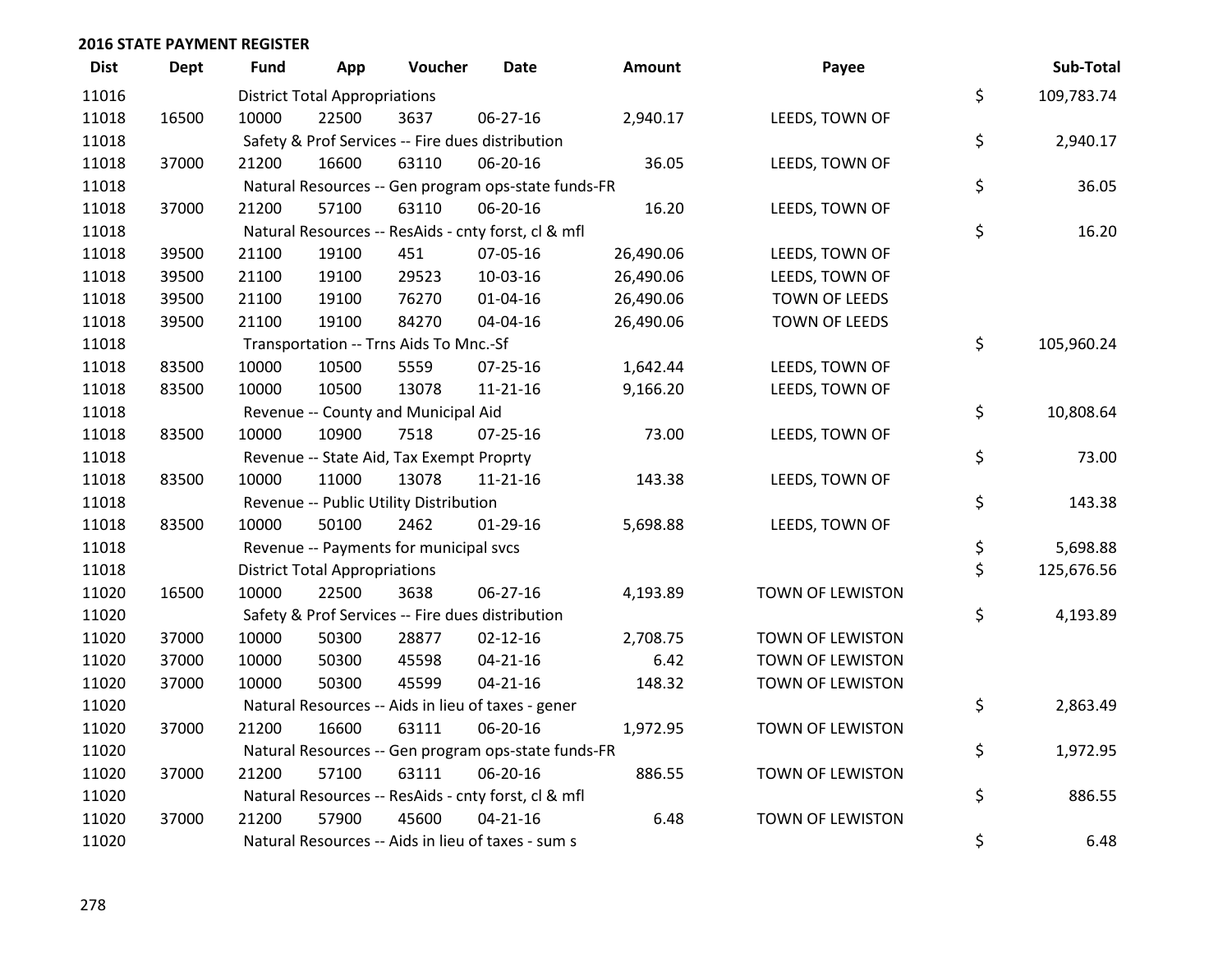| <b>Dist</b> | Dept  | <b>Fund</b> | App                                  | Voucher                                             | <b>Date</b>    | Amount    | Payee                   | Sub-Total        |
|-------------|-------|-------------|--------------------------------------|-----------------------------------------------------|----------------|-----------|-------------------------|------------------|
| 11020       | 39500 | 21100       | 19100                                | 452                                                 | 07-05-16       | 25,576.23 | <b>TOWN OF LEWISTON</b> |                  |
| 11020       | 39500 | 21100       | 19100                                | 29524                                               | 10-03-16       | 25,576.23 | TOWN OF LEWISTON        |                  |
| 11020       | 39500 | 21100       | 19100                                | 76271                                               | $01 - 04 - 16$ | 25,576.23 | TOWN OF LEWISTON        |                  |
| 11020       | 39500 | 21100       | 19100                                | 84271                                               | 04-04-16       | 25,576.23 | TOWN OF LEWISTON        |                  |
| 11020       |       |             |                                      | Transportation -- Trns Aids To Mnc.-Sf              |                |           |                         | \$<br>102,304.92 |
| 11020       | 83500 | 10000       | 10500                                | 5560                                                | 07-25-16       | 2,767.13  | TOWN OF LEWISTON        |                  |
| 11020       | 83500 | 10000       | 10500                                | 13079                                               | 11-21-16       | 14,722.40 | TOWN OF LEWISTON        |                  |
| 11020       |       |             |                                      | Revenue -- County and Municipal Aid                 |                |           |                         | \$<br>17,489.53  |
| 11020       | 83500 | 10000       | 10900                                | 7519                                                | $07 - 25 - 16$ | 362.00    | TOWN OF LEWISTON        |                  |
| 11020       |       |             |                                      | Revenue -- State Aid, Tax Exempt Proprty            |                |           |                         | \$<br>362.00     |
| 11020       | 83500 | 10000       | 11000                                | 13079                                               | $11 - 21 - 16$ | 2,275.31  | TOWN OF LEWISTON        |                  |
| 11020       |       |             |                                      | Revenue -- Public Utility Distribution              |                |           |                         | \$<br>2,275.31   |
| 11020       | 83500 | 52100       | 36300                                | 2977                                                | 03-29-16       | 2,499.26  | TOWN OF LEWISTON        |                  |
| 11020       |       |             |                                      | Revenue -- Lottery & Gaming Credit                  |                |           |                         | \$<br>2,499.26   |
| 11020       |       |             | <b>District Total Appropriations</b> |                                                     |                |           |                         | \$<br>134,854.38 |
| 11022       | 16500 | 10000       | 22500                                | 3639                                                | 06-27-16       | 15,350.81 | TOWN OF LODI            |                  |
| 11022       |       |             |                                      | Safety & Prof Services -- Fire dues distribution    |                |           |                         | \$<br>15,350.81  |
| 11022       | 37000 | 10000       | 50300                                | 29049                                               | $02 - 12 - 16$ | 2,338.12  | <b>TOWN OF LODI</b>     |                  |
| 11022       | 37000 | 10000       | 50300                                | 46064                                               | $04 - 21 - 16$ | 159.48    | <b>TOWN OF LODI</b>     |                  |
| 11022       |       |             |                                      | Natural Resources -- Aids in lieu of taxes - gener  |                |           |                         | \$<br>2,497.60   |
| 11022       | 37000 | 21200       | 16600                                | 63112                                               | 06-20-16       | 942.45    | TOWN OF LODI            |                  |
| 11022       |       |             |                                      | Natural Resources -- Gen program ops-state funds-FR |                |           |                         | \$<br>942.45     |
| 11022       | 37000 | 21200       | 57100                                | 63112                                               | 06-20-16       | 433.09    | TOWN OF LODI            |                  |
| 11022       |       |             |                                      | Natural Resources -- ResAids - cnty forst, cl & mfl |                |           |                         | \$<br>433.09     |
| 11022       | 37000 | 21200       | 57900                                | 46063                                               | $04 - 21 - 16$ | 13.35     | TOWN OF LODI            |                  |
| 11022       |       |             |                                      | Natural Resources -- Aids in lieu of taxes - sum s  |                |           |                         | \$<br>13.35      |
| 11022       | 37000 | 27400       | 67000                                | 56046                                               | 05-27-16       | 8,570.43  | TOWN OF LODI            |                  |
| 11022       |       |             |                                      | Natural Resources -- Fin asst for responsible units |                |           |                         | \$<br>8,570.43   |
| 11022       | 39500 | 21100       | 19100                                | 453                                                 | 07-05-16       | 18,083.92 | TOWN OF LODI            |                  |
| 11022       | 39500 | 21100       | 19100                                | 29525                                               | 10-03-16       | 18,083.94 | TOWN OF LODI            |                  |
| 11022       | 39500 | 21100       | 19100                                | 76272                                               | $01 - 04 - 16$ | 18,083.92 | TOWN OF LODI            |                  |
| 11022       | 39500 | 21100       | 19100                                | 84272                                               | 04-04-16       | 18,083.92 | <b>TOWN OF LODI</b>     |                  |
| 11022       |       |             |                                      | Transportation -- Trns Aids To Mnc.-Sf              |                |           |                         | \$<br>72,335.70  |
| 11022       | 83500 | 10000       | 10500                                | 5561                                                | $07 - 25 - 16$ | 5,343.81  | <b>TOWN OF LODI</b>     |                  |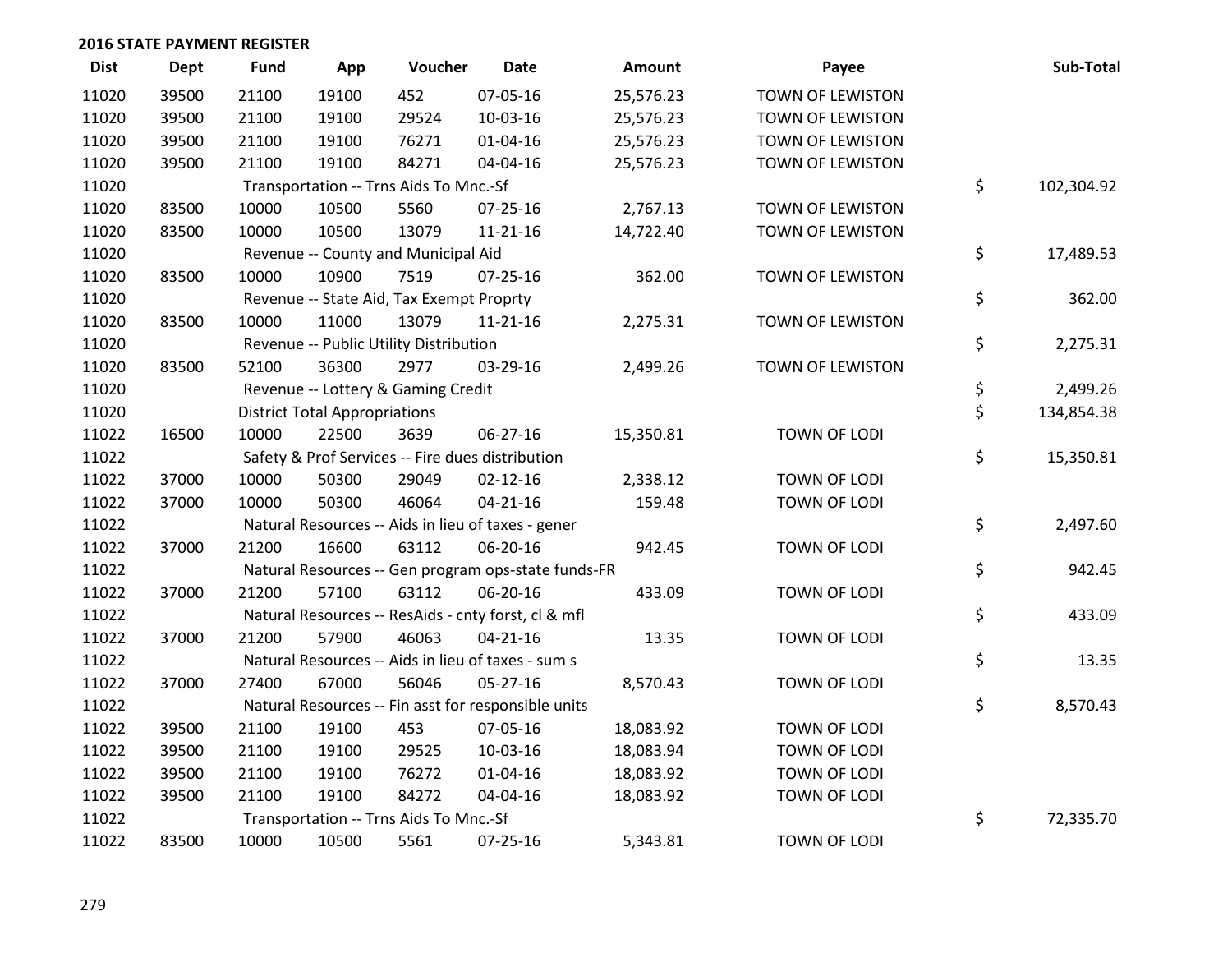| <b>Dist</b> | <b>Dept</b> | <b>Fund</b> | App                                  | Voucher                                  | <b>Date</b>                                         | Amount    | Payee                   | Sub-Total        |
|-------------|-------------|-------------|--------------------------------------|------------------------------------------|-----------------------------------------------------|-----------|-------------------------|------------------|
| 11022       | 83500       | 10000       | 10500                                | 13080                                    | $11 - 21 - 16$                                      | 27,752.52 | <b>TOWN OF LODI</b>     |                  |
| 11022       |             |             |                                      | Revenue -- County and Municipal Aid      |                                                     |           |                         | \$<br>33,096.33  |
| 11022       | 83500       | 10000       | 10900                                | 7520                                     | $07 - 25 - 16$                                      | 228.00    | <b>TOWN OF LODI</b>     |                  |
| 11022       |             |             |                                      | Revenue -- State Aid, Tax Exempt Proprty |                                                     |           |                         | \$<br>228.00     |
| 11022       | 83500       | 10000       | 11000                                | 13080                                    | $11 - 21 - 16$                                      | 2,606.04  | TOWN OF LODI            |                  |
| 11022       |             |             |                                      | Revenue -- Public Utility Distribution   |                                                     |           |                         | \$<br>2,606.04   |
| 11022       | 83500       | 52100       | 36300                                | 2978                                     | 03-29-16                                            | 2,163.91  | TOWN OF LODI            |                  |
| 11022       |             |             |                                      | Revenue -- Lottery & Gaming Credit       |                                                     |           |                         | \$<br>2,163.91   |
| 11022       |             |             | <b>District Total Appropriations</b> |                                          |                                                     |           |                         | \$<br>138,237.71 |
| 11024       | 16500       | 10000       | 22500                                | 3640                                     | 06-27-16                                            | 3,539.53  | TOWN OF LOWVILLE        |                  |
| 11024       |             |             |                                      |                                          | Safety & Prof Services -- Fire dues distribution    |           |                         | \$<br>3,539.53   |
| 11024       | 37000       | 10000       | 50300                                | 28895                                    | $02 - 12 - 16$                                      | 11,289.26 | TOWN OF LOWVILLE        |                  |
| 11024       | 37000       | 10000       | 50300                                | 45650                                    | $04 - 21 - 16$                                      | 131.16    | TOWN OF LOWVILLE        |                  |
| 11024       | 37000       | 10000       | 50300                                | 45651                                    | $04 - 21 - 16$                                      | 1,122.74  | TOWN OF LOWVILLE        |                  |
| 11024       |             |             |                                      |                                          | Natural Resources -- Aids in lieu of taxes - gener  |           |                         | \$<br>12,543.16  |
| 11024       | 37000       | 21200       | 16600                                | 63113                                    | 06-20-16                                            | 199.80    | TOWN OF LOWVILLE        |                  |
| 11024       |             |             |                                      |                                          | Natural Resources -- Gen program ops-state funds-FR |           |                         | \$<br>199.80     |
| 11024       | 37000       | 21200       | 57100                                | 63113                                    | 06-20-16                                            | 97.78     | TOWN OF LOWVILLE        |                  |
| 11024       |             |             |                                      |                                          | Natural Resources -- ResAids - cnty forst, cl & mfl |           |                         | \$<br>97.78      |
| 11024       | 37000       | 21200       | 57900                                | 45652                                    | $04 - 21 - 16$                                      | 910.20    | TOWN OF LOWVILLE        |                  |
| 11024       |             |             |                                      |                                          | Natural Resources -- Aids in lieu of taxes - sum s  |           |                         | \$<br>910.20     |
| 11024       | 39500       | 21100       | 19100                                | 454                                      | 07-05-16                                            | 25,416.58 | TOWN OF LOWVILLE        |                  |
| 11024       | 39500       | 21100       | 19100                                | 29526                                    | 10-03-16                                            | 25,416.60 | <b>TOWN OF LOWVILLE</b> |                  |
| 11024       | 39500       | 21100       | 19100                                | 76273                                    | $01 - 04 - 16$                                      | 25,416.58 | TOWN OF LOWVILLE        |                  |
| 11024       | 39500       | 21100       | 19100                                | 84273                                    | 04-04-16                                            | 25,416.58 | TOWN OF LOWVILLE        |                  |
| 11024       |             |             |                                      | Transportation -- Trns Aids To Mnc.-Sf   |                                                     |           |                         | \$<br>101,666.34 |
| 11024       | 39500       | 21100       | 27800                                | 74144                                    | $02 - 16 - 16$                                      | 8,316.00  | TREAS TN LOWVILLE       |                  |
| 11024       |             |             |                                      | Transportation -- Loc Rd Imp Prg St Fd   |                                                     |           |                         | \$<br>8,316.00   |
| 11024       | 83500       | 10000       | 10500                                | 5562                                     | $07 - 25 - 16$                                      | 2,350.90  | TOWN OF LOWVILLE        |                  |
| 11024       | 83500       | 10000       | 10500                                | 13081                                    | $11 - 21 - 16$                                      | 13,222.83 | TOWN OF LOWVILLE        |                  |
| 11024       |             |             |                                      | Revenue -- County and Municipal Aid      |                                                     |           |                         | \$<br>15,573.73  |
| 11024       | 83500       | 10000       | 10900                                | 7521                                     | $07 - 25 - 16$                                      | 1.00      | <b>TOWN OF LOWVILLE</b> |                  |
| 11024       |             |             |                                      | Revenue -- State Aid, Tax Exempt Proprty |                                                     |           |                         | \$<br>1.00       |
| 11024       | 83500       | 10000       | 11000                                | 13081                                    | $11 - 21 - 16$                                      | 99.39     | TOWN OF LOWVILLE        |                  |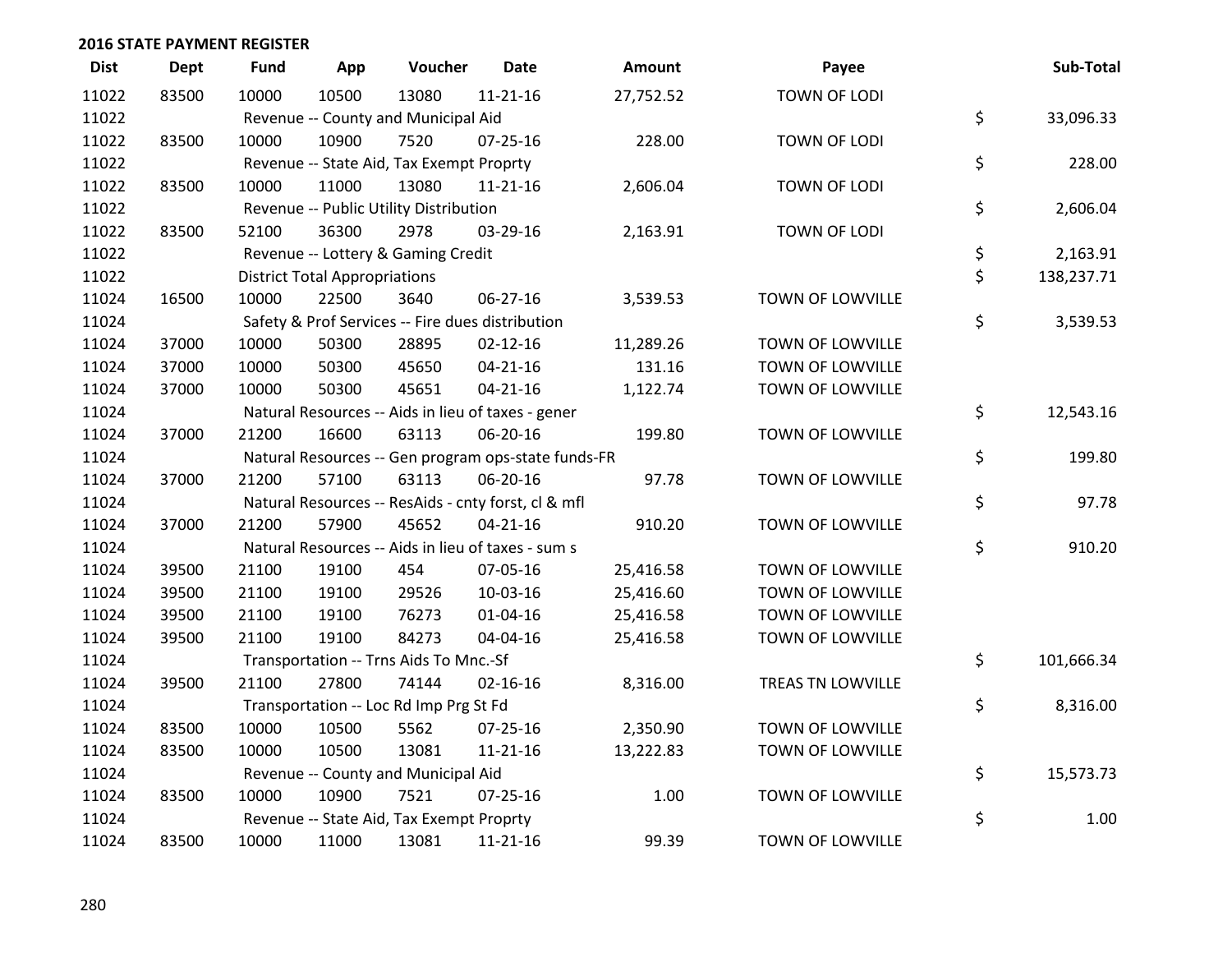| <b>Dist</b> | <b>Dept</b> | Fund  | App                                  | Voucher                                             | <b>Date</b>    | <b>Amount</b> | Payee                    | Sub-Total        |
|-------------|-------------|-------|--------------------------------------|-----------------------------------------------------|----------------|---------------|--------------------------|------------------|
| 11024       |             |       |                                      | Revenue -- Public Utility Distribution              |                |               |                          | \$<br>99.39      |
| 11024       | 83500       | 10000 | 50100                                | 2463                                                | $01-29-16$     | 767.92        | TOWN OF LOWVILLE         |                  |
| 11024       |             |       |                                      | Revenue -- Payments for municipal svcs              |                |               |                          | \$<br>767.92     |
| 11024       |             |       | <b>District Total Appropriations</b> |                                                     |                |               |                          | \$<br>143,714.85 |
| 11026       | 16500       | 10000 | 22500                                | 3641                                                | 06-27-16       | 3,353.48      | <b>TOWN OF MARCELLON</b> |                  |
| 11026       |             |       |                                      | Safety & Prof Services -- Fire dues distribution    |                |               |                          | \$<br>3,353.48   |
| 11026       | 37000       | 10000 | 50300                                | 29064                                               | $02 - 12 - 16$ | 1,456.20      | TOWN OF MARCELLON        |                  |
| 11026       | 37000       | 10000 | 50300                                | 46094                                               | $04 - 21 - 16$ | 215.51        | <b>TOWN OF MARCELLON</b> |                  |
| 11026       |             |       |                                      | Natural Resources -- Aids in lieu of taxes - gener  |                |               |                          | \$<br>1,671.71   |
| 11026       | 37000       | 21200 | 16600                                | 63114                                               | 06-20-16       | 653.10        | TOWN OF MARCELLON        |                  |
| 11026       |             |       |                                      | Natural Resources -- Gen program ops-state funds-FR |                |               |                          | \$<br>653.10     |
| 11026       | 37000       | 21200 | 57100                                | 63114                                               | 06-20-16       | 293.47        | <b>TOWN OF MARCELLON</b> |                  |
| 11026       |             |       |                                      | Natural Resources -- ResAids - cnty forst, cl & mfl |                |               |                          | \$<br>293.47     |
| 11026       | 39500       | 21100 | 19100                                | 455                                                 | 07-05-16       | 24,497.25     | TOWN OF MARCELLON        |                  |
| 11026       | 39500       | 21100 | 19100                                | 29527                                               | 10-03-16       | 24,497.25     | TOWN OF MARCELLON        |                  |
| 11026       | 39500       | 21100 | 19100                                | 76274                                               | $01 - 04 - 16$ | 24,497.25     | <b>TOWN OF MARCELLON</b> |                  |
| 11026       | 39500       | 21100 | 19100                                | 84274                                               | 04-04-16       | 24,497.25     | TOWN OF MARCELLON        |                  |
| 11026       |             |       |                                      | Transportation -- Trns Aids To Mnc.-Sf              |                |               |                          | \$<br>97,989.00  |
| 11026       | 83500       | 10000 | 10500                                | 5563                                                | $07 - 25 - 16$ | 1,906.38      | TOWN OF MARCELLON        |                  |
| 11026       | 83500       | 10000 | 10500                                | 13082                                               | $11 - 21 - 16$ | 9,683.80      | <b>TOWN OF MARCELLON</b> |                  |
| 11026       |             |       |                                      | Revenue -- County and Municipal Aid                 |                |               |                          | \$<br>11,590.18  |
| 11026       | 83500       | 10000 | 10900                                | 7522                                                | $07 - 25 - 16$ | 11.00         | TOWN OF MARCELLON        |                  |
| 11026       |             |       |                                      | Revenue -- State Aid, Tax Exempt Proprty            |                |               |                          | \$<br>11.00      |
| 11026       | 83500       | 10000 | 11000                                | 13082                                               | $11 - 21 - 16$ | 1,458.50      | <b>TOWN OF MARCELLON</b> |                  |
| 11026       |             |       |                                      | Revenue -- Public Utility Distribution              |                |               |                          | \$<br>1,458.50   |
| 11026       |             |       | <b>District Total Appropriations</b> |                                                     |                |               |                          | \$<br>117,020.44 |
| 11028       | 16500       | 10000 | 22500                                | 3642                                                | 06-27-16       | 2,277.31      | TOWN OF NEWPORT          |                  |
| 11028       |             |       |                                      | Safety & Prof Services -- Fire dues distribution    |                |               |                          | \$<br>2,277.31   |
| 11028       | 37000       | 21200 | 16600                                | 63115                                               | 06-20-16       | 311.24        | <b>TOWN OF NEWPORT</b>   |                  |
| 11028       |             |       |                                      | Natural Resources -- Gen program ops-state funds-FR |                |               |                          | \$<br>311.24     |
| 11028       | 37000       | 21200 | 57100                                | 63115                                               | 06-20-16       | 142.20        | TOWN OF NEWPORT          |                  |
| 11028       |             |       |                                      | Natural Resources -- ResAids - cnty forst, cl & mfl |                |               |                          | \$<br>142.20     |
| 11028       | 37000       | 27400 | 67000                                | 56373                                               | $05 - 27 - 16$ | 630.91        | <b>TOWN OF NEWPORT</b>   |                  |
| 11028       |             |       |                                      | Natural Resources -- Fin asst for responsible units |                |               |                          | \$<br>630.91     |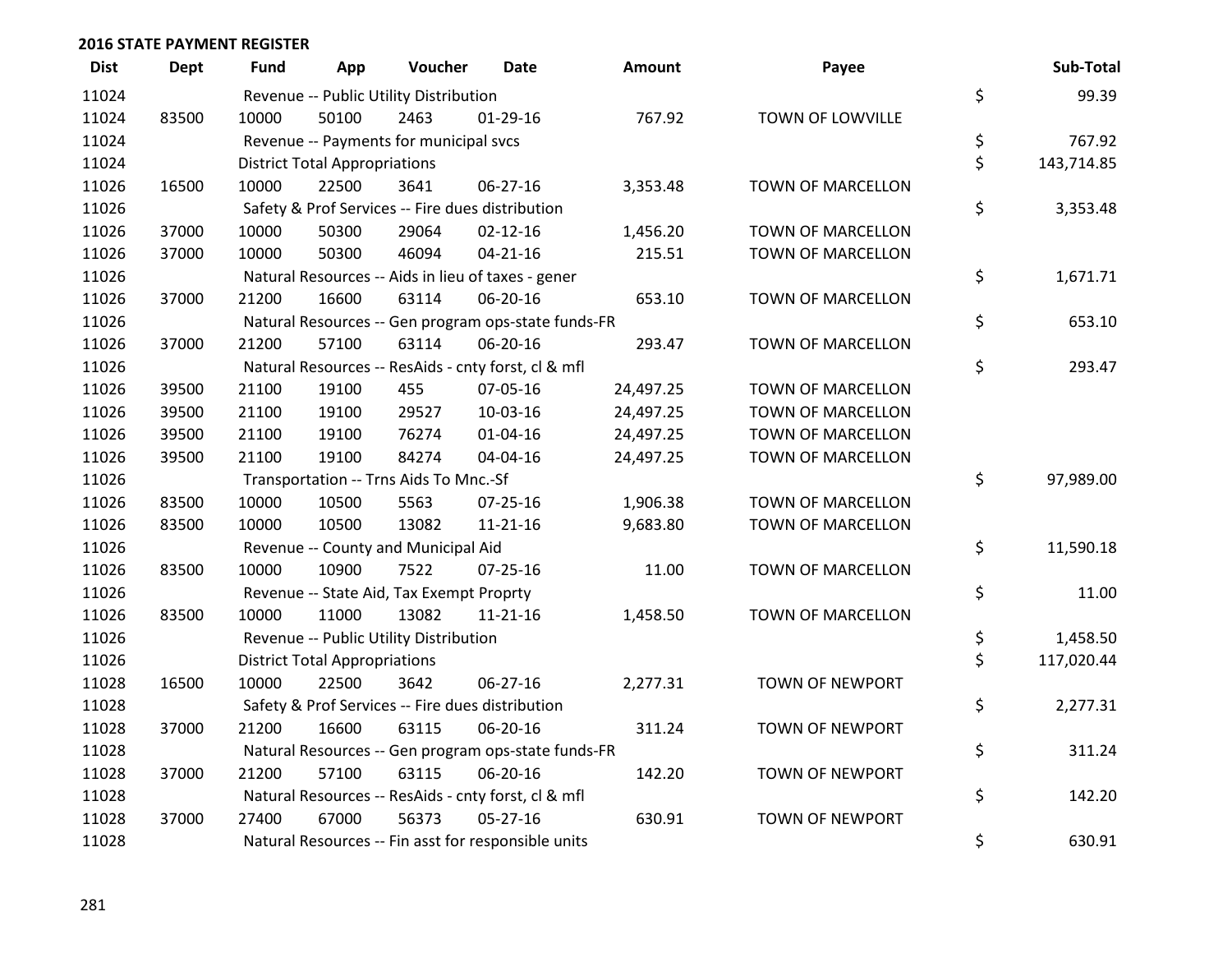| <b>Dist</b> | <b>Dept</b> | Fund  | App                                  | Voucher                                             | <b>Date</b>    | <b>Amount</b> | Payee                  | Sub-Total        |
|-------------|-------------|-------|--------------------------------------|-----------------------------------------------------|----------------|---------------|------------------------|------------------|
| 11028       | 39500       | 21100 | 19100                                | 456                                                 | 07-05-16       | 16,091.11     | <b>TOWN OF NEWPORT</b> |                  |
| 11028       | 39500       | 21100 | 19100                                | 29528                                               | 10-03-16       | 16,091.13     | TOWN OF NEWPORT        |                  |
| 11028       | 39500       | 21100 | 19100                                | 76275                                               | 01-04-16       | 16,091.11     | <b>TOWN OF NEWPORT</b> |                  |
| 11028       | 39500       | 21100 | 19100                                | 84275                                               | 04-04-16       | 16,091.11     | TOWN OF NEWPORT        |                  |
| 11028       |             |       |                                      | Transportation -- Trns Aids To Mnc.-Sf              |                |               |                        | \$<br>64,364.46  |
| 11028       | 83500       | 10000 | 10500                                | 5564                                                | $07 - 25 - 16$ | 1,044.82      | TOWN OF NEWPORT        |                  |
| 11028       | 83500       | 10000 | 10500                                | 13083                                               | $11 - 21 - 16$ | 5,776.63      | TOWN OF NEWPORT        |                  |
| 11028       |             |       |                                      | Revenue -- County and Municipal Aid                 |                |               |                        | \$<br>6,821.45   |
| 11028       | 83500       | 10000 | 10900                                | 7523                                                | $07 - 25 - 16$ | 6.00          | <b>TOWN OF NEWPORT</b> |                  |
| 11028       |             |       |                                      | Revenue -- State Aid, Tax Exempt Proprty            |                |               |                        | \$<br>6.00       |
| 11028       | 83500       | 10000 | 11000                                | 13083                                               | $11 - 21 - 16$ | 138.34        | <b>TOWN OF NEWPORT</b> |                  |
| 11028       |             |       |                                      | Revenue -- Public Utility Distribution              |                |               |                        | \$<br>138.34     |
| 11028       | 83500       | 52100 | 36300                                | 2979                                                | 03-29-16       | 344.72        | TOWN OF NEWPORT        |                  |
| 11028       |             |       |                                      | Revenue -- Lottery & Gaming Credit                  |                |               |                        | \$<br>344.72     |
| 11028       |             |       | <b>District Total Appropriations</b> |                                                     |                |               |                        | \$<br>75,036.63  |
| 11030       | 16500       | 10000 | 22500                                | 3643                                                | 06-27-16       | 2,426.86      | TOWN OF OTSEGO         |                  |
| 11030       |             |       |                                      | Safety & Prof Services -- Fire dues distribution    |                |               |                        | \$<br>2,426.86   |
| 11030       | 37000       | 10000 | 50300                                | 45921                                               | $04 - 21 - 16$ | 20.00         | TOWN OF OTSEGO         |                  |
| 11030       |             |       |                                      | Natural Resources -- Aids in lieu of taxes - gener  |                |               |                        | \$<br>20.00      |
| 11030       | 37000       | 21200 | 16600                                | 63116                                               | 06-20-16       | 197.38        | TOWN OF OTSEGO         |                  |
| 11030       |             |       |                                      | Natural Resources -- Gen program ops-state funds-FR |                |               |                        | \$<br>197.38     |
| 11030       | 37000       | 21200 | 57100                                | 63116                                               | 06-20-16       | 88.69         | TOWN OF OTSEGO         |                  |
| 11030       |             |       |                                      | Natural Resources -- ResAids - cnty forst, cl & mfl |                |               |                        | \$<br>88.69      |
| 11030       | 37000       | 21200 | 57900                                | 45922                                               | $04 - 21 - 16$ | 557.04        | TOWN OF OTSEGO         |                  |
| 11030       |             |       |                                      | Natural Resources -- Aids in lieu of taxes - sum s  |                |               |                        | \$<br>557.04     |
| 11030       | 39500       | 21100 | 19100                                | 457                                                 | 07-05-16       | 25,961.58     | TOWN OF OTSEGO         |                  |
| 11030       | 39500       | 21100 | 19100                                | 29529                                               | 10-03-16       | 25,961.58     | TOWN OF OTSEGO         |                  |
| 11030       | 39500       | 21100 | 19100                                | 76276                                               | $01 - 04 - 16$ | 25,961.58     | TOWN OF OTSEGO         |                  |
| 11030       | 39500       | 21100 | 19100                                | 84276                                               | 04-04-16       | 25,961.58     | TOWN OF OTSEGO         |                  |
| 11030       |             |       |                                      | Transportation -- Trns Aids To Mnc.-Sf              |                |               |                        | \$<br>103,846.32 |
| 11030       | 83500       | 10000 | 10500                                | 5565                                                | 07-25-16       | 1,746.48      | TOWN OF OTSEGO         |                  |
| 11030       | 83500       | 10000 | 10500                                | 13084                                               | $11 - 21 - 16$ | 9,897.33      | TOWN OF OTSEGO         |                  |
| 11030       |             |       |                                      | Revenue -- County and Municipal Aid                 |                |               |                        | \$<br>11,643.81  |
| 11030       | 83500       | 10000 | 10900                                | 7524                                                | 07-25-16       | 24.00         | <b>TOWN OF OTSEGO</b>  |                  |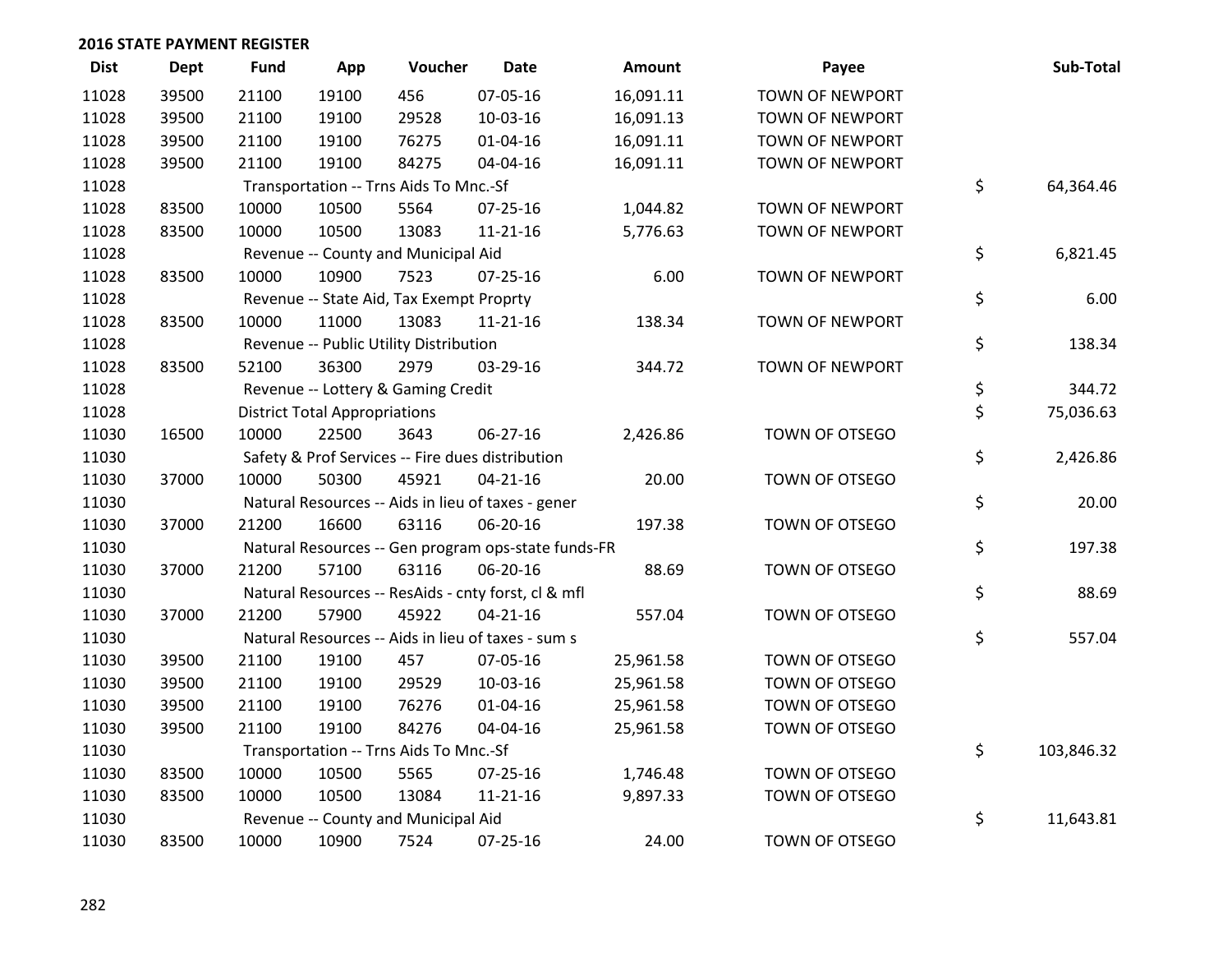| <b>Dist</b> | <b>Dept</b> | Fund  | App                                  | Voucher                                  | Date                                                | <b>Amount</b> | Payee                   | Sub-Total        |
|-------------|-------------|-------|--------------------------------------|------------------------------------------|-----------------------------------------------------|---------------|-------------------------|------------------|
| 11030       |             |       |                                      | Revenue -- State Aid, Tax Exempt Proprty |                                                     |               |                         | \$<br>24.00      |
| 11030       |             |       | <b>District Total Appropriations</b> |                                          |                                                     |               |                         | \$<br>118,804.10 |
| 11032       | 16500       | 10000 | 22500                                | 3644                                     | 06-27-16                                            | 8,411.42      | TOWN OF PACIFIC         |                  |
| 11032       |             |       |                                      |                                          | Safety & Prof Services -- Fire dues distribution    |               |                         | \$<br>8,411.42   |
| 11032       | 37000       | 10000 | 50300                                | 28994                                    | $02 - 12 - 16$                                      | 28,021.56     | TOWN OF PACIFIC         |                  |
| 11032       | 37000       | 10000 | 50300                                | 45900                                    | $04 - 21 - 16$                                      | 545.05        | TOWN OF PACIFIC         |                  |
| 11032       |             |       |                                      |                                          | Natural Resources -- Aids in lieu of taxes - gener  |               |                         | \$<br>28,566.61  |
| 11032       | 37000       | 21200 | 16600                                | 63117                                    | 06-20-16                                            | 88.13         | <b>TOWN OF PACIFIC</b>  |                  |
| 11032       |             |       |                                      |                                          | Natural Resources -- Gen program ops-state funds-FR |               |                         | \$<br>88.13      |
| 11032       | 37000       | 21200 | 57100                                | 63117                                    | 06-20-16                                            | 39.60         | TOWN OF PACIFIC         |                  |
| 11032       |             |       |                                      |                                          | Natural Resources -- ResAids - cnty forst, cl & mfl |               |                         | \$<br>39.60      |
| 11032       | 37000       | 21200 | 57900                                | 45901                                    | $04 - 21 - 16$                                      | 783.60        | <b>TOWN OF PACIFIC</b>  |                  |
| 11032       |             |       |                                      |                                          | Natural Resources -- Aids in lieu of taxes - sum s  |               |                         | \$<br>783.60     |
| 11032       | 39500       | 21100 | 19100                                | 458                                      | 07-05-16                                            | 13,520.28     | TOWN OF PACIFIC         |                  |
| 11032       | 39500       | 21100 | 19100                                | 29530                                    | 10-03-16                                            | 13,520.28     | TOWN OF PACIFIC         |                  |
| 11032       | 39500       | 21100 | 19100                                | 76277                                    | $01 - 04 - 16$                                      | 13,520.28     | <b>TOWN OF PACIFIC</b>  |                  |
| 11032       | 39500       | 21100 | 19100                                | 84277                                    | 04-04-16                                            | 13,520.28     | <b>TOWN OF PACIFIC</b>  |                  |
| 11032       |             |       |                                      | Transportation -- Trns Aids To Mnc.-Sf   |                                                     |               |                         | \$<br>54,081.12  |
| 11032       | 50500       | 10000 | 17400                                | 17045                                    | 04-28-16                                            | 3,883.00      | TOWN OF PACIFIC         |                  |
| 11032       |             |       |                                      |                                          | Administration -- HV trans In annual impact fee     |               |                         | \$<br>3,883.00   |
| 11032       | 83500       | 10000 | 10500                                | 5566                                     | $07 - 25 - 16$                                      | 121,336.38    | TOWN OF PACIFIC         |                  |
| 11032       | 83500       | 10000 | 10500                                | 13085                                    | $11 - 21 - 16$                                      | 15,879.19     | TOWN OF PACIFIC         |                  |
| 11032       |             |       |                                      | Revenue -- County and Municipal Aid      |                                                     |               |                         | \$<br>137,215.57 |
| 11032       | 83500       | 10000 | 11000                                | 13085                                    | $11 - 21 - 16$                                      | 671,883.99    | <b>TOWN OF PACIFIC</b>  |                  |
| 11032       |             |       |                                      | Revenue -- Public Utility Distribution   |                                                     |               |                         | \$<br>671,883.99 |
| 11032       | 83500       | 52100 | 36300                                | 2980                                     | 03-29-16                                            | 4,469.76      | <b>TOWN OF PACIFIC</b>  |                  |
| 11032       |             |       |                                      | Revenue -- Lottery & Gaming Credit       |                                                     |               |                         | \$<br>4,469.76   |
| 11032       |             |       | <b>District Total Appropriations</b> |                                          |                                                     |               |                         | \$<br>909,422.80 |
| 11034       | 16500       | 10000 | 22500                                | 3645                                     | 06-27-16                                            | 3,466.79      | <b>TOWN OF RANDOLPH</b> |                  |
| 11034       |             |       |                                      |                                          | Safety & Prof Services -- Fire dues distribution    |               |                         | \$<br>3,466.79   |
| 11034       | 37000       | 21200 | 16600                                | 63118                                    | 06-20-16                                            | 164.05        | TOWN OF RANDOLPH        |                  |
| 11034       |             |       |                                      |                                          | Natural Resources -- Gen program ops-state funds-FR |               |                         | \$<br>164.05     |
| 11034       | 37000       | 21200 | 57100                                | 63118                                    | 06-20-16                                            | 73.72         | <b>TOWN OF RANDOLPH</b> |                  |
| 11034       |             |       |                                      |                                          | Natural Resources -- ResAids - cnty forst, cl & mfl |               |                         | \$<br>73.72      |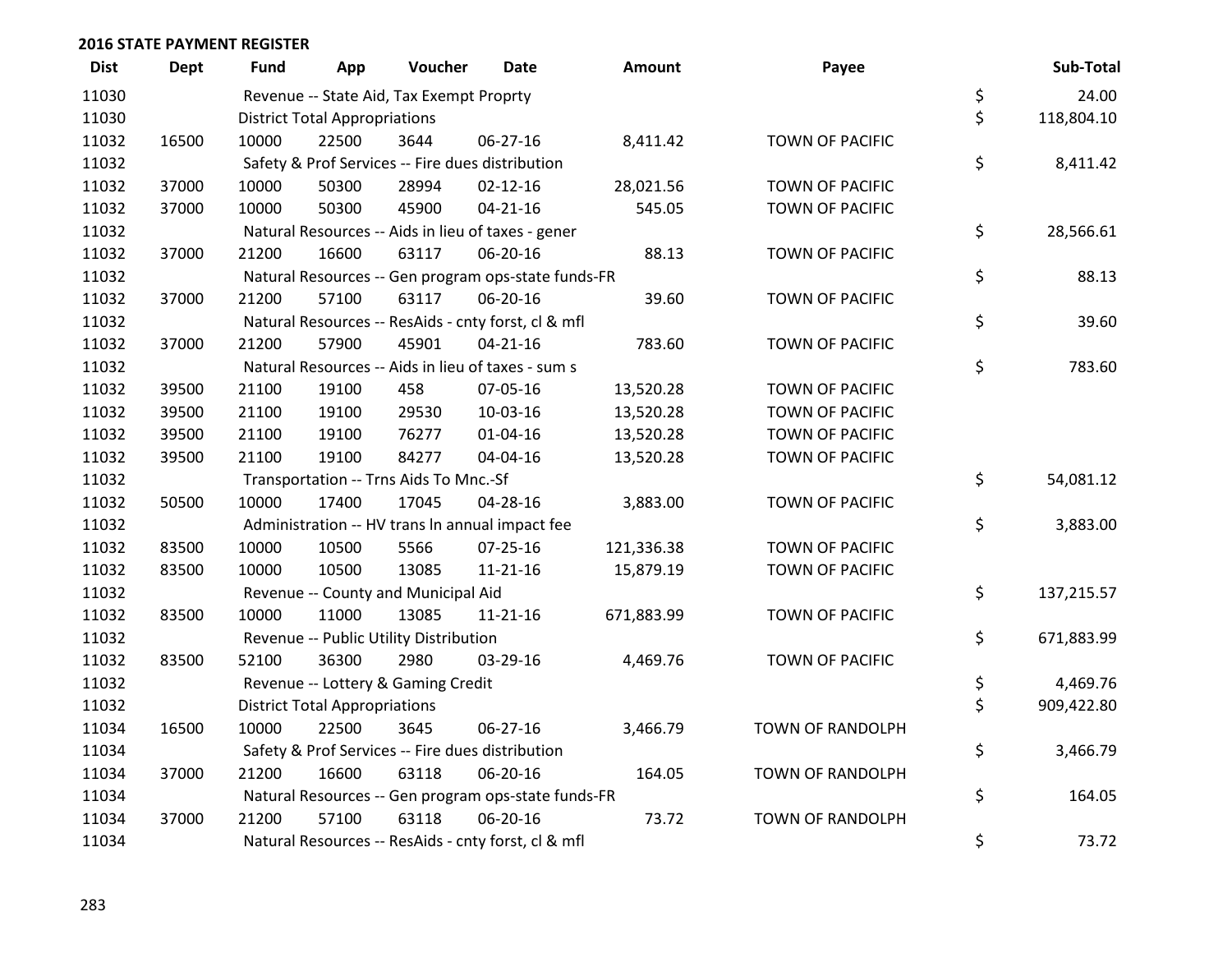| <b>Dist</b> | <b>Dept</b> | <b>Fund</b> | App                                  | Voucher                                  | <b>Date</b>                                         | Amount     | Payee                   | Sub-Total        |
|-------------|-------------|-------------|--------------------------------------|------------------------------------------|-----------------------------------------------------|------------|-------------------------|------------------|
| 11034       | 39500       | 21100       | 19100                                | 459                                      | 07-05-16                                            | 21,794.29  | <b>TOWN OF RANDOLPH</b> |                  |
| 11034       | 39500       | 21100       | 19100                                | 29531                                    | 10-03-16                                            | 21,794.31  | <b>TOWN OF RANDOLPH</b> |                  |
| 11034       | 39500       | 21100       | 19100                                | 76278                                    | $01 - 04 - 16$                                      | 21,794.29  | <b>TOWN OF RANDOLPH</b> |                  |
| 11034       | 39500       | 21100       | 19100                                | 84278                                    | 04-04-16                                            | 21,794.29  | TOWN OF RANDOLPH        |                  |
| 11034       |             |             |                                      | Transportation -- Trns Aids To Mnc.-Sf   |                                                     |            |                         | \$<br>87,177.18  |
| 11034       | 39500       | 21100       | 27800                                | 71113                                    | $01 - 12 - 16$                                      | 16,200.00  | TREAS TN RANDOLPH       |                  |
| 11034       |             |             |                                      | Transportation -- Loc Rd Imp Prg St Fd   |                                                     |            |                         | \$<br>16,200.00  |
| 11034       | 83500       | 10000       | 10500                                | 5567                                     | 07-25-16                                            | 27,217.26  | TOWN OF RANDOLPH        |                  |
| 11034       | 83500       | 10000       | 10500                                | 13086                                    | $11 - 21 - 16$                                      | 7,712.47   | TOWN OF RANDOLPH        |                  |
| 11034       |             |             |                                      | Revenue -- County and Municipal Aid      |                                                     |            |                         | \$<br>34,929.73  |
| 11034       | 83500       | 10000       | 10900                                | 7525                                     | $07 - 25 - 16$                                      | 275.00     | TOWN OF RANDOLPH        |                  |
| 11034       |             |             |                                      | Revenue -- State Aid, Tax Exempt Proprty |                                                     |            |                         | \$<br>275.00     |
| 11034       | 83500       | 10000       | 11000                                | 13086                                    | $11 - 21 - 16$                                      | 146,571.09 | <b>TOWN OF RANDOLPH</b> |                  |
| 11034       |             |             |                                      | Revenue -- Public Utility Distribution   |                                                     |            |                         | \$<br>146,571.09 |
| 11034       |             |             | <b>District Total Appropriations</b> |                                          |                                                     |            |                         | \$<br>288,857.56 |
| 11036       | 16500       | 10000       | 22500                                | 3646                                     | 06-27-16                                            | 2,017.16   | TOWN OF SCOTT           |                  |
| 11036       |             |             |                                      |                                          | Safety & Prof Services -- Fire dues distribution    |            |                         | \$<br>2,017.16   |
| 11036       | 37000       | 21200       | 16600                                | 63119                                    | 06-20-16                                            | 194.50     | TOWN OF SCOTT           |                  |
| 11036       |             |             |                                      |                                          | Natural Resources -- Gen program ops-state funds-FR |            |                         | \$<br>194.50     |
| 11036       | 37000       | 21200       | 57100                                | 63119                                    | 06-20-16                                            | 87.40      | TOWN OF SCOTT           |                  |
| 11036       |             |             |                                      |                                          | Natural Resources -- ResAids - cnty forst, cl & mfl |            |                         | \$<br>87.40      |
| 11036       | 39500       | 21100       | 19100                                | 460                                      | 07-05-16                                            | 19,531.74  | TOWN OF SCOTT           |                  |
| 11036       | 39500       | 21100       | 19100                                | 29532                                    | 10-03-16                                            | 19,531.74  | TOWN OF SCOTT           |                  |
| 11036       | 39500       | 21100       | 19100                                | 76279                                    | $01 - 04 - 16$                                      | 19,531.74  | TOWN OF SCOTT           |                  |
| 11036       | 39500       | 21100       | 19100                                | 84279                                    | 04-04-16                                            | 19,531.74  | TOWN OF SCOTT           |                  |
| 11036       |             |             |                                      | Transportation -- Trns Aids To Mnc.-Sf   |                                                     |            |                         | \$<br>78,126.96  |
| 11036       | 83500       | 10000       | 10500                                | 5568                                     | 07-25-16                                            | 17,715.16  | TOWN OF SCOTT           |                  |
| 11036       | 83500       | 10000       | 10500                                | 13087                                    | 11-21-16                                            | 8,190.74   | TOWN OF SCOTT           |                  |
| 11036       |             |             |                                      | Revenue -- County and Municipal Aid      |                                                     |            |                         | \$<br>25,905.90  |
| 11036       | 83500       | 10000       | 10900                                | 7526                                     | $07 - 25 - 16$                                      | 3.00       | TOWN OF SCOTT           |                  |
| 11036       |             |             |                                      | Revenue -- State Aid, Tax Exempt Proprty |                                                     |            |                         | \$<br>3.00       |
| 11036       | 83500       | 10000       | 11000                                | 13087                                    | $11 - 21 - 16$                                      | 92,171.52  | TOWN OF SCOTT           |                  |
| 11036       |             |             |                                      | Revenue -- Public Utility Distribution   |                                                     |            |                         | \$<br>92,171.52  |
| 11036       |             |             | <b>District Total Appropriations</b> |                                          |                                                     |            |                         | \$<br>198,506.44 |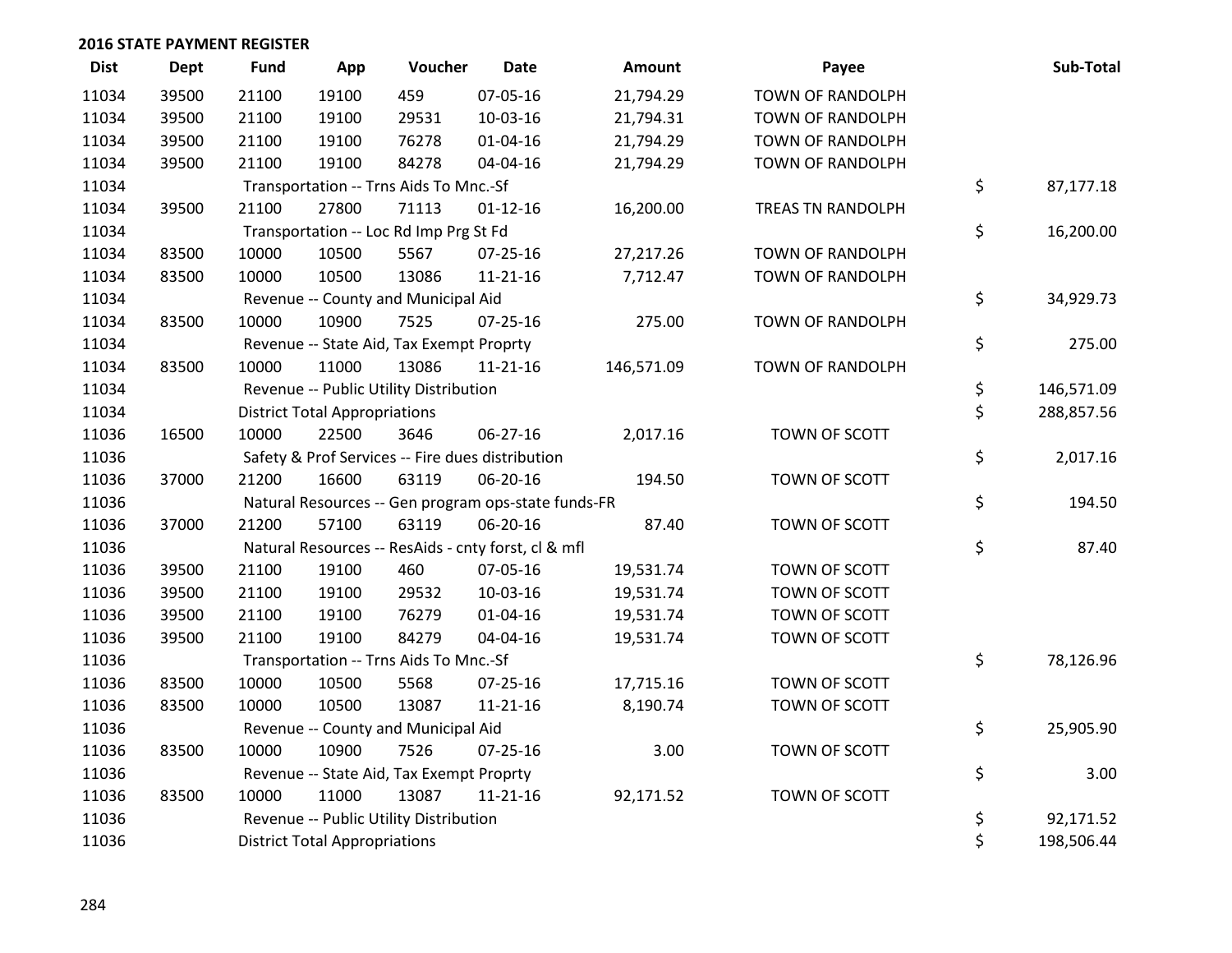| <b>Dist</b> | <b>Dept</b> | <b>Fund</b> | App                                  | Voucher                                             | <b>Date</b>    | <b>Amount</b> | Payee               | Sub-Total        |
|-------------|-------------|-------------|--------------------------------------|-----------------------------------------------------|----------------|---------------|---------------------|------------------|
| 11038       | 16500       | 10000       | 22500                                | 3647                                                | $06 - 27 - 16$ | 2,579.64      | TOWN OF SPRINGVALE  |                  |
| 11038       |             |             |                                      | Safety & Prof Services -- Fire dues distribution    |                |               |                     | \$<br>2,579.64   |
| 11038       | 37000       | 10000       | 50300                                | 29073                                               | $02 - 12 - 16$ | 29,007.21     | TOWN OF SPRINGVALE  |                  |
| 11038       | 37000       | 10000       | 50300                                | 46117                                               | $04 - 21 - 16$ | 1,645.22      | TOWN OF SPRINGVALE  |                  |
| 11038       |             |             |                                      | Natural Resources -- Aids in lieu of taxes - gener  |                |               |                     | \$<br>30,652.43  |
| 11038       | 37000       | 21200       | 16600                                | 63120                                               | 06-20-16       | 481.36        | TOWN OF SPRINGVALE  |                  |
| 11038       |             |             |                                      | Natural Resources -- Gen program ops-state funds-FR |                |               |                     | \$<br>481.36     |
| 11038       | 37000       | 21200       | 57100                                | 63120                                               | 06-20-16       | 216.30        | TOWN OF SPRINGVALE  |                  |
| 11038       |             |             |                                      | Natural Resources -- ResAids - cnty forst, cl & mfl |                |               |                     | \$<br>216.30     |
| 11038       | 37000       | 21200       | 57900                                | 46116                                               | $04 - 21 - 16$ | 466.51        | TOWN OF SPRINGVALE  |                  |
| 11038       |             |             |                                      | Natural Resources -- Aids in lieu of taxes - sum s  |                |               |                     | \$<br>466.51     |
| 11038       | 37000       | 21200       | 58900                                | 102156                                              | $11 - 18 - 16$ | 927.49        | TOWN OF SPRINGVALE  |                  |
| 11038       |             |             |                                      | Natural Resources -- Resource aids - distribution o |                |               |                     | \$<br>927.49     |
| 11038       | 39500       | 21100       | 19100                                | 461                                                 | 07-05-16       | 26,071.68     | TOWN OF SPRINGVALE  |                  |
| 11038       | 39500       | 21100       | 19100                                | 29533                                               | 10-03-16       | 26,071.68     | TOWN OF SPRINGVALE  |                  |
| 11038       | 39500       | 21100       | 19100                                | 76280                                               | $01 - 04 - 16$ | 26,071.68     | TOWN OF SPRINGVALE  |                  |
| 11038       | 39500       | 21100       | 19100                                | 84280                                               | 04-04-16       | 26,071.68     | TOWN OF SPRINGVALE  |                  |
| 11038       |             |             |                                      | Transportation -- Trns Aids To Mnc.-Sf              |                |               |                     | \$<br>104,286.72 |
| 11038       | 39500       | 21100       | 27800                                | 71115                                               | $01 - 12 - 16$ | 15,420.00     | TREAS TN SPRINGVALE |                  |
| 11038       |             |             |                                      | Transportation -- Loc Rd Imp Prg St Fd              |                |               |                     | \$<br>15,420.00  |
| 11038       | 83500       | 10000       | 10500                                | 5569                                                | $07 - 25 - 16$ | 1,200.15      | TOWN OF SPRINGVALE  |                  |
| 11038       | 83500       | 10000       | 10500                                | 13088                                               | $11 - 21 - 16$ | 5,455.96      | TOWN OF SPRINGVALE  |                  |
| 11038       |             |             |                                      | Revenue -- County and Municipal Aid                 |                |               |                     | \$<br>6,656.11   |
| 11038       | 83500       | 10000       | 10900                                | 7527                                                | $07 - 25 - 16$ | 25.00         | TOWN OF SPRINGVALE  |                  |
| 11038       |             |             |                                      | Revenue -- State Aid, Tax Exempt Proprty            |                |               |                     | \$<br>25.00      |
| 11038       | 83500       | 10000       | 11000                                | 13088                                               | $11 - 21 - 16$ | 1,350.70      | TOWN OF SPRINGVALE  |                  |
| 11038       |             |             |                                      | Revenue -- Public Utility Distribution              |                |               |                     | \$<br>1,350.70   |
| 11038       |             |             | <b>District Total Appropriations</b> |                                                     |                |               |                     | \$<br>163,062.26 |
| 11040       | 16500       | 10000       | 22500                                | 5152                                                | 07-07-16       | 10,724.29     | TOWN OF WEST POINT  |                  |
| 11040       |             |             |                                      | Safety & Prof Services -- Fire dues distribution    |                |               |                     | \$<br>10,724.29  |
| 11040       | 37000       | 10000       | 50300                                | 29015                                               | $02 - 12 - 16$ | 45,268.74     | TOWN OF WEST POINT  |                  |
| 11040       | 37000       | 10000       | 50300                                | 29016                                               | $02 - 12 - 16$ | 714.68        | TOWN OF WEST POINT  |                  |
| 11040       | 37000       | 10000       | 50300                                | 45983                                               | $04 - 21 - 16$ | 90.93         | TOWN OF WEST POINT  |                  |
| 11040       |             |             |                                      | Natural Resources -- Aids in lieu of taxes - gener  |                |               |                     | \$<br>46,074.35  |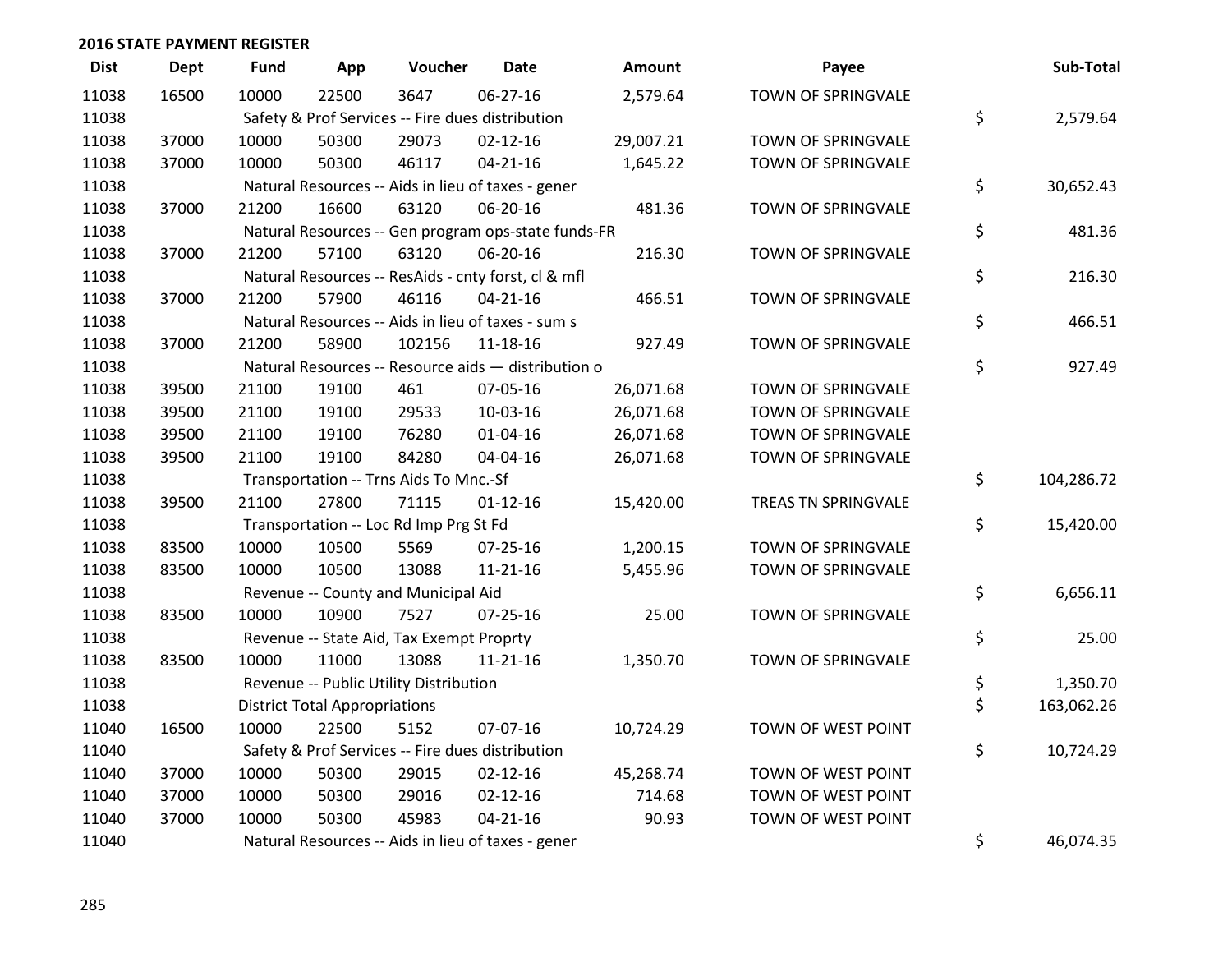| <b>Dist</b> | <b>Dept</b> | <b>Fund</b> | App                                  | Voucher                                             | <b>Date</b>    | Amount    | Payee                  | Sub-Total        |
|-------------|-------------|-------------|--------------------------------------|-----------------------------------------------------|----------------|-----------|------------------------|------------------|
| 11040       | 37000       | 21200       | 16600                                | 63121                                               | 06-20-16       | 404.35    | TOWN OF WEST POINT     |                  |
| 11040       |             |             |                                      | Natural Resources -- Gen program ops-state funds-FR |                |           |                        | \$<br>404.35     |
| 11040       | 37000       | 21200       | 57100                                | 63121                                               | 06-20-16       | 181.70    | TOWN OF WEST POINT     |                  |
| 11040       |             |             |                                      | Natural Resources -- ResAids - cnty forst, cl & mfl |                |           |                        | \$<br>181.70     |
| 11040       | 37000       | 21200       | 58300                                | 90926                                               | 09-14-16       | 20,470.34 | TOWN OF WEST POINT     |                  |
| 11040       | 37000       | 21200       | 58300                                | 107260                                              | $11 - 15 - 16$ | 48,829.66 | TOWN OF WEST POINT     |                  |
| 11040       |             |             |                                      | Natural Resources -- Rec & resource aids, fed       |                |           |                        | \$<br>69,300.00  |
| 11040       | 39500       | 21100       | 19100                                | 462                                                 | 07-05-16       | 22,350.30 | TOWN OF WEST POINT     |                  |
| 11040       | 39500       | 21100       | 19100                                | 29534                                               | 10-03-16       | 22,350.30 | TOWN OF WEST POINT     |                  |
| 11040       | 39500       | 21100       | 19100                                | 76281                                               | $01 - 04 - 16$ | 22,350.30 | TOWN OF WEST POINT     |                  |
| 11040       | 39500       | 21100       | 19100                                | 84281                                               | 04-04-16       | 22,350.30 | TOWN OF WEST POINT     |                  |
| 11040       |             |             |                                      | Transportation -- Trns Aids To Mnc.-Sf              |                |           |                        | \$<br>89,401.20  |
| 11040       | 83500       | 10000       | 10500                                | 5570                                                | 07-25-16       | 3,012.91  | TOWN OF WEST POINT     |                  |
| 11040       | 83500       | 10000       | 10500                                | 13089                                               | $11 - 21 - 16$ | 16,598.37 | TOWN OF WEST POINT     |                  |
| 11040       |             |             |                                      | Revenue -- County and Municipal Aid                 |                |           |                        | \$<br>19,611.28  |
| 11040       | 83500       | 10000       | 10900                                | 7528                                                | $07 - 25 - 16$ | 26.00     | TOWN OF WEST POINT     |                  |
| 11040       |             |             |                                      | Revenue -- State Aid, Tax Exempt Proprty            |                |           |                        | \$<br>26.00      |
| 11040       | 83500       | 10000       | 11000                                | 13089                                               | $11 - 21 - 16$ | 475.19    | TOWN OF WEST POINT     |                  |
| 11040       |             |             |                                      | Revenue -- Public Utility Distribution              |                |           |                        | \$<br>475.19     |
| 11040       | 83500       | 52100       | 36300                                | 3616                                                | 03-31-16       | 12,796.44 | TOWN OF WEST POINT     |                  |
| 11040       |             |             |                                      | Revenue -- Lottery & Gaming Credit                  |                |           |                        | \$<br>12,796.44  |
| 11040       |             |             | <b>District Total Appropriations</b> |                                                     |                |           |                        | \$<br>248,994.80 |
| 11042       | 16500       | 10000       | 22500                                | 3648                                                | 06-27-16       | 6,221.18  | TOWN OF WYOCENA        |                  |
| 11042       |             |             |                                      | Safety & Prof Services -- Fire dues distribution    |                |           |                        | \$<br>6,221.18   |
| 11042       | 37000       | 10000       | 50300                                | 28823                                               | $02 - 12 - 16$ | 2,416.10  | TOWN OF WYOCENA        |                  |
| 11042       | 37000       | 10000       | 50300                                | 28824                                               | $02 - 12 - 16$ | 1,795.48  | TOWN OF WYOCENA        |                  |
| 11042       | 37000       | 10000       | 50300                                | 28825                                               | $02 - 12 - 16$ | 3,275.01  | TOWN OF WYOCENA        |                  |
| 11042       | 37000       | 10000       | 50300                                | 45436                                               | $04 - 21 - 16$ | 235.36    | TOWN OF WYOCENA        |                  |
| 11042       | 37000       | 10000       | 50300                                | 45437                                               | $04 - 21 - 16$ | 32.73     | TOWN OF WYOCENA        |                  |
| 11042       | 37000       | 10000       | 50300                                | 45438                                               | $04 - 21 - 16$ | 207.38    | <b>TOWN OF WYOCENA</b> |                  |
| 11042       |             |             |                                      | Natural Resources -- Aids in lieu of taxes - gener  |                |           |                        | \$<br>7,962.06   |
| 11042       | 37000       | 21200       | 16600                                | 63122                                               | 06-20-16       | 298.59    | TOWN OF WYOCENA        |                  |
| 11042       |             |             |                                      | Natural Resources -- Gen program ops-state funds-FR |                |           |                        | \$<br>298.59     |
| 11042       | 37000       | 21200       | 57100                                | 63122                                               | 06-20-16       | 134.18    | TOWN OF WYOCENA        |                  |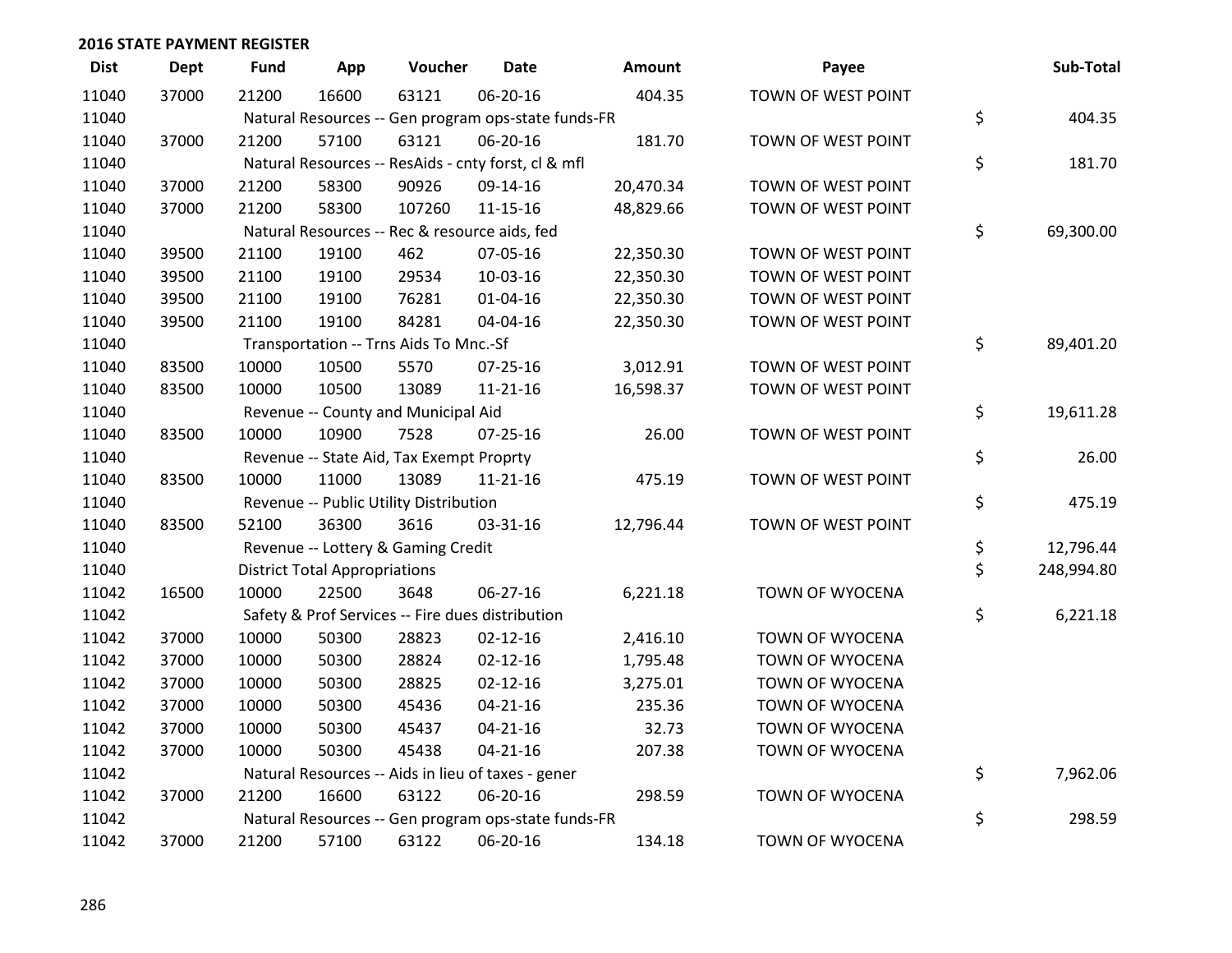| <b>Dist</b> | <b>Dept</b> | Fund  | App                                  | Voucher                                  | <b>Date</b>                                         | <b>Amount</b> | Payee                       | Sub-Total        |
|-------------|-------------|-------|--------------------------------------|------------------------------------------|-----------------------------------------------------|---------------|-----------------------------|------------------|
| 11042       |             |       |                                      |                                          | Natural Resources -- ResAids - cnty forst, cl & mfl |               |                             | \$<br>134.18     |
| 11042       | 39500       | 21100 | 19100                                | 463                                      | 07-05-16                                            | 26,715.76     | TOWN OF WYOCENA             |                  |
| 11042       | 39500       | 21100 | 19100                                | 29535                                    | 10-03-16                                            | 26,715.78     | TOWN OF WYOCENA             |                  |
| 11042       | 39500       | 21100 | 19100                                | 76282                                    | 01-04-16                                            | 26,715.76     | TOWN OF WYOCENA             |                  |
| 11042       | 39500       | 21100 | 19100                                | 84282                                    | 04-04-16                                            | 26,715.76     | <b>TOWN OF WYOCENA</b>      |                  |
| 11042       |             |       |                                      | Transportation -- Trns Aids To Mnc.-Sf   |                                                     |               |                             | \$<br>106,863.06 |
| 11042       | 39500       | 21100 | 27800                                | 71006                                    | $01 - 12 - 16$                                      | 144,128.80    | TREAS TN WYOCENA            |                  |
| 11042       |             |       |                                      | Transportation -- Loc Rd Imp Prg St Fd   |                                                     |               |                             | \$<br>144,128.80 |
| 11042       | 83500       | 10000 | 10500                                | 5571                                     | $07 - 25 - 16$                                      | 2,751.76      | TOWN OF WYOCENA             |                  |
| 11042       | 83500       | 10000 | 10500                                | 13090                                    | $11 - 21 - 16$                                      | 15,354.30     | TOWN OF WYOCENA             |                  |
| 11042       |             |       |                                      | Revenue -- County and Municipal Aid      |                                                     |               |                             | \$<br>18,106.06  |
| 11042       | 83500       | 10000 | 10900                                | 7529                                     | $07 - 25 - 16$                                      | 9.00          | TOWN OF WYOCENA             |                  |
| 11042       |             |       |                                      | Revenue -- State Aid, Tax Exempt Proprty |                                                     |               |                             | \$<br>9.00       |
| 11042       | 83500       | 10000 | 11000                                | 13090                                    | $11 - 21 - 16$                                      | 300.57        | TOWN OF WYOCENA             |                  |
| 11042       |             |       |                                      | Revenue -- Public Utility Distribution   |                                                     |               |                             | \$<br>300.57     |
| 11042       |             |       | <b>District Total Appropriations</b> |                                          |                                                     |               |                             | \$<br>284,023.50 |
| 11101       | 16500       | 10000 | 22500                                | 3649                                     | 06-27-16                                            | 3,157.39      | <b>VILLAGE OF ARLINGTON</b> |                  |
| 11101       |             |       |                                      |                                          | Safety & Prof Services -- Fire dues distribution    |               |                             | \$<br>3,157.39   |
| 11101       | 39500       | 21100 | 19100                                | 464                                      | 07-05-16                                            | 11,734.54     | <b>VILLAGE OF ARLINGTON</b> |                  |
| 11101       | 39500       | 21100 | 19100                                | 29536                                    | 10-03-16                                            | 11,734.55     | <b>VILLAGE OF ARLINGTON</b> |                  |
| 11101       | 39500       | 21100 | 19100                                | 76283                                    | 01-04-16                                            | 11,734.54     | <b>VILLAGE OF ARLINGTON</b> |                  |
| 11101       | 39500       | 21100 | 19100                                | 84283                                    | 04-04-16                                            | 11,734.54     | <b>VILLAGE OF ARLINGTON</b> |                  |
| 11101       |             |       |                                      | Transportation -- Trns Aids To Mnc.-Sf   |                                                     |               |                             | \$<br>46,938.17  |
| 11101       | 43500       | 10000 | 11900                                | 72302                                    | 09-02-16                                            | 5,236.42      | <b>VILLAGE OF ARLINGTON</b> |                  |
| 11101       |             |       |                                      |                                          | Health Services -- Emergency medical services, ai   |               |                             | \$<br>5,236.42   |
| 11101       | 83500       | 10000 | 10500                                | 5572                                     | 07-25-16                                            | 4,727.22      | <b>VILLAGE OF ARLINGTON</b> |                  |
| 11101       | 83500       | 10000 | 10500                                | 13091                                    | 11-21-16                                            | 26,787.58     | <b>VILLAGE OF ARLINGTON</b> |                  |
| 11101       |             |       |                                      | Revenue -- County and Municipal Aid      |                                                     |               |                             | \$<br>31,514.80  |
| 11101       | 83500       | 10000 | 10900                                | 7530                                     | $07 - 25 - 16$                                      | 285.00        | <b>VILLAGE OF ARLINGTON</b> |                  |
| 11101       | 83500       | 10000 | 10900                                | 9589                                     | $07 - 25 - 16$                                      | 1,846.00      | <b>VILLAGE OF ARLINGTON</b> |                  |
| 11101       |             |       |                                      | Revenue -- State Aid, Tax Exempt Proprty |                                                     |               |                             | \$<br>2,131.00   |
| 11101       |             |       | <b>District Total Appropriations</b> |                                          |                                                     |               |                             | \$<br>88,977.78  |
| 11111       | 16500       | 10000 | 22500                                | 3650                                     | 06-27-16                                            | 2,164.24      | <b>VILLAGE OF CAMBRIA</b>   |                  |
| 11111       |             |       |                                      |                                          | Safety & Prof Services -- Fire dues distribution    |               |                             | \$<br>2,164.24   |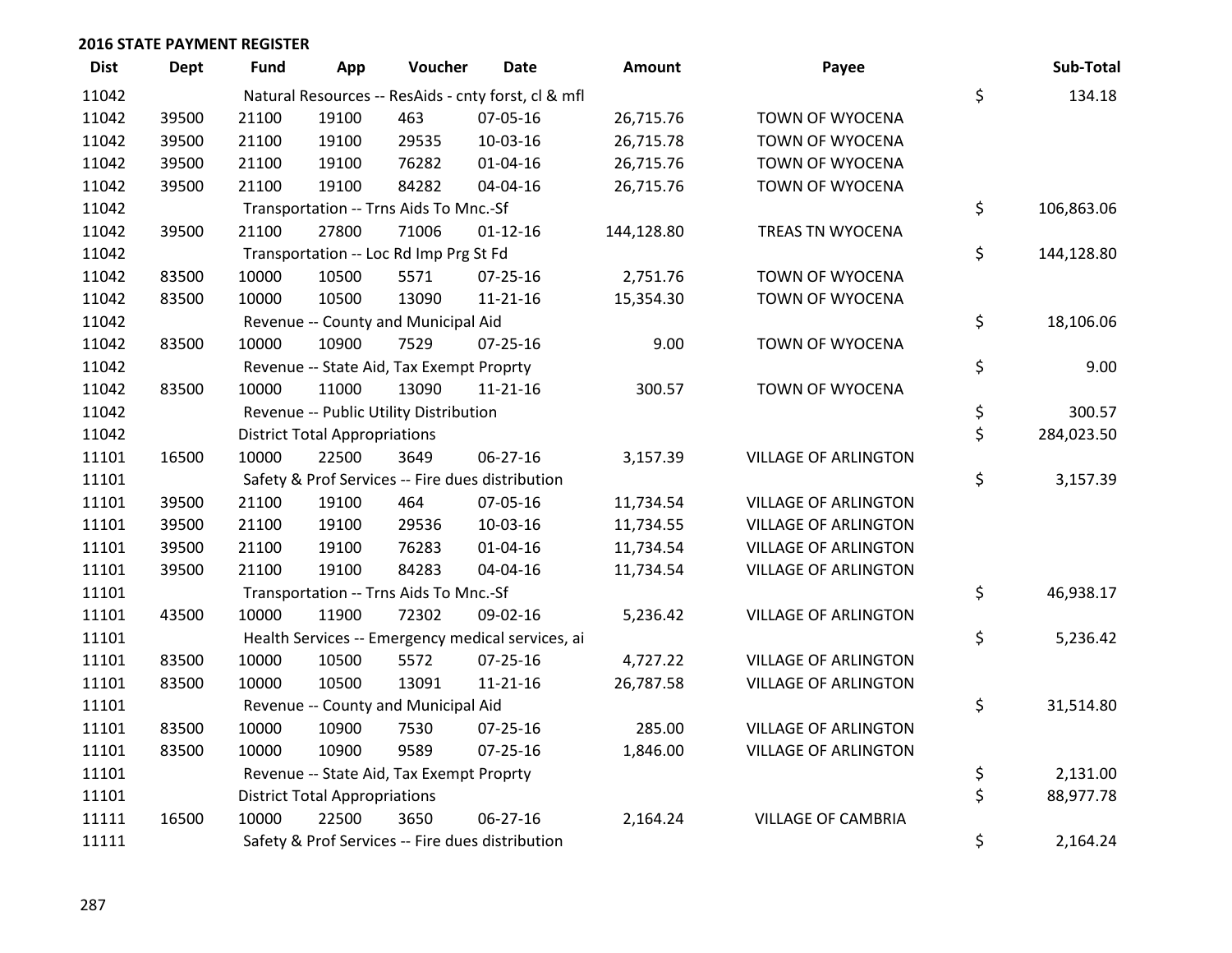| <b>Dist</b> | <b>Dept</b> | <b>Fund</b> | App                                  | Voucher                                             | <b>Date</b>    | Amount     | Payee                     | Sub-Total        |
|-------------|-------------|-------------|--------------------------------------|-----------------------------------------------------|----------------|------------|---------------------------|------------------|
| 11111       | 39500       | 21100       | 19100                                | 465                                                 | 07-05-16       | 9,645.30   | <b>VILLAGE OF CAMBRIA</b> |                  |
| 11111       | 39500       | 21100       | 19100                                | 29537                                               | 10-03-16       | 9,645.33   | <b>VILLAGE OF CAMBRIA</b> |                  |
| 11111       | 39500       | 21100       | 19100                                | 76284                                               | 01-04-16       | 9,645.30   | <b>VILLAGE OF CAMBRIA</b> |                  |
| 11111       | 39500       | 21100       | 19100                                | 84284                                               | 04-04-16       | 9,645.30   | <b>VILLAGE OF CAMBRIA</b> |                  |
| 11111       |             |             |                                      | Transportation -- Trns Aids To Mnc.-Sf              |                |            |                           | \$<br>38,581.23  |
| 11111       | 43500       | 10000       | 11900                                | 72318                                               | 09-02-16       | 5,068.59   | <b>VILLAGE OF CAMBRIA</b> |                  |
| 11111       |             |             |                                      | Health Services -- Emergency medical services, ai   |                |            |                           | \$<br>5,068.59   |
| 11111       | 83500       | 10000       | 10500                                | 5573                                                | 07-25-16       | 51,151.91  | <b>VILLAGE OF CAMBRIA</b> |                  |
| 11111       | 83500       | 10000       | 10500                                | 13092                                               | $11 - 21 - 16$ | 186,359.40 | <b>VILLAGE OF CAMBRIA</b> |                  |
| 11111       |             |             |                                      | Revenue -- County and Municipal Aid                 |                |            |                           | \$<br>237,511.31 |
| 11111       | 83500       | 10000       | 10900                                | 7531                                                | $07 - 25 - 16$ | 2,990.00   | <b>VILLAGE OF CAMBRIA</b> |                  |
| 11111       |             |             |                                      | Revenue -- State Aid, Tax Exempt Proprty            |                |            |                           | \$<br>2,990.00   |
| 11111       | 83500       | 10000       | 11000                                | 13092                                               | $11 - 21 - 16$ | 15,120.62  | <b>VILLAGE OF CAMBRIA</b> |                  |
| 11111       |             |             |                                      | Revenue -- Public Utility Distribution              |                |            |                           | \$<br>15,120.62  |
| 11111       |             |             | <b>District Total Appropriations</b> |                                                     |                |            |                           | \$<br>301,435.99 |
| 11116       | 16500       | 10000       | 22500                                | 3651                                                | $06 - 27 - 16$ | 588.99     | VILLAGE OF DOYLESTOWN     |                  |
| 11116       |             |             |                                      | Safety & Prof Services -- Fire dues distribution    |                |            |                           | \$<br>588.99     |
| 11116       | 37000       | 10000       | 50300                                | 45610                                               | $04 - 21 - 16$ | 11.00      | VILLAGE OF DOYLESTOWN     |                  |
| 11116       |             |             |                                      | Natural Resources -- Aids in lieu of taxes - gener  |                |            |                           | \$<br>11.00      |
| 11116       | 37000       | 21200       | 16600                                | 63123                                               | 06-20-16       | 17.36      | VILLAGE OF DOYLESTOWN     |                  |
| 11116       |             |             |                                      | Natural Resources -- Gen program ops-state funds-FR |                |            |                           | \$<br>17.36      |
| 11116       | 37000       | 21200       | 57100                                | 63123                                               | 06-20-16       | 7.80       | VILLAGE OF DOYLESTOWN     |                  |
| 11116       |             |             |                                      | Natural Resources -- ResAids - cnty forst, cl & mfl |                |            |                           | \$<br>7.80       |
| 11116       | 39500       | 21100       | 19100                                | 466                                                 | 07-05-16       | 4,321.42   | VILLAGE OF DOYLESTOWN     |                  |
| 11116       | 39500       | 21100       | 19100                                | 29538                                               | 10-03-16       | 4,321.44   | VILLAGE OF DOYLESTOWN     |                  |
| 11116       | 39500       | 21100       | 19100                                | 76285                                               | 01-04-16       | 4,321.42   | VILLAGE OF DOYLESTOWN     |                  |
| 11116       | 39500       | 21100       | 19100                                | 84285                                               | 04-04-16       | 4,321.42   | VILLAGE OF DOYLESTOWN     |                  |
| 11116       |             |             |                                      | Transportation -- Trns Aids To Mnc.-Sf              |                |            |                           | \$<br>17,285.70  |
| 11116       | 83500       | 10000       | 10500                                | 5574                                                | $07 - 25 - 16$ | 7,489.24   | VILLAGE OF DOYLESTOWN     |                  |
| 11116       | 83500       | 10000       | 10500                                | 13093                                               | $11 - 21 - 16$ | 42,439.05  | VILLAGE OF DOYLESTOWN     |                  |
| 11116       |             |             |                                      | Revenue -- County and Municipal Aid                 |                |            |                           | \$<br>49,928.29  |
| 11116       | 83500       | 10000       | 10900                                | 7532                                                | $07 - 25 - 16$ | 5.00       | VILLAGE OF DOYLESTOWN     |                  |
| 11116       |             |             |                                      | Revenue -- State Aid, Tax Exempt Proprty            |                |            |                           | \$<br>5.00       |
| 11116       | 83500       | 52100       | 36300                                | 2982                                                | 03-29-16       | 2,310.48   | VILLAGE OF DOYLESTOWN     |                  |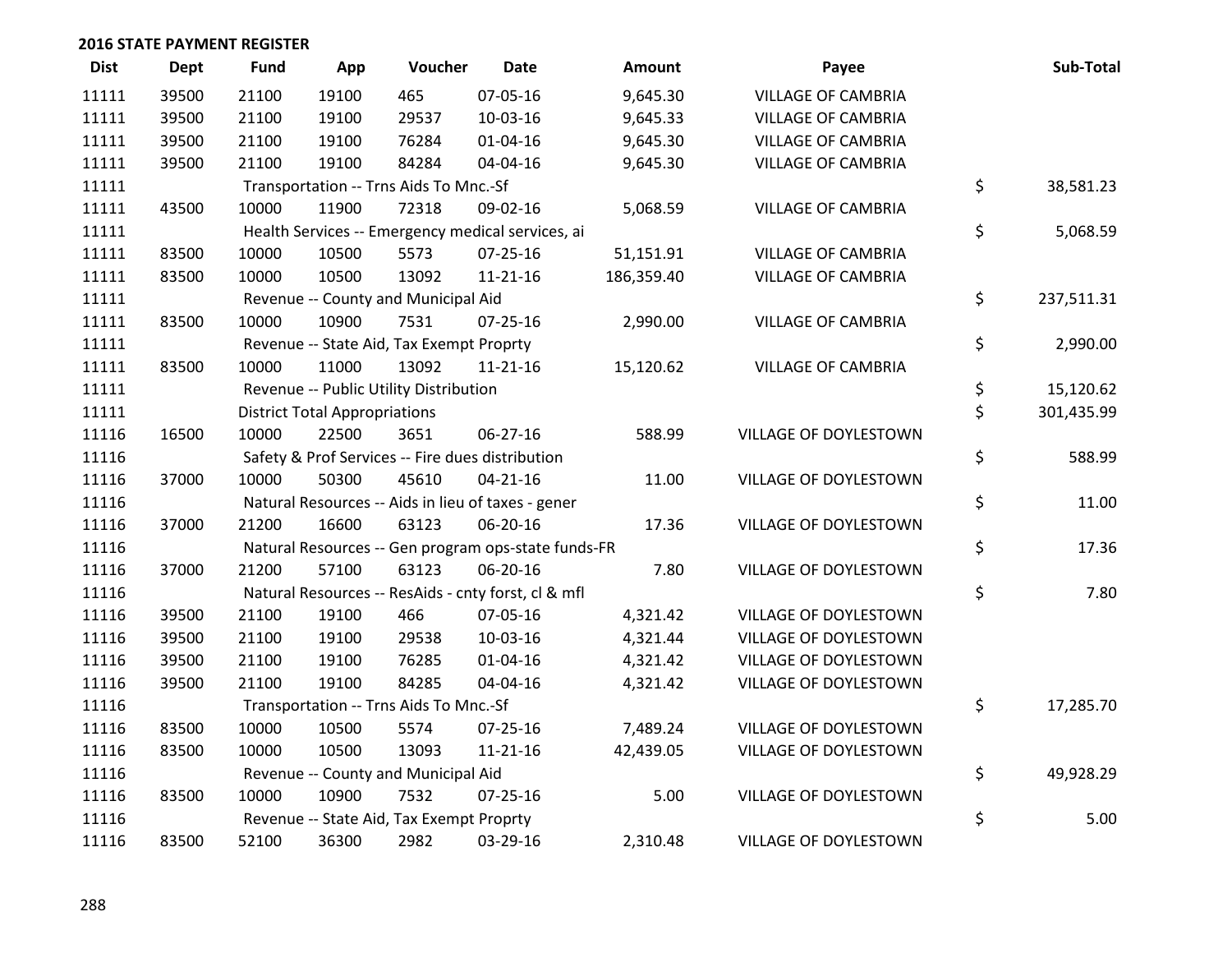| <b>Dist</b> | <b>Dept</b> | Fund  | App                                    | Voucher                                  | <b>Date</b>                                      | <b>Amount</b> | Payee                        | Sub-Total        |
|-------------|-------------|-------|----------------------------------------|------------------------------------------|--------------------------------------------------|---------------|------------------------------|------------------|
| 11116       |             |       |                                        | Revenue -- Lottery & Gaming Credit       |                                                  |               |                              | \$<br>2,310.48   |
| 11116       |             |       | <b>District Total Appropriations</b>   |                                          |                                                  |               |                              | \$<br>70,154.62  |
| 11126       | 16500       | 10000 | 22500                                  | 3652                                     | 06-27-16                                         | 5,302.33      | <b>VILLAGE OF FALL RIVER</b> |                  |
| 11126       |             |       |                                        |                                          | Safety & Prof Services -- Fire dues distribution |               |                              | \$<br>5,302.33   |
| 11126       | 39500       | 21100 | 18500                                  | 37507                                    | 10-18-16                                         | 4,000.00      | VILLAGE OF FALL RIVER        |                  |
| 11126       |             |       |                                        | Transportation -- Hwy Sfty Loc Aid Ffd   |                                                  |               |                              | \$<br>4,000.00   |
| 11126       | 39500       | 21100 | 19100                                  | 467                                      | 07-05-16                                         | 17,950.90     | <b>VILLAGE OF FALL RIVER</b> |                  |
| 11126       | 39500       | 21100 | 19100                                  | 29539                                    | 10-03-16                                         | 17,950.93     | <b>VILLAGE OF FALL RIVER</b> |                  |
| 11126       | 39500       | 21100 | 19100                                  | 76286                                    | $01 - 04 - 16$                                   | 17,950.90     | VILLAGE OF FALL RIVER        |                  |
| 11126       | 39500       | 21100 | 19100                                  | 84286                                    | 04-04-16                                         | 17,950.90     | VILLAGE OF FALL RIVER        |                  |
| 11126       |             |       | Transportation -- Trns Aids To Mnc.-Sf | \$<br>71,803.63                          |                                                  |               |                              |                  |
| 11126       | 45500       | 10000 | 23100                                  | 16125                                    | 09-07-16                                         | 800.00        | <b>VILLAGE OF FALL RIVER</b> |                  |
| 11126       |             |       |                                        | Justice -- Law enforcement train, local  |                                                  |               |                              | \$<br>800.00     |
| 11126       | 83500       | 10000 | 10500                                  | 5575                                     | 07-25-16                                         | 16,195.37     | VILLAGE OF FALL RIVER        |                  |
| 11126       | 83500       | 10000 | 10500                                  | 13094                                    | $11 - 21 - 16$                                   | 67,349.72     | VILLAGE OF FALL RIVER        |                  |
| 11126       |             |       |                                        | Revenue -- County and Municipal Aid      |                                                  |               |                              | \$<br>83,545.09  |
| 11126       | 83500       | 10000 | 10900                                  | 7533                                     | $07 - 25 - 16$                                   | 2,785.00      | VILLAGE OF FALL RIVER        |                  |
| 11126       |             |       |                                        | Revenue -- State Aid, Tax Exempt Proprty |                                                  |               |                              | \$<br>2,785.00   |
| 11126       | 83500       | 10000 | 11000                                  | 13094                                    | $11 - 21 - 16$                                   | 1,867.36      | VILLAGE OF FALL RIVER        |                  |
| 11126       |             |       |                                        | Revenue -- Public Utility Distribution   |                                                  |               |                              | \$<br>1,867.36   |
| 11126       | 83500       | 52100 | 36300                                  | 2983                                     | 03-28-16                                         | 3,101.10      | VILLAGE OF FALL RIVER        |                  |
| 11126       |             |       |                                        | Revenue -- Lottery & Gaming Credit       |                                                  |               |                              | \$<br>3,101.10   |
| 11126       |             |       | <b>District Total Appropriations</b>   |                                          |                                                  |               |                              | \$<br>173,204.51 |
| 11127       | 16500       | 10000 | 22500                                  | 3653                                     | 06-27-16                                         | 954.05        | <b>VILLAGE OF FRIESLAND</b>  |                  |
| 11127       |             |       |                                        |                                          | Safety & Prof Services -- Fire dues distribution |               |                              | \$<br>954.05     |
| 11127       | 39500       | 21100 | 19100                                  | 468                                      | 07-05-16                                         | 2,173.40      | <b>VILLAGE OF FRIESLAND</b>  |                  |
| 11127       | 39500       | 21100 | 19100                                  | 29540                                    | 10-03-16                                         | 2,173.42      | <b>VILLAGE OF FRIESLAND</b>  |                  |
| 11127       | 39500       | 21100 | 19100                                  | 76287                                    | $01 - 04 - 16$                                   | 2,173.40      | <b>VILLAGE OF FRIESLAND</b>  |                  |
| 11127       | 39500       | 21100 | 19100                                  | 84287                                    | 04-04-16                                         | 2,173.40      | <b>VILLAGE OF FRIESLAND</b>  |                  |
| 11127       |             |       |                                        | Transportation -- Trns Aids To Mnc.-Sf   |                                                  |               |                              | \$<br>8,693.62   |
| 11127       | 83500       | 10000 | 10500                                  | 5576                                     | $07 - 25 - 16$                                   | 6,265.88      | <b>VILLAGE OF FRIESLAND</b>  |                  |
| 11127       | 83500       | 10000 | 10500                                  | 13095                                    | $11 - 21 - 16$                                   | 35,506.68     | <b>VILLAGE OF FRIESLAND</b>  |                  |
| 11127       |             |       |                                        | Revenue -- County and Municipal Aid      |                                                  |               |                              | \$<br>41,772.56  |
| 11127       | 83500       | 10000 | 10900                                  | 7534                                     | 07-25-16                                         | 276.00        | VILLAGE OF FRIESLAND         |                  |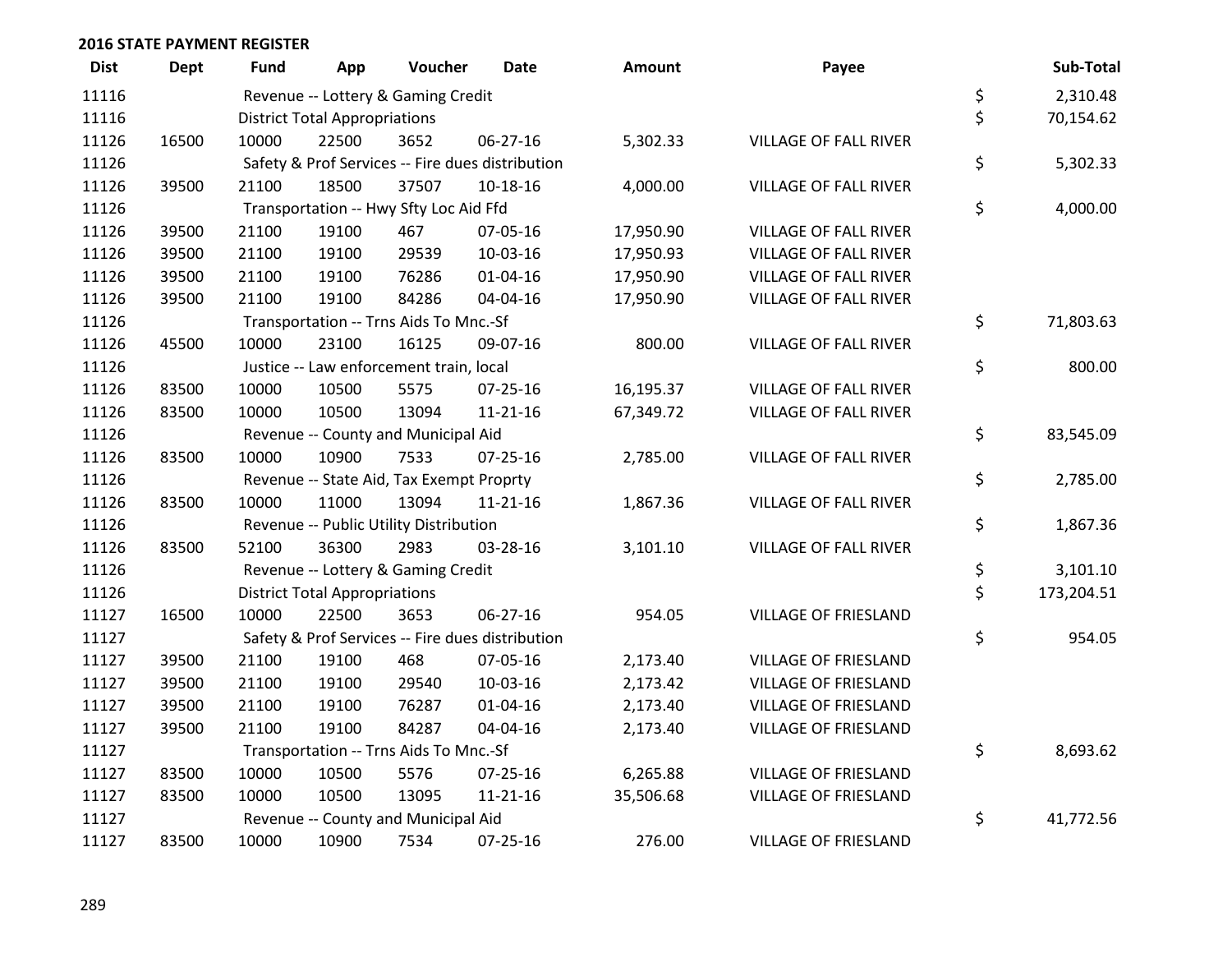| <b>Dist</b> | <b>Dept</b> | Fund  | App                                  | Voucher                                  | <b>Date</b>                                        | Amount     | Payee                         | Sub-Total        |
|-------------|-------------|-------|--------------------------------------|------------------------------------------|----------------------------------------------------|------------|-------------------------------|------------------|
| 11127       | 83500       | 10000 | 10900                                | 9590                                     | $07 - 25 - 16$                                     | 62.00      | <b>VILLAGE OF FRIESLAND</b>   |                  |
| 11127       |             |       |                                      | Revenue -- State Aid, Tax Exempt Proprty |                                                    |            |                               | \$<br>338.00     |
| 11127       |             |       | <b>District Total Appropriations</b> |                                          |                                                    |            |                               | \$<br>51,758.23  |
| 11171       | 16500       | 10000 | 22500                                | 3654                                     | 06-27-16                                           | 4,972.56   | VILLAGE OF PARDEEVILLE        |                  |
| 11171       |             |       |                                      |                                          | Safety & Prof Services -- Fire dues distribution   |            |                               | \$<br>4,972.56   |
| 11171       | 39500       | 21100 | 19100                                | 469                                      | 07-05-16                                           | 18,579.45  | <b>VILLAGE OF PARDEEVILLE</b> |                  |
| 11171       | 39500       | 21100 | 19100                                | 29541                                    | 10-03-16                                           | 18,579.48  | <b>VILLAGE OF PARDEEVILLE</b> |                  |
| 11171       | 39500       | 21100 | 19100                                | 76288                                    | $01 - 04 - 16$                                     | 18,579.45  | <b>VILLAGE OF PARDEEVILLE</b> |                  |
| 11171       | 39500       | 21100 | 19100                                | 84288                                    | 04-04-16                                           | 18,579.45  | VILLAGE OF PARDEEVILLE        |                  |
| 11171       |             |       |                                      | Transportation -- Trns Aids To Mnc.-Sf   |                                                    |            |                               | \$<br>74,317.83  |
| 11171       | 83500       | 10000 | 10500                                | 5577                                     | $07 - 25 - 16$                                     | 37,097.61  | <b>VILLAGE OF PARDEEVILLE</b> |                  |
| 11171       | 83500       | 10000 | 10500                                | 13096                                    | $11 - 21 - 16$                                     | 205,021.02 | <b>VILLAGE OF PARDEEVILLE</b> |                  |
| 11171       |             |       |                                      | Revenue -- County and Municipal Aid      |                                                    |            |                               | \$<br>242,118.63 |
| 11171       | 83500       | 10000 | 10900                                | 7535                                     | $07 - 25 - 16$                                     | 461.00     | VILLAGE OF PARDEEVILLE        |                  |
| 11171       |             |       |                                      | Revenue -- State Aid, Tax Exempt Proprty |                                                    |            |                               | \$<br>461.00     |
| 11171       |             |       | <b>District Total Appropriations</b> |                                          |                                                    |            |                               | \$<br>321,870.02 |
| 11172       | 16500       | 10000 | 22500                                | 3655                                     | 06-27-16                                           | 6,555.57   | VILLAGE OF POYNETTE           |                  |
| 11172       |             |       |                                      |                                          | Safety & Prof Services -- Fire dues distribution   |            |                               | \$<br>6,555.57   |
| 11172       | 37000       | 10000 | 50300                                | 29279                                    | $02 - 12 - 16$                                     | 390.87     | VILLAGE OF POYNETTE           |                  |
| 11172       | 37000       | 10000 | 50300                                | 46801                                    | $04 - 21 - 16$                                     | 244.99     | VILLAGE OF POYNETTE           |                  |
| 11172       |             |       |                                      |                                          | Natural Resources -- Aids in lieu of taxes - gener |            |                               | \$<br>635.86     |
| 11172       | 39500       | 21100 | 18500                                | 60635                                    | 12-13-16                                           | 14,717.00  | VILLAGE OF POYNETTE           |                  |
| 11172       |             |       |                                      | Transportation -- Hwy Sfty Loc Aid Ffd   |                                                    |            |                               | \$<br>14,717.00  |
| 11172       | 39500       | 21100 | 19100                                | 470                                      | 07-05-16                                           | 27,082.38  | <b>VILLAGE OF POYNETTE</b>    |                  |
| 11172       | 39500       | 21100 | 19100                                | 29542                                    | 10-03-16                                           | 27,082.41  | <b>VILLAGE OF POYNETTE</b>    |                  |
| 11172       | 39500       | 21100 | 19100                                | 76289                                    | $01 - 04 - 16$                                     | 27,082.38  | <b>VILLAGE OF POYNETTE</b>    |                  |
| 11172       | 39500       | 21100 | 19100                                | 84289                                    | 04-04-16                                           | 27,082.38  | <b>VILLAGE OF POYNETTE</b>    |                  |
| 11172       |             |       |                                      | Transportation -- Trns Aids To Mnc.-Sf   |                                                    |            |                               | \$<br>108,329.55 |
| 11172       | 45500       | 10000 | 23100                                | 16173                                    | 09-07-16                                           | 800.00     | VILLAGE OF POYNETTE           |                  |
| 11172       |             |       |                                      | Justice -- Law enforcement train, local  |                                                    |            |                               | \$<br>800.00     |
| 11172       | 50500       | 10000 | 17400                                | 17046                                    | 04-28-16                                           | 4,411.00   | <b>VILLAGE OF POYNETTE</b>    |                  |
| 11172       |             |       |                                      |                                          | Administration -- HV trans In annual impact fee    |            |                               | \$<br>4,411.00   |
| 11172       | 83500       | 10000 | 10500                                | 5578                                     | 07-25-16                                           | 93,005.04  | VILLAGE OF POYNETTE           |                  |
| 11172       | 83500       | 10000 | 10500                                | 13097                                    | 11-21-16                                           | 217,125.16 | <b>VILLAGE OF POYNETTE</b>    |                  |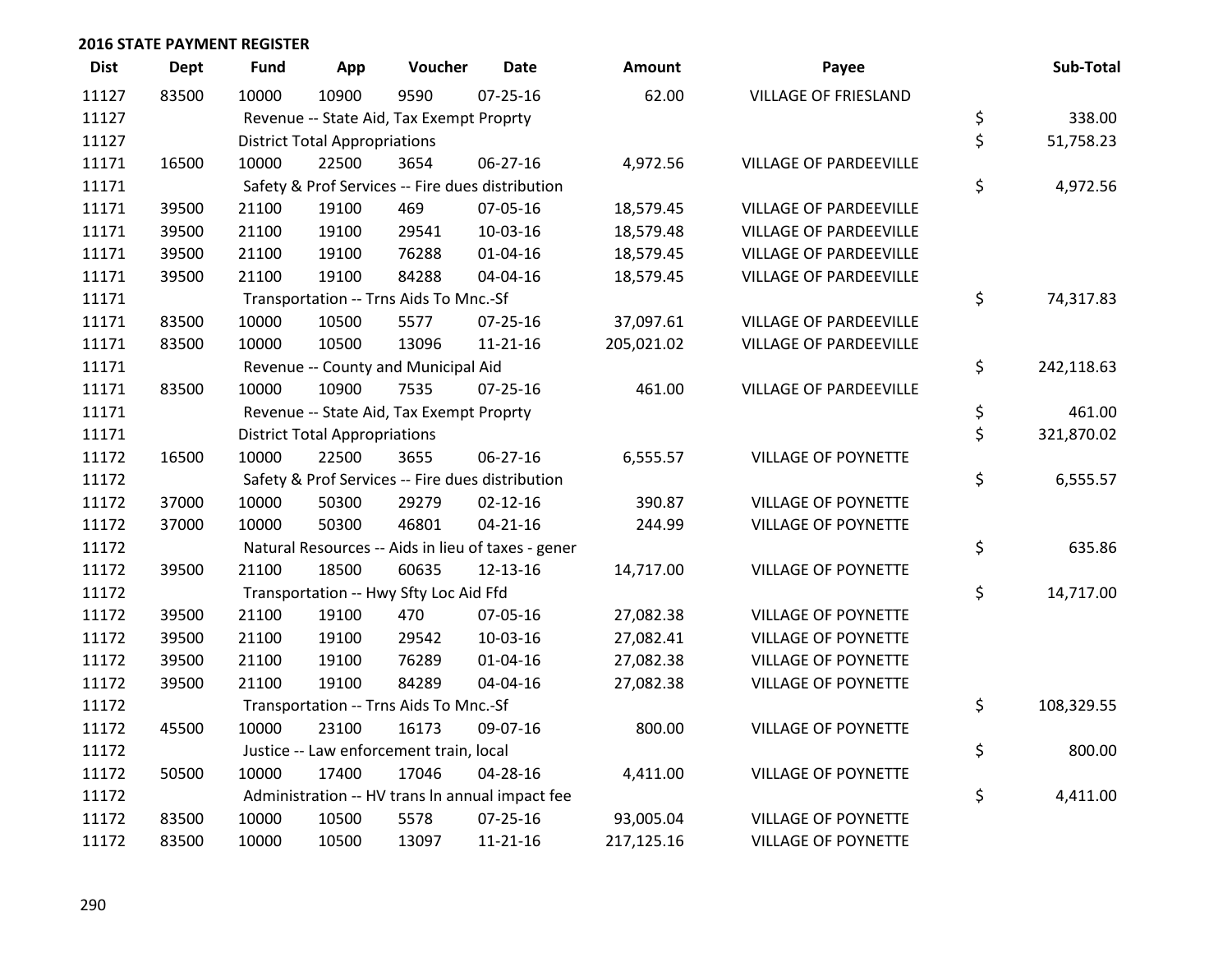| <b>Dist</b> | <b>Dept</b> | Fund  | App                                  | Voucher                                         | Date                                                | <b>Amount</b> | Payee                      | Sub-Total        |
|-------------|-------------|-------|--------------------------------------|-------------------------------------------------|-----------------------------------------------------|---------------|----------------------------|------------------|
| 11172       |             |       |                                      | Revenue -- County and Municipal Aid             |                                                     |               |                            | \$<br>310,130.20 |
| 11172       | 83500       | 10000 | 10900                                | 7536                                            | 07-25-16                                            | 1,802.00      | <b>VILLAGE OF POYNETTE</b> |                  |
| 11172       |             |       |                                      | Revenue -- State Aid, Tax Exempt Proprty        |                                                     |               |                            | \$<br>1,802.00   |
| 11172       | 83500       | 10000 | 11000                                | 13097                                           | $11 - 21 - 16$                                      | 3,363.91      | <b>VILLAGE OF POYNETTE</b> |                  |
| 11172       |             |       |                                      | Revenue -- Public Utility Distribution          |                                                     |               |                            | \$<br>3,363.91   |
| 11172       | 83500       | 52100 | 36300                                | 2984                                            | 03-29-16                                            | 6,090.31      | <b>VILLAGE OF POYNETTE</b> |                  |
| 11172       |             |       |                                      | Revenue -- Lottery & Gaming Credit              |                                                     |               |                            | \$<br>6,090.31   |
| 11172       |             |       | <b>District Total Appropriations</b> |                                                 |                                                     |               |                            | \$<br>456,835.40 |
| 11176       | 16500       | 10000 | 22500                                | 5115                                            | 07-06-16                                            | 4,035.11      | RANDOLPH, VILLAGE OF       |                  |
| 11176       |             |       |                                      |                                                 | Safety & Prof Services -- Fire dues distribution    |               |                            | \$<br>4,035.11   |
| 11176       | 43500       | 10000 | 11900                                | 72367                                           | 09-02-16                                            | 5,242.69      | RANDOLPH, VILLAGE OF       |                  |
| 11176       |             |       |                                      |                                                 | Health Services -- Emergency medical services, ai   |               |                            | \$<br>5,242.69   |
| 11176       | 45500       | 10000 | 23100                                | 20805                                           | 12-16-16                                            | 320.00        | RANDOLPH, VILLAGE OF       |                  |
| 11176       |             |       |                                      | Justice -- Law enforcement train, local         |                                                     |               |                            | \$<br>320.00     |
| 11176       | 50500       | 10000 | 74300                                | 6819                                            | $01 - 04 - 16$                                      | 70,978.68     | RANDOLPH, VILLAGE OF       |                  |
| 11176       | 50500       | 10000 | 74300                                | 32358                                           | 10-28-16                                            | 475,000.00    | RANDOLPH, VILLAGE OF       |                  |
| 11176       |             |       |                                      | Administration -- Federal aid, local assistance |                                                     |               |                            | \$<br>545,978.68 |
| 11176       | 83500       | 10000 | 10900                                | 7537                                            | $07 - 25 - 16$                                      | 206.00        | RANDOLPH, VILLAGE OF       |                  |
| 11176       |             |       |                                      | Revenue -- State Aid, Tax Exempt Proprty        |                                                     |               |                            | \$<br>206.00     |
| 11176       |             |       | <b>District Total Appropriations</b> |                                                 |                                                     |               |                            | \$<br>555,782.48 |
| 11177       | 16500       | 10000 | 22500                                | 3656                                            | 06-27-16                                            | 2,530.08      | <b>VILLAGE OF RIO</b>      |                  |
| 11177       |             |       |                                      |                                                 | Safety & Prof Services -- Fire dues distribution    |               |                            | \$<br>2,530.08   |
| 11177       | 37000       | 21200 | 16600                                | 63124                                           | 06-20-16                                            | 17.36         | <b>VILLAGE OF RIO</b>      |                  |
| 11177       |             |       |                                      |                                                 | Natural Resources -- Gen program ops-state funds-FR |               |                            | \$<br>17.36      |
| 11177       | 37000       | 21200 | 57100                                | 63124                                           | 06-20-16                                            | 7.80          | <b>VILLAGE OF RIO</b>      |                  |
| 11177       |             |       |                                      |                                                 | Natural Resources -- ResAids - cnty forst, cl & mfl |               |                            | \$<br>7.80       |
| 11177       | 39500       | 21100 | 19100                                | 471                                             | 07-05-16                                            | 16,869.76     | <b>VILLAGE OF RIO</b>      |                  |
| 11177       | 39500       | 21100 | 19100                                | 29543                                           | 10-03-16                                            | 16,869.77     | <b>VILLAGE OF RIO</b>      |                  |
| 11177       | 39500       | 21100 | 19100                                | 76290                                           | $01 - 04 - 16$                                      | 16,869.76     | <b>VILLAGE OF RIO</b>      |                  |
| 11177       | 39500       | 21100 | 19100                                | 84290                                           | 04-04-16                                            | 16,869.76     | <b>VILLAGE OF RIO</b>      |                  |
| 11177       |             |       |                                      | Transportation -- Trns Aids To Mnc.-Sf          |                                                     |               |                            | \$<br>67,479.05  |
| 11177       | 43500       | 10000 | 11900                                | 72369                                           | 09-02-16                                            | 5,269.14      | <b>VILLAGE OF RIO</b>      |                  |
| 11177       |             |       |                                      |                                                 | Health Services -- Emergency medical services, ai   |               |                            | \$<br>5,269.14   |
| 11177       | 45500       | 10000 | 23100                                | 16217                                           | 09-09-16                                            | 640.00        | <b>VILLAGE OF RIO</b>      |                  |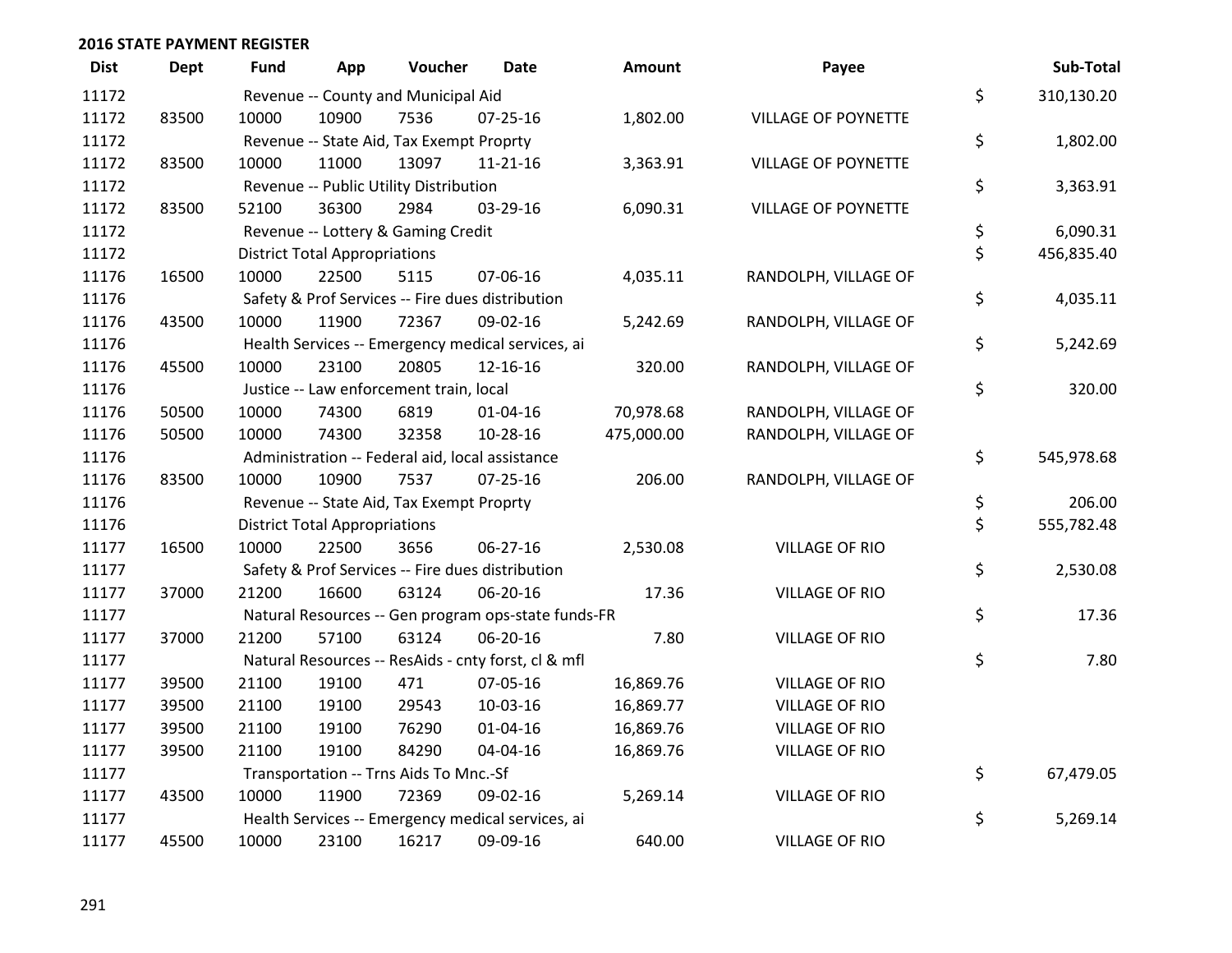| <b>Dist</b> | <b>Dept</b> | <b>Fund</b> | App                                  | Voucher                                  | <b>Date</b>                                      | <b>Amount</b> | Payee                     | Sub-Total        |
|-------------|-------------|-------------|--------------------------------------|------------------------------------------|--------------------------------------------------|---------------|---------------------------|------------------|
| 11177       |             |             |                                      | Justice -- Law enforcement train, local  |                                                  |               |                           | \$<br>640.00     |
| 11177       | 83500       | 10000       | 10500                                | 5579                                     | 07-25-16                                         | 34,838.73     | <b>VILLAGE OF RIO</b>     |                  |
| 11177       | 83500       | 10000       | 10500                                | 13098                                    | $11 - 21 - 16$                                   | 115,303.90    | <b>VILLAGE OF RIO</b>     |                  |
| 11177       |             |             |                                      | Revenue -- County and Municipal Aid      |                                                  |               |                           | \$<br>150,142.63 |
| 11177       | 83500       | 10000       | 10900                                | 7538                                     | $07 - 25 - 16$                                   | 250.00        | <b>VILLAGE OF RIO</b>     |                  |
| 11177       | 83500       | 10000       | 10900                                | 9591                                     | $07 - 25 - 16$                                   | 169.00        | <b>VILLAGE OF RIO</b>     |                  |
| 11177       |             |             |                                      | Revenue -- State Aid, Tax Exempt Proprty |                                                  |               |                           | \$<br>419.00     |
| 11177       |             |             | <b>District Total Appropriations</b> |                                          |                                                  |               |                           | \$<br>226,505.06 |
| 11191       | 16500       | 10000       | 22500                                | 3657                                     | 06-27-16                                         | 1,595.16      | VILLAGE OF WYOCENA        |                  |
| 11191       |             |             |                                      |                                          | Safety & Prof Services -- Fire dues distribution |               |                           | \$<br>1,595.16   |
| 11191       | 39500       | 21100       | 18500                                | 47558                                    | 11-04-16                                         | 3,955.00      | VILLAGE OF WYOCENA        |                  |
| 11191       |             |             |                                      | Transportation -- Hwy Sfty Loc Aid Ffd   |                                                  |               |                           | \$<br>3,955.00   |
| 11191       | 39500       | 21100       | 19100                                | 472                                      | 07-05-16                                         | 3,775.12      | VILLAGE OF WYOCENA        |                  |
| 11191       | 39500       | 21100       | 19100                                | 29544                                    | 10-03-16                                         | 3,775.13      | <b>VILLAGE OF WYOCENA</b> |                  |
| 11191       | 39500       | 21100       | 19100                                | 76291                                    | $01 - 04 - 16$                                   | 3,775.12      | <b>VILLAGE OF WYOCENA</b> |                  |
| 11191       | 39500       | 21100       | 19100                                | 84291                                    | 04-04-16                                         | 3,775.12      | VILLAGE OF WYOCENA        |                  |
| 11191       |             |             |                                      | Transportation -- Trns Aids To Mnc.-Sf   |                                                  |               |                           | \$<br>15,100.49  |
| 11191       | 45500       | 10000       | 23100                                | 20636                                    | 12-09-16                                         | 160.00        | <b>VILLAGE OF WYOCENA</b> |                  |
| 11191       |             |             |                                      | Justice -- Law enforcement train, local  |                                                  |               |                           | \$<br>160.00     |
| 11191       | 83500       | 10000       | 10500                                | 5580                                     | 07-25-16                                         | 18,199.68     | <b>VILLAGE OF WYOCENA</b> |                  |
| 11191       | 83500       | 10000       | 10500                                | 13099                                    | $11 - 21 - 16$                                   | 76,965.23     | VILLAGE OF WYOCENA        |                  |
| 11191       |             |             |                                      | Revenue -- County and Municipal Aid      |                                                  |               |                           | \$<br>95,164.91  |
| 11191       | 83500       | 10000       | 10900                                | 7539                                     | 07-25-16                                         | 222.00        | VILLAGE OF WYOCENA        |                  |
| 11191       |             |             |                                      | Revenue -- State Aid, Tax Exempt Proprty |                                                  |               |                           | \$<br>222.00     |
| 11191       | 83500       | 10000       | 11000                                | 13099                                    | 11-21-16                                         | 5,535.22      | VILLAGE OF WYOCENA        |                  |
| 11191       |             |             |                                      | Revenue -- Public Utility Distribution   |                                                  |               |                           | \$<br>5,535.22   |
| 11191       |             |             | <b>District Total Appropriations</b> |                                          |                                                  |               |                           | \$<br>121,732.78 |
| 11211       | 16500       | 10000       | 22500                                | 3658                                     | 06-27-16                                         | 15,234.50     | <b>CITY OF COLUMBUS</b>   |                  |
| 11211       |             |             |                                      |                                          | Safety & Prof Services -- Fire dues distribution |               |                           | \$<br>15,234.50  |
| 11211       | 39500       | 21100       | 16200                                | 2045                                     | 07-05-16                                         | 10,296.06     | <b>CITY OF COLUMBUS</b>   |                  |
| 11211       | 39500       | 21100       | 16200                                | 29147                                    | 10-03-16                                         | 10,296.09     | <b>CITY OF COLUMBUS</b>   |                  |
| 11211       |             |             |                                      | Transportation -- Conn Hwy Aids St Fds   |                                                  |               |                           | \$<br>20,592.15  |
| 11211       | 39500       | 21100       | 19100                                | 473                                      | 07-05-16                                         | 67,449.17     | <b>CITY OF COLUMBUS</b>   |                  |
| 11211       | 39500       | 21100       | 19100                                | 29545                                    | 10-03-16                                         | 67,449.19     | <b>CITY OF COLUMBUS</b>   |                  |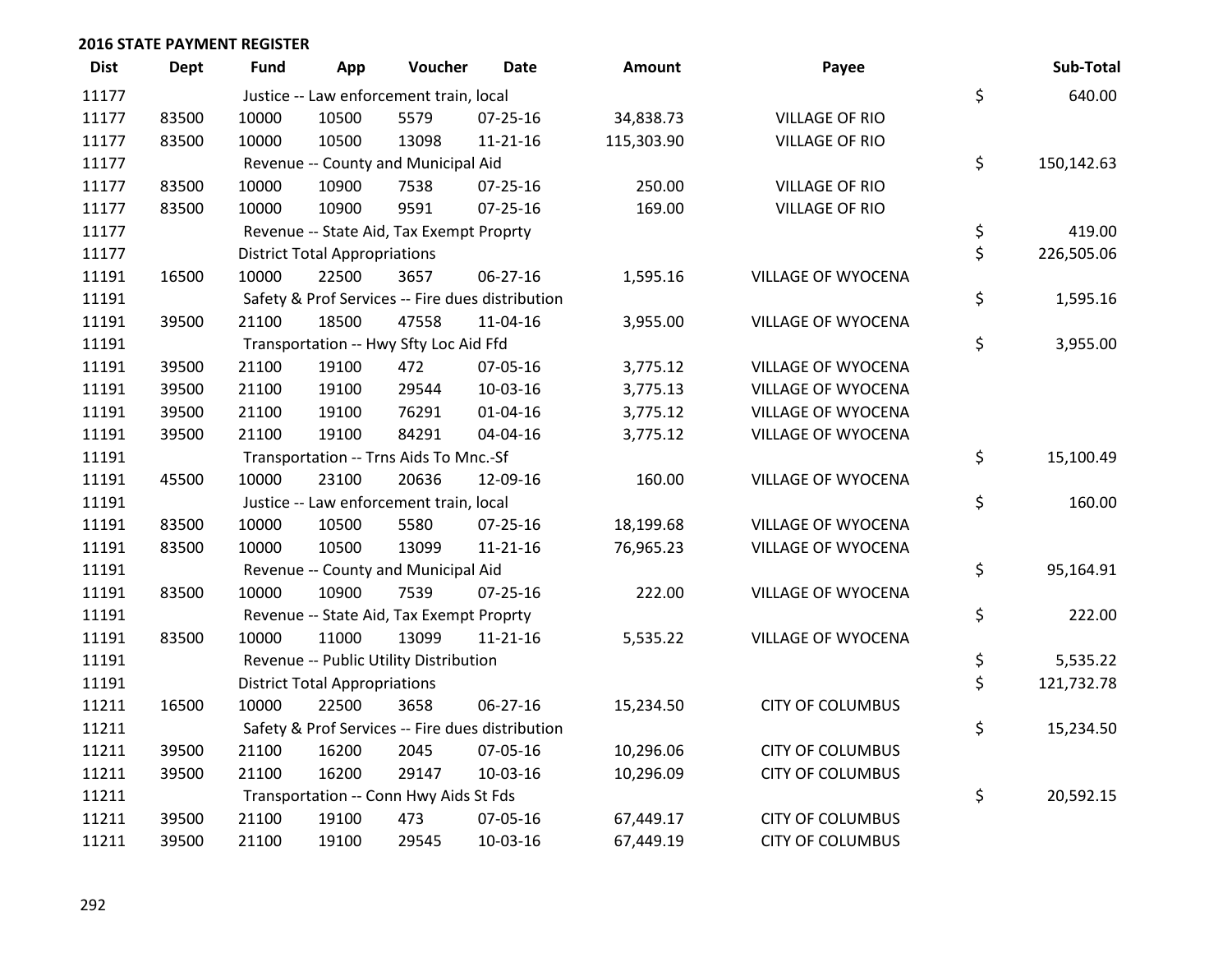| <b>Dist</b> | <b>Dept</b> | <b>Fund</b> | App                                            | Voucher                                  | <b>Date</b>                                       | <b>Amount</b> | Payee                   |    | Sub-Total  |
|-------------|-------------|-------------|------------------------------------------------|------------------------------------------|---------------------------------------------------|---------------|-------------------------|----|------------|
| 11211       |             |             |                                                | Transportation -- Trns Aids To Mnc.-Sf   |                                                   |               |                         | \$ | 134,898.36 |
| 11211       | 39500       | 21100       | 16200                                          | 78012                                    | $01 - 04 - 16$                                    | 10,296.06     | <b>CITY OF COLUMBUS</b> |    |            |
| 11211       | 39500       | 21100       | 16200                                          | 82012                                    | 04-04-16                                          | 10,296.06     | <b>CITY OF COLUMBUS</b> |    |            |
| 11211       |             |             |                                                | Transportation -- Conn Hwy Aids St Fds   |                                                   |               |                         | \$ | 20,592.12  |
| 11211       | 39500       | 21100       | 19100                                          | 76292                                    | $01 - 04 - 16$                                    | 67,449.17     | <b>CITY OF COLUMBUS</b> |    |            |
| 11211       | 39500       | 21100       | 19100                                          | 84292                                    | 04-04-16                                          | 67,449.17     | <b>CITY OF COLUMBUS</b> |    |            |
| 11211       |             |             |                                                | Transportation -- Trns Aids To Mnc.-Sf   |                                                   |               |                         | \$ | 134,898.34 |
| 11211       | 45500       | 10000       | 23100                                          | 20708                                    | 12-16-16                                          | 1,440.00      | <b>CITY OF COLUMBUS</b> |    |            |
| 11211       |             |             |                                                | Justice -- Law enforcement train, local  |                                                   |               |                         | \$ | 1,440.00   |
| 11211       | 46500       | 27200       | 36500                                          | 8365                                     | $04 - 14 - 16$                                    | 49,705.99     | <b>CITY OF COLUMBUS</b> |    |            |
| 11211       |             |             | Military Affairs -- Major disaster assist; PIF |                                          |                                                   |               |                         |    | 49,705.99  |
| 11211       | 83500       | 10000       | 10500                                          | 5581                                     | $07 - 25 - 16$                                    | 86,197.11     | <b>CITY OF COLUMBUS</b> |    |            |
| 11211       | 83500       | 10000       | 10500                                          | 13100                                    | $11 - 21 - 16$                                    | 487,772.45    | <b>CITY OF COLUMBUS</b> |    |            |
| 11211       |             |             |                                                | Revenue -- County and Municipal Aid      |                                                   |               |                         | \$ | 573,969.56 |
| 11211       | 83500       | 10000       | 10900                                          | 7540                                     | 07-25-16                                          | 11,874.00     | <b>CITY OF COLUMBUS</b> |    |            |
| 11211       | 83500       | 10000       | 10900                                          | 9592                                     | $07 - 25 - 16$                                    | 3,002.00      | <b>CITY OF COLUMBUS</b> |    |            |
| 11211       |             |             |                                                | Revenue -- State Aid, Tax Exempt Proprty |                                                   |               |                         | \$ | 14,876.00  |
| 11211       | 83500       | 10000       | 11000                                          | 13100                                    | $11 - 21 - 16$                                    | 680.57        | <b>CITY OF COLUMBUS</b> |    |            |
| 11211       |             |             |                                                | Revenue -- Public Utility Distribution   |                                                   |               |                         | \$ | 680.57     |
| 11211       | 83500       | 52100       | 36300                                          | 2985                                     | 03-29-16                                          | 756.51        | <b>CITY OF COLUMBUS</b> |    |            |
| 11211       |             |             |                                                | Revenue -- Lottery & Gaming Credit       |                                                   |               |                         | \$ | 756.51     |
| 11211       |             |             | <b>District Total Appropriations</b>           |                                          |                                                   |               |                         | \$ | 967,644.10 |
| 11246       | 16500       | 10000       | 22500                                          | 3659                                     | 06-27-16                                          | 9,911.45      | <b>CITY OF LODI</b>     |    |            |
| 11246       |             |             |                                                |                                          | Safety & Prof Services -- Fire dues distribution  |               |                         | \$ | 9,911.45   |
| 11246       | 39500       | 21100       | 18500                                          | 47549                                    | 11-04-16                                          | 3,873.97      | <b>CITY OF LODI</b>     |    |            |
| 11246       |             |             |                                                | Transportation -- Hwy Sfty Loc Aid Ffd   |                                                   |               |                         | \$ | 3,873.97   |
| 11246       | 39500       | 21100       | 19100                                          | 474                                      | 07-05-16                                          | 35,146.13     | <b>CITY OF LODI</b>     |    |            |
| 11246       | 39500       | 21100       | 19100                                          | 29546                                    | 10-03-16                                          | 35,146.15     | <b>CITY OF LODI</b>     |    |            |
| 11246       | 39500       | 21100       | 19100                                          | 76293                                    | $01 - 04 - 16$                                    | 35,146.13     | <b>CITY OF LODI</b>     |    |            |
| 11246       | 39500       | 21100       | 19100                                          | 84293                                    | 04-04-16                                          | 35,146.13     | <b>CITY OF LODI</b>     |    |            |
| 11246       |             |             |                                                | Transportation -- Trns Aids To Mnc.-Sf   |                                                   |               |                         | \$ | 140,584.54 |
| 11246       | 43500       | 10000       | 11900                                          | 72523                                    | 09-02-16                                          | 5,598.60      | <b>CITY OF LODI</b>     |    |            |
| 11246       |             |             |                                                |                                          | Health Services -- Emergency medical services, ai |               |                         | \$ | 5,598.60   |
| 11246       | 45500       | 10000       | 23100                                          | 13466                                    | 07-06-16                                          | 2,342.82      | <b>CITY OF LODI</b>     |    |            |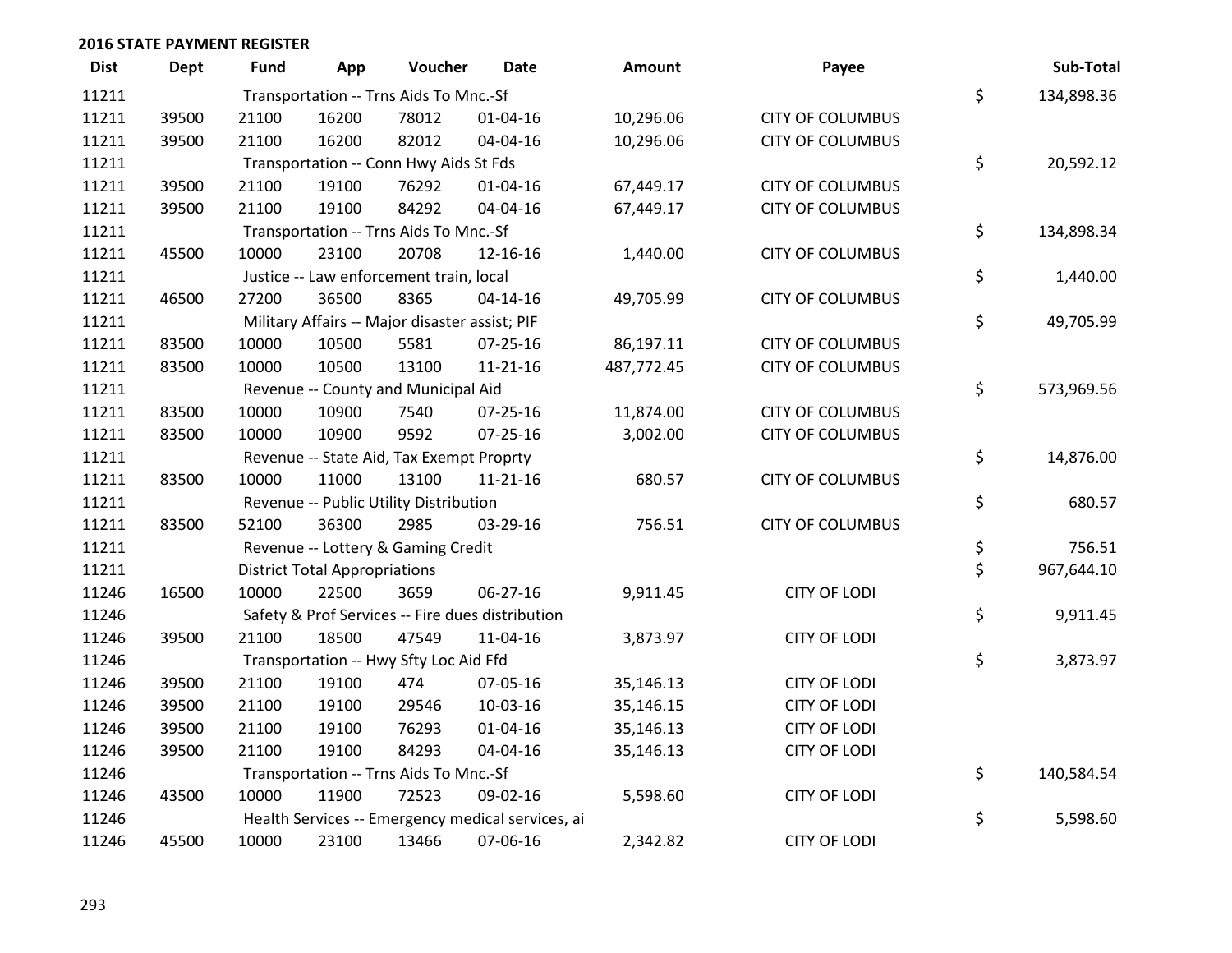| <b>Dist</b> | <b>Dept</b> | <b>Fund</b> | App                                  | Voucher                                  | <b>Date</b>                                         | <b>Amount</b> | Payee                  | Sub-Total        |
|-------------|-------------|-------------|--------------------------------------|------------------------------------------|-----------------------------------------------------|---------------|------------------------|------------------|
| 11246       | 45500       | 10000       | 23100                                | 17192                                    | 10-03-16                                            | 800.00        | <b>CITY OF LODI</b>    |                  |
| 11246       |             |             |                                      | Justice -- Law enforcement train, local  |                                                     |               |                        | \$<br>3,142.82   |
| 11246       | 45500       | 10000       | 24100                                | 15226                                    | 08-09-16                                            | 890.94        | <b>CITY OF LODI</b>    |                  |
| 11246       |             |             |                                      | Justice -- Federal aid, state operations |                                                     |               |                        | \$<br>890.94     |
| 11246       | 83500       | 10000       | 10500                                | 5582                                     | $07 - 25 - 16$                                      | 50,696.50     | <b>CITY OF LODI</b>    |                  |
| 11246       | 83500       | 10000       | 10500                                | 13101                                    | $11 - 21 - 16$                                      | 89,399.68     | <b>CITY OF LODI</b>    |                  |
| 11246       |             |             |                                      | Revenue -- County and Municipal Aid      |                                                     |               |                        | \$<br>140,096.18 |
| 11246       | 83500       | 10000       | 10900                                | 7541                                     | $07 - 25 - 16$                                      | 4,364.00      | <b>CITY OF LODI</b>    |                  |
| 11246       | 83500       | 10000       | 10900                                | 9593                                     | $07 - 25 - 16$                                      | 160.00        | <b>CITY OF LODI</b>    |                  |
| 11246       |             |             |                                      | Revenue -- State Aid, Tax Exempt Proprty |                                                     |               |                        | \$<br>4,524.00   |
| 11246       |             |             | <b>District Total Appropriations</b> |                                          | \$<br>308,622.50                                    |               |                        |                  |
| 11271       | 16500       | 10000       | 22500                                | 3660                                     | 06-27-16                                            | 25,069.80     | <b>CITY OF PORTAGE</b> |                  |
| 11271       |             |             |                                      |                                          | Safety & Prof Services -- Fire dues distribution    |               |                        | \$<br>25,069.80  |
| 11271       | 37000       | 10000       | 50300                                | 29110                                    | $02 - 12 - 16$                                      | 958.68        | <b>CITY OF PORTAGE</b> |                  |
| 11271       | 37000       | 10000       | 50300                                | 46253                                    | $04 - 21 - 16$                                      | 3.57          | <b>CITY OF PORTAGE</b> |                  |
| 11271       |             |             |                                      |                                          | Natural Resources -- Aids in lieu of taxes - gener  |               |                        | \$<br>962.25     |
| 11271       | 37000       | 21200       | 16600                                | 63125                                    | 06-20-16                                            | 61.78         | <b>CITY OF PORTAGE</b> |                  |
| 11271       |             |             |                                      |                                          | Natural Resources -- Gen program ops-state funds-FR |               |                        | \$<br>61.78      |
| 11271       | 37000       | 21200       | 57100                                | 63125                                    | 06-20-16                                            | 27.76         | <b>CITY OF PORTAGE</b> |                  |
| 11271       |             |             |                                      |                                          | Natural Resources -- ResAids - cnty forst, cl & mfl |               |                        | \$<br>27.76      |
| 11271       | 37000       | 21200       | 57900                                | 46252                                    | $04 - 21 - 16$                                      | 44.03         | <b>CITY OF PORTAGE</b> |                  |
| 11271       | 37000       | 21200       | 57900                                | 46254                                    | $04 - 21 - 16$                                      | 29.49         | <b>CITY OF PORTAGE</b> |                  |
| 11271       |             |             |                                      |                                          | Natural Resources -- Aids in lieu of taxes - sum s  |               |                        | \$<br>73.52      |
| 11271       | 37000       | 27400       | 67000                                | 56337                                    | $05 - 27 - 16$                                      | 19,351.83     | <b>CITY OF PORTAGE</b> |                  |
| 11271       |             |             |                                      |                                          | Natural Resources -- Fin asst for responsible units |               |                        | \$<br>19,351.83  |
| 11271       | 39500       | 21100       | 16200                                | 2046                                     | 07-05-16                                            | 31,041.84     | <b>CITY OF PORTAGE</b> |                  |
| 11271       | 39500       | 21100       | 16200                                | 29148                                    | 10-03-16                                            | 31,041.87     | <b>CITY OF PORTAGE</b> |                  |
| 11271       |             |             |                                      | Transportation -- Conn Hwy Aids St Fds   |                                                     |               |                        | \$<br>62,083.71  |
| 11271       | 39500       | 21100       | 17700                                | 6089                                     | 08-01-16                                            | 80,883.00     | <b>CITY OF PORTAGE</b> |                  |
| 11271       | 39500       | 21100       | 17700                                | 32943                                    | 10-06-16                                            | 80,883.00     | <b>CITY OF PORTAGE</b> |                  |
| 11271       | 39500       | 21100       | 17700                                | 69118                                    | 12-30-16                                            | 48,530.00     | <b>CITY OF PORTAGE</b> |                  |
| 11271       |             |             |                                      | Transportation -- Tc, Trns Oper Aid Sf   |                                                     |               |                        | \$<br>210,296.00 |
| 11271       | 39500       | 21100       | 18200                                | 32925                                    | 09-30-16                                            | 48,513.00     | <b>CITY OF PORTAGE</b> |                  |
| 11271       | 39500       | 21100       | 18200                                | 42532                                    | 10-28-16                                            | 35,074.00     | <b>CITY OF PORTAGE</b> |                  |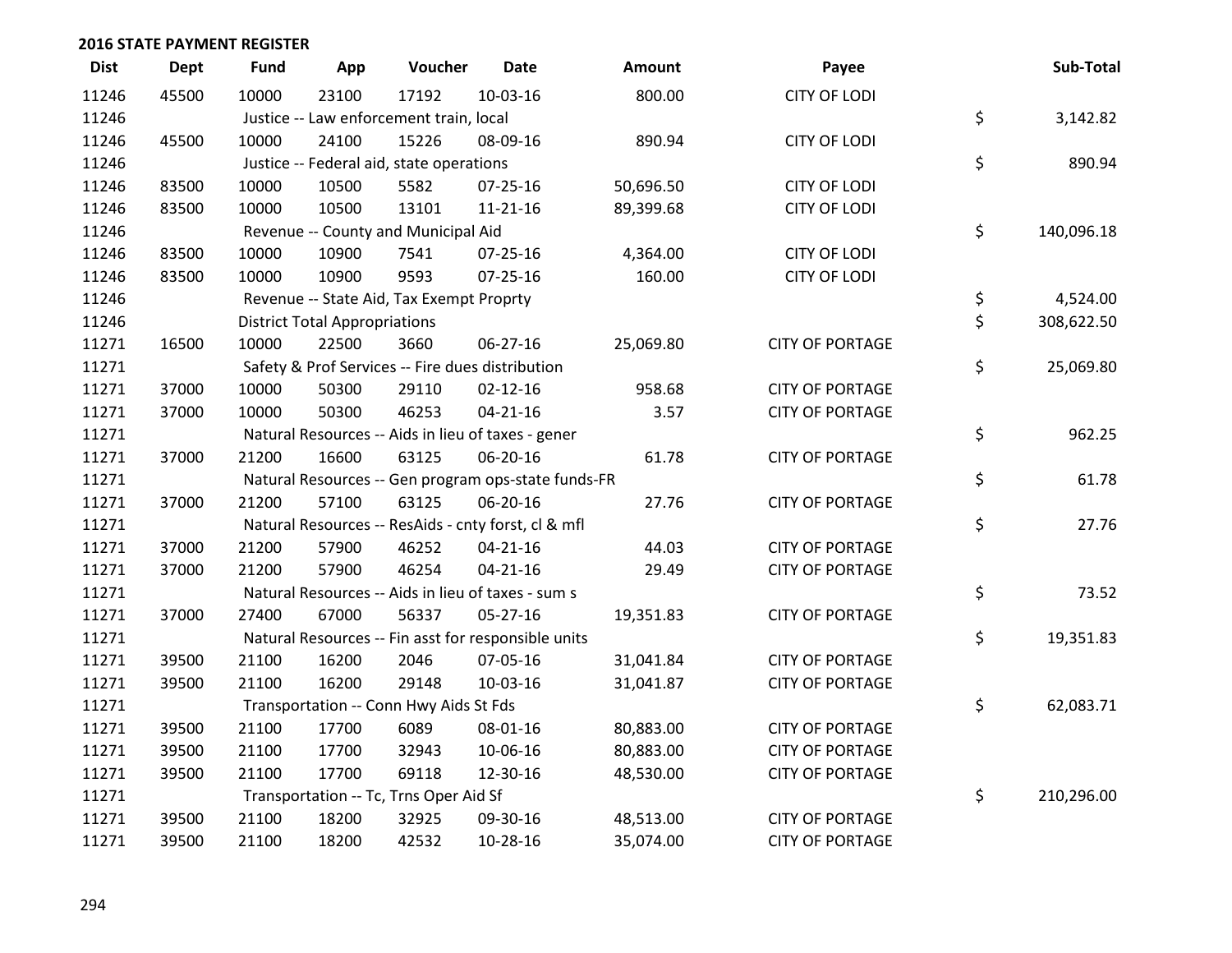| <b>Dist</b> | <b>Dept</b> | Fund  | App   | Voucher                                            | <b>Date</b>    | Amount       | Payee                     | Sub-Total          |
|-------------|-------------|-------|-------|----------------------------------------------------|----------------|--------------|---------------------------|--------------------|
| 11271       | 39500       | 21100 | 18200 | 57899                                              | 12-05-16       | 94,602.00    | <b>CITY OF PORTAGE</b>    |                    |
| 11271       |             |       |       | Transportation -- Trnst/Trns-Rel Aid F             |                |              |                           | \$<br>178,189.00   |
| 11271       | 39500       | 21100 | 19100 | 475                                                | 07-05-16       | 112,329.14   | <b>CITY OF PORTAGE</b>    |                    |
| 11271       | 39500       | 21100 | 19100 | 29547                                              | 10-03-16       | 112,329.17   | <b>CITY OF PORTAGE</b>    |                    |
| 11271       |             |       |       | Transportation -- Trns Aids To Mnc.-Sf             |                |              |                           | \$<br>224,658.31   |
| 11271       | 39500       | 21100 | 16200 | 78013                                              | $01 - 04 - 16$ | 31,041.84    | <b>CITY OF PORTAGE</b>    |                    |
| 11271       | 39500       | 21100 | 16200 | 82013                                              | 04-04-16       | 31,041.84    | <b>CITY OF PORTAGE</b>    |                    |
| 11271       |             |       |       | Transportation -- Conn Hwy Aids St Fds             |                |              |                           | \$<br>62,083.68    |
| 11271       | 39500       | 21100 | 17700 | 72005                                              | 01-04-16       | 49,238.00    | <b>CITY OF PORTAGE</b>    |                    |
| 11271       | 39500       | 21100 | 17700 | 80968                                              | 05-05-16       | 40,675.00    | <b>TREAS CITY PORTAGE</b> |                    |
| 11271       | 39500       | 21100 | 17700 | 90005                                              | 05-27-16       | 80,883.00    | <b>CITY OF PORTAGE</b>    |                    |
| 11271       |             |       |       | Transportation -- Tc, Trns Oper Aid Sf             |                |              |                           | \$<br>170,796.00   |
| 11271       | 39500       | 21100 | 18200 | 74083                                              | $02 - 18 - 16$ | 113,626.00   | <b>TREAS CITY PORTAGE</b> |                    |
| 11271       | 39500       | 21100 | 18200 | 74707                                              | $02 - 25 - 16$ | 58,222.00    | TREAS CITY PORTAGE        |                    |
| 11271       |             |       |       | Transportation -- Trnst/Trns-Rel Aid F             |                |              |                           | \$<br>171,848.00   |
| 11271       | 39500       | 21100 | 19100 | 76294                                              | $01 - 04 - 16$ | 112,329.14   | <b>CITY OF PORTAGE</b>    |                    |
| 11271       | 39500       | 21100 | 19100 | 84294                                              | 04-04-16       | 112,329.14   | <b>CITY OF PORTAGE</b>    |                    |
| 11271       |             |       |       | Transportation -- Trns Aids To Mnc.-Sf             |                |              |                           | \$<br>224,658.28   |
| 11271       | 45500       | 10000 | 23100 | 20620                                              | 12-09-16       | 3,200.00     | <b>CITY OF PORTAGE</b>    |                    |
| 11271       |             |       |       | Justice -- Law enforcement train, local            |                |              |                           | \$<br>3,200.00     |
| 11271       | 46500       | 10000 | 30600 | 5497                                               | 02-04-16       | 3,953.23     | <b>CITY OF PORTAGE</b>    |                    |
| 11271       | 46500       | 10000 | 30600 | 8229                                               | $04 - 11 - 16$ | 3,953.23     | <b>CITY OF PORTAGE</b>    |                    |
| 11271       | 46500       | 10000 | 30600 | 11375                                              | 06-15-16       | 3,953.23     | <b>CITY OF PORTAGE</b>    |                    |
| 11271       | 46500       | 10000 | 30600 | 17760                                              | $11 - 14 - 16$ | 3,953.23     | <b>CITY OF PORTAGE</b>    |                    |
| 11271       |             |       |       | Military Affairs -- Regional emergency response tm |                |              |                           | \$<br>15,812.92    |
| 11271       | 50500       | 10000 | 74300 | 11771                                              | $02 - 26 - 16$ | 42,525.00    | <b>CITY OF PORTAGE</b>    |                    |
| 11271       | 50500       | 10000 | 74300 | 23891                                              | $07-12-16$     | 4,725.00     | <b>CITY OF PORTAGE</b>    |                    |
| 11271       |             |       |       | Administration -- Federal aid, local assistance    |                |              |                           | \$<br>47,250.00    |
| 11271       | 83500       | 10000 | 10500 | 5583                                               | $07 - 25 - 16$ | 393,768.83   | <b>CITY OF PORTAGE</b>    |                    |
| 11271       | 83500       | 10000 | 10500 | 13102                                              | $11 - 21 - 16$ | 1,360,522.07 | <b>CITY OF PORTAGE</b>    |                    |
| 11271       |             |       |       | Revenue -- County and Municipal Aid                |                |              |                           | \$<br>1,754,290.90 |
| 11271       | 83500       | 10000 | 10900 | 7542                                               | $07 - 25 - 16$ | 15,968.00    | <b>CITY OF PORTAGE</b>    |                    |
| 11271       | 83500       | 10000 | 10900 | 9594                                               | $07 - 25 - 16$ | 8,664.00     | <b>CITY OF PORTAGE</b>    |                    |
| 11271       |             |       |       | Revenue -- State Aid, Tax Exempt Proprty           |                |              |                           | \$<br>24,632.00    |